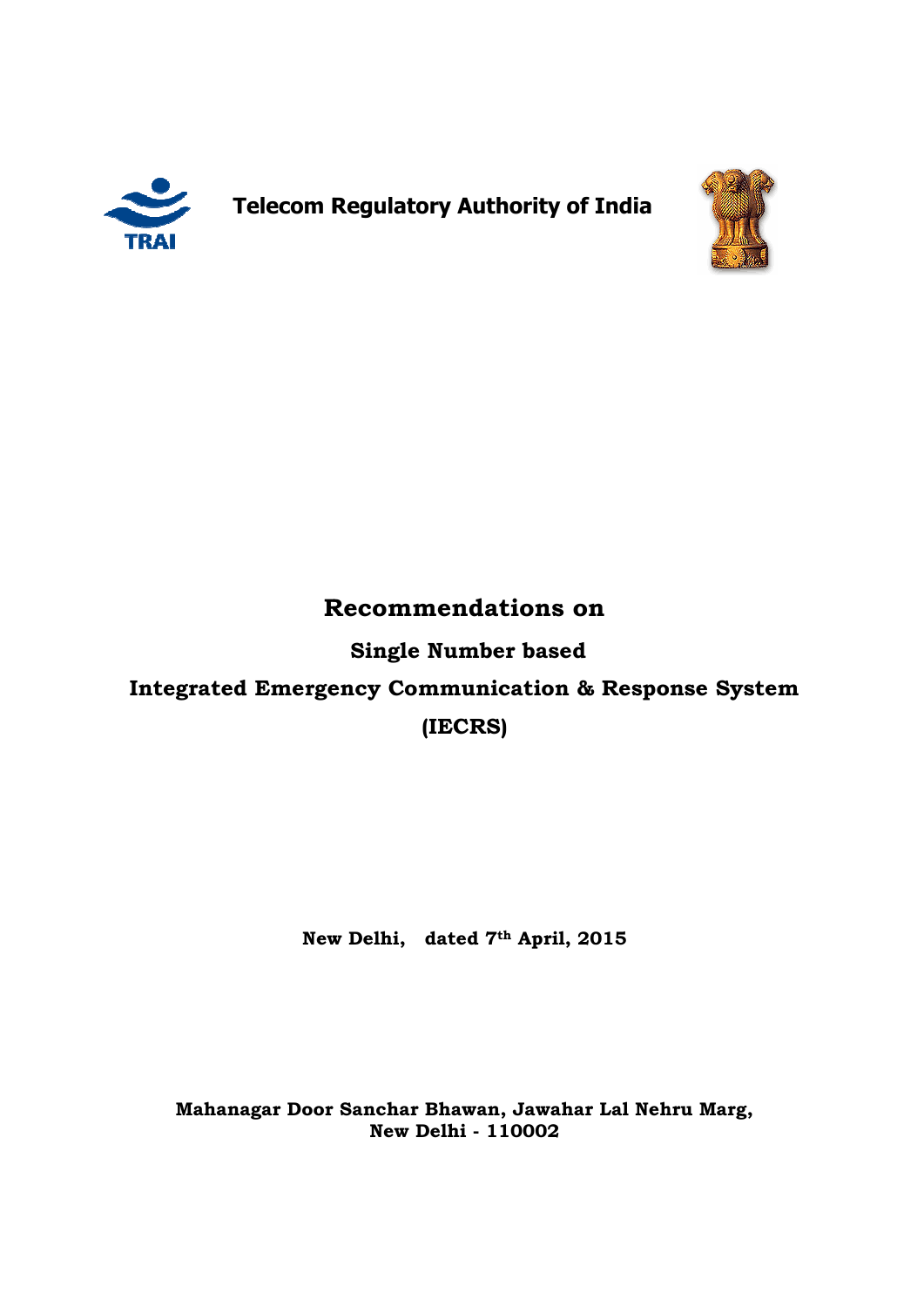## **CONTENTS**

| <b>TITLE</b>                 |                                                                    | <b>PAGE</b> |
|------------------------------|--------------------------------------------------------------------|-------------|
|                              |                                                                    | NO.         |
| <b>CHAPTER-I</b>             | <b>INTRODUCTION : Need for Emergency</b><br><b>Response System</b> | 1           |
| <b>CHAPTER - II</b>          | <b>OVERALL FRAMEWORK FOR AN IECRS</b>                              | 5           |
| <b>CHAPTER – III</b>         | <b>FRAMEWORK FOR AN IECRS IN INDIA</b>                             | 12          |
| <b>CHAPTER - IV</b>          | SUMMARY OF RECOMMENDATIONS                                         | 45          |
| <b>ANNEXURE</b>              | <b>INTERNATIONAL EXPERIENCES</b>                                   | 50          |
| <b>List of Abbreviations</b> |                                                                    | 65          |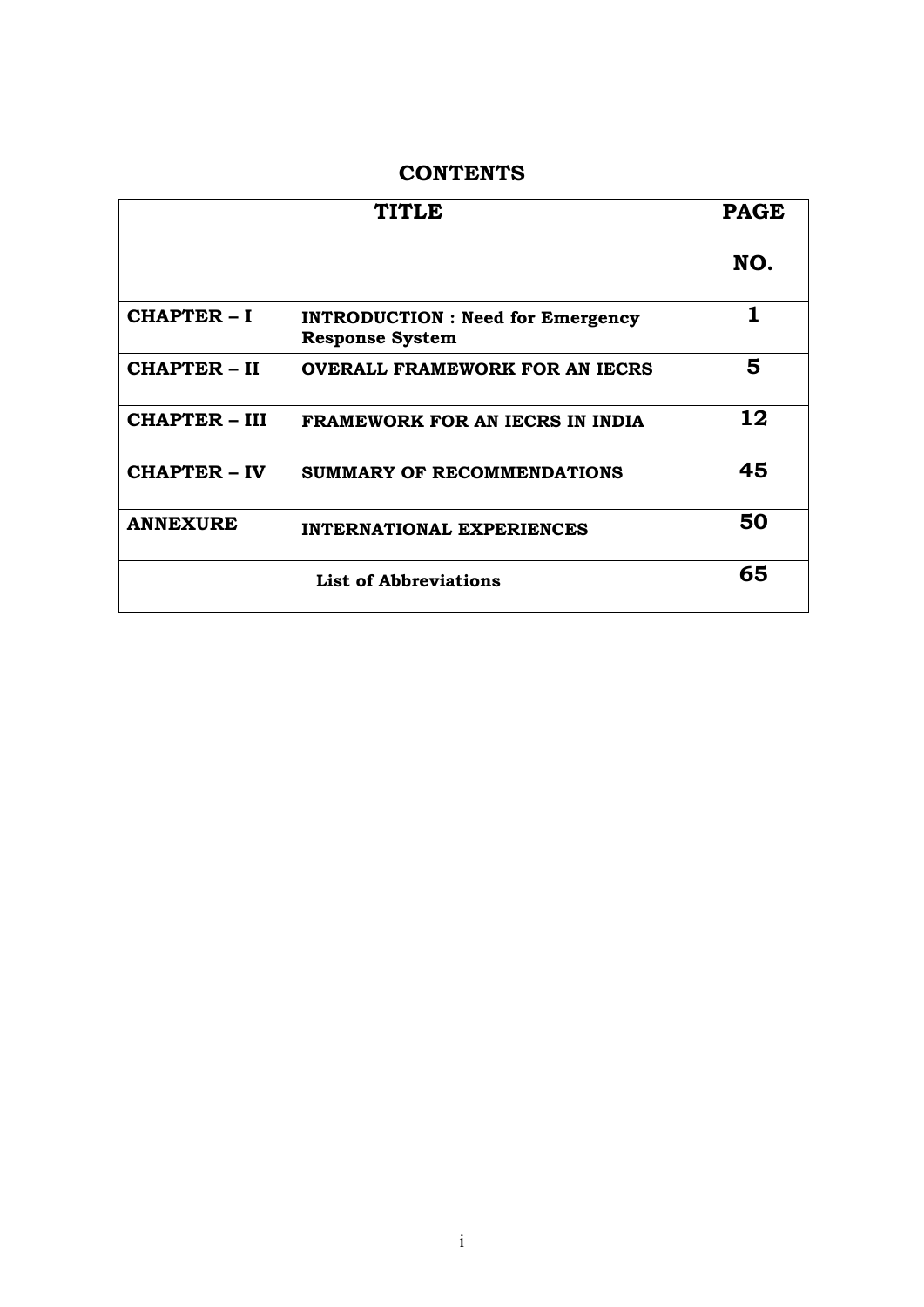## **Chapter-I**

## **INTRODUCTION: Need for an Emergency Response System**

- 1.1 Communication plays a crucial role during an emergency or in distress situations. Emergencies are defined as 'sudden and usually unforeseen events that call for immediate measures to minimize their adverse consequences'<sup>1</sup>. In a distress situation, a person would normally call a number of an agency from where he can receive immediate help or assistance. Such agency could be the police, the fire brigade, an ambulance or any other agency. In case each such agency has a different emergency number, it will be very difficult for a person, particularly one in a distress situation, to remember and call the right associated emergency response number(s) to get immediate help. This leads to wastage of precious and critical time at the moment of crisis.
- 1.2 For ensuring quick and timely intervention by the responding agencies viz Police, Fire Brigade, hospitals etc., it is necessary that there is a seamless communications network in place which facilitates persons in distress to access these agencies from anywhere, at anytime, and get a properly coordinated and timely response. It is, therefore, vital that access to these multiple agencies ought to be made available through a single and easy-to-remember emergency number to which the distress caller can make an emergency call.
- 1.3 International Telecommunication Union (ITU)-T's Recommendation E.161.1 provides a formal definition for an emergency number as "*A non-E.164 number<sup>2</sup> allocated in the national numbering plan to enable emergency calls. Normally, the emergency number is a short code*". In

 1 As per United Nations (UN) – Department of Humanitarian Affairs (DHA)

<sup>&</sup>lt;sup>2</sup> International ITU-T E.164-numbers for geographic areas have a maximum length of 15 digits.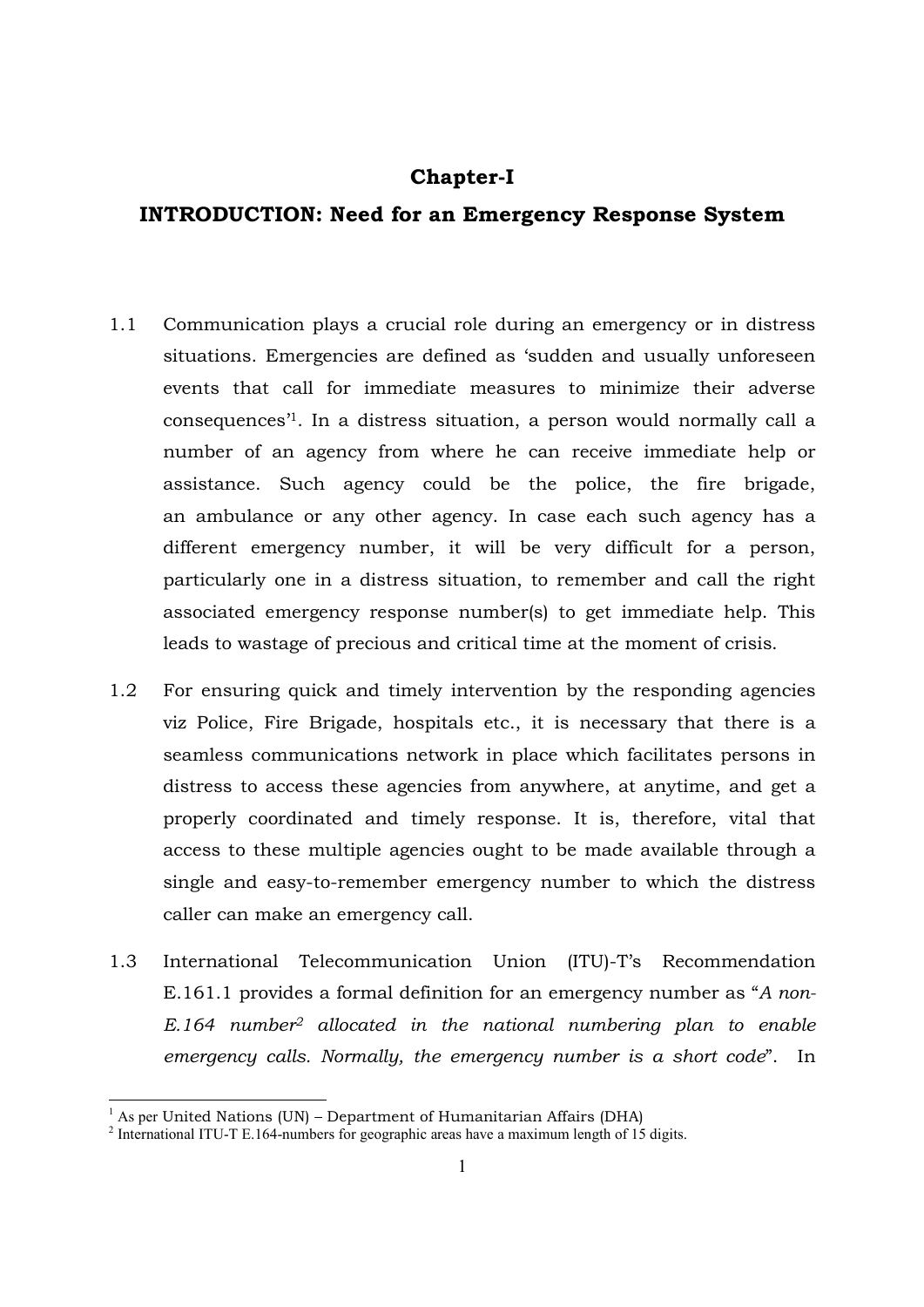India, in the Cellular Mobile Telecom Services (CMTS) and Unified Access Services License(UASL) and Unified Licence(UL), emergency services has been defined as*, "Emergency service means an emergency of any kind, including any circumstances whatever resulting from major accidents, natural disasters and incidents involving toxic or radio-active materials and emergency services in respect of any locality means the relevant public, police, fire, ambulance and coast guard services for that locality*".

- 1.4 ITU-T's Q-series Recommendations Supplement 47 (2004) defines an emergency call, as *"a call requesting emergency services. A caller is given a fast and easy means of giving information about the emergency situation to the appropriate emergency organization (e.g. fire department, police, ambulance). Emergency calls will be routed to the emergency services in accordance with national regulations"*.
- 1.5 In India, presently different emergency communication and response systems are in place for police, ambulance, fire brigade, civil defence, disaster management etc. These systems are accessible through different numbers such as 100 (Police), 101 (Fire), 102 (Ambulance) and 108 (Emergency Disaster Management). A number of States have also notified various helpline numbers for assistance to special categories of citizens like "Woman in distress-181(Delhi)", "Missing children and women-1094 (Delhi)", "Crime against women -1096 (Delhi), Anti-extortion - 1097(Delhi)" Police Headquarter helpline-1090(Uttar Pradesh) etc. The existence of a different number for different emergencies adds to confusion. From the user's perspective, it is simpler and desirable to have a single number for all types of emergencies, which, when called, results in a professionally coordinated response to the user depending upon the situation.
- 1.6 To fulfill the vision of the National Telecom Policy 2012 (NTP-2012) one of the strategies envisaged was to facilitate an institutional framework to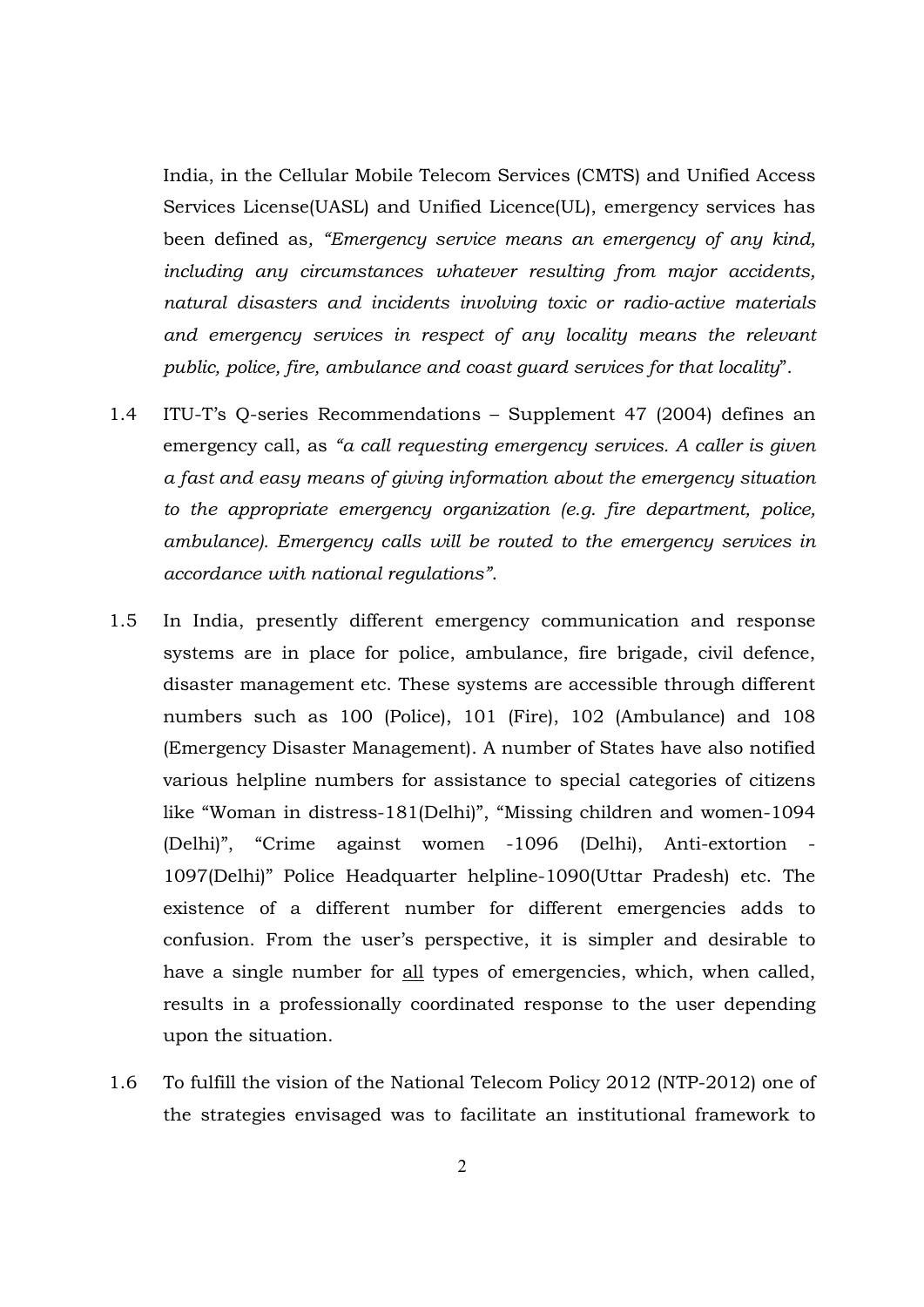establish "Nationwide Unified Emergency Response Mechanism" by providing a nationwide single access number for emergency services.

- 1.7 The Justice J.S. Verma Committee Report on 'amendment to Criminal Laws' dated 23rd January 2013 also stressed the need to have a public emergency response system. One of the recommendations in the report is to "…have a one central Emergency Response(ER) number so that there is no burden on an average person on the street to remember different numbers for different kinds of ER situations. This is necessary in the context of India as a lot of our population is not adequately literate but they are telephony users<sup>3</sup>."
- 1.8 Under section 11 (1)(a)(ii) and (vii) of the TRAI Act, the Authority can make recommendations, either suo motu or on a request from the licensor, on terms and conditions of license to a service provider and measures for the development of telecom technology and any other matter relatable to telecom industry in general respectively. Accordingly, to facilitate establishment of an efficient and robust Integrated Emergency Communication & Response System (IECRS) in India, the Authority suo-motu initiated a consultation process by holding a workshop with participation of State Governments and other relevant stakeholders on 31st October,2012. Subsequently a Consultation Paper (CP) titled 'Universal Single Number Based Integrated Emergency Communication and Response System' dated 15th March 2013 was issued seeking comments of stakeholders. The Authority conducted an Open House Discussion (OHD) on 7th May 2013. Further, since State Governments are major stakeholders in the entire process of setting up IECRS, a separate meeting with their representatives along with those from Ministry of Home Affairs (MHA) and National Disaster Management Authority (NDMA) was also held at New Delhi on 11th July, 2013.

<sup>&</sup>lt;sup>3</sup>http://www.prsindia.org/uploads/media/Justice%20verma%20committee/js%20verma%20committe%20report.pdf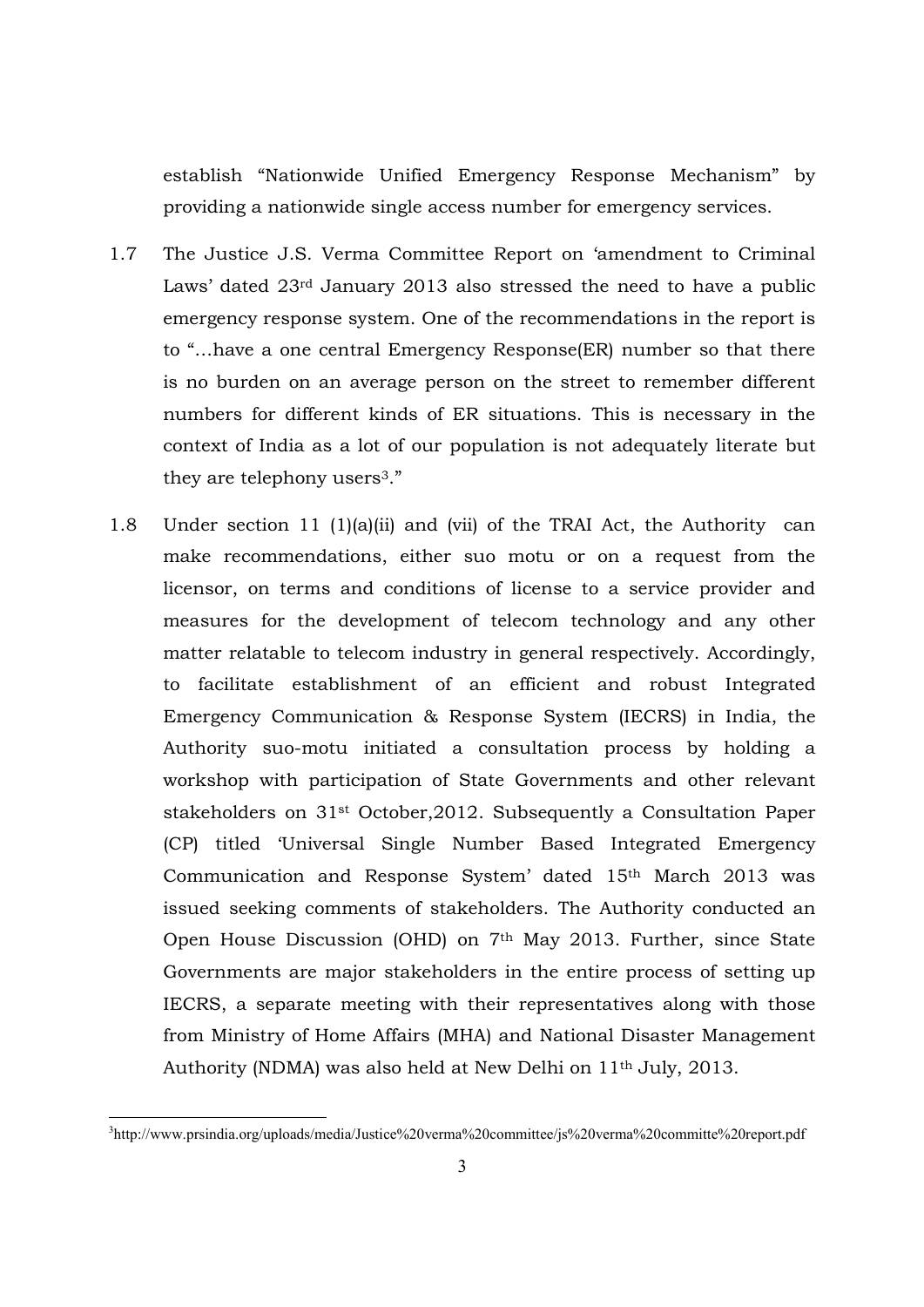- 1.9 Based on the inputs received from various stakeholders during the consultation process and its own analysis, the Authority has finalised these recommendations. Though an ERS system encompasses responses from multiple agencies across multiple governments, the Authority has limited its focus to the telecom aspects of the matter. The Authority's view is that emergency communication is one of the most critical building blocks for an effective and efficient emergency response system.
- 1.10 Chapter-II of these recommendations covers the overall framework for an IECRS. In Chapter-III the framework for an IECRS in India is discussed. Chapter-IV summarizes the Recommendations. Since the international experience on IECRS was discussed at some length in the CP, therefore, an abstract thereof has been provided in **Annexure-A** to these Recommendations.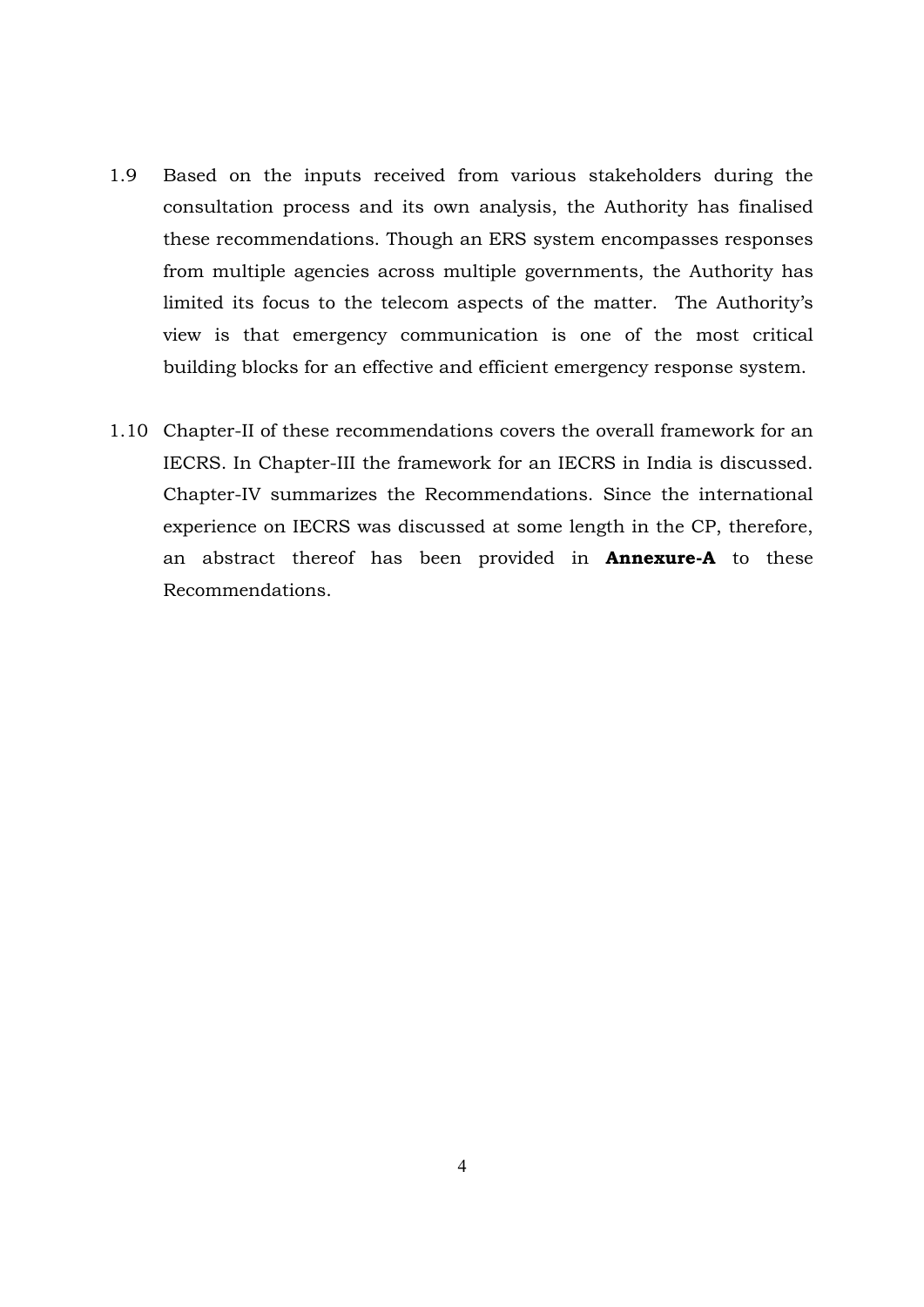## **Chapter-II: OVERALL FRAMEWORK FOR AN IECRS**

- 2.1 Most developed countries have put in place an IECRS under which emergency services are accessed nation-wide through a single number. A study of the emergency systems operational in various countries indicates that though there are regional variations in systems across various countries, the process flow for activities involved in responding to emergencies is largely common.
- 2.2 A flow-chart depicting the various processes of a generic single number based Emergency Response System is as below :



2.3 A call to emergency services starts a sequence of tasks by different stakeholders taking part in the emergency service chain (as shown above). The first requirement is for citizens to know the single emergency number and the types of emergencies handled through this number. In most countries, organizations that are accessed through IECRS are Police Services, Fire & Rescue, and Ambulance Services. In some countries Highway Police, Coast-Guard, Traffic Authority or other similar organizations providing assistance to the public in case of emergencies are also included in the IECRS.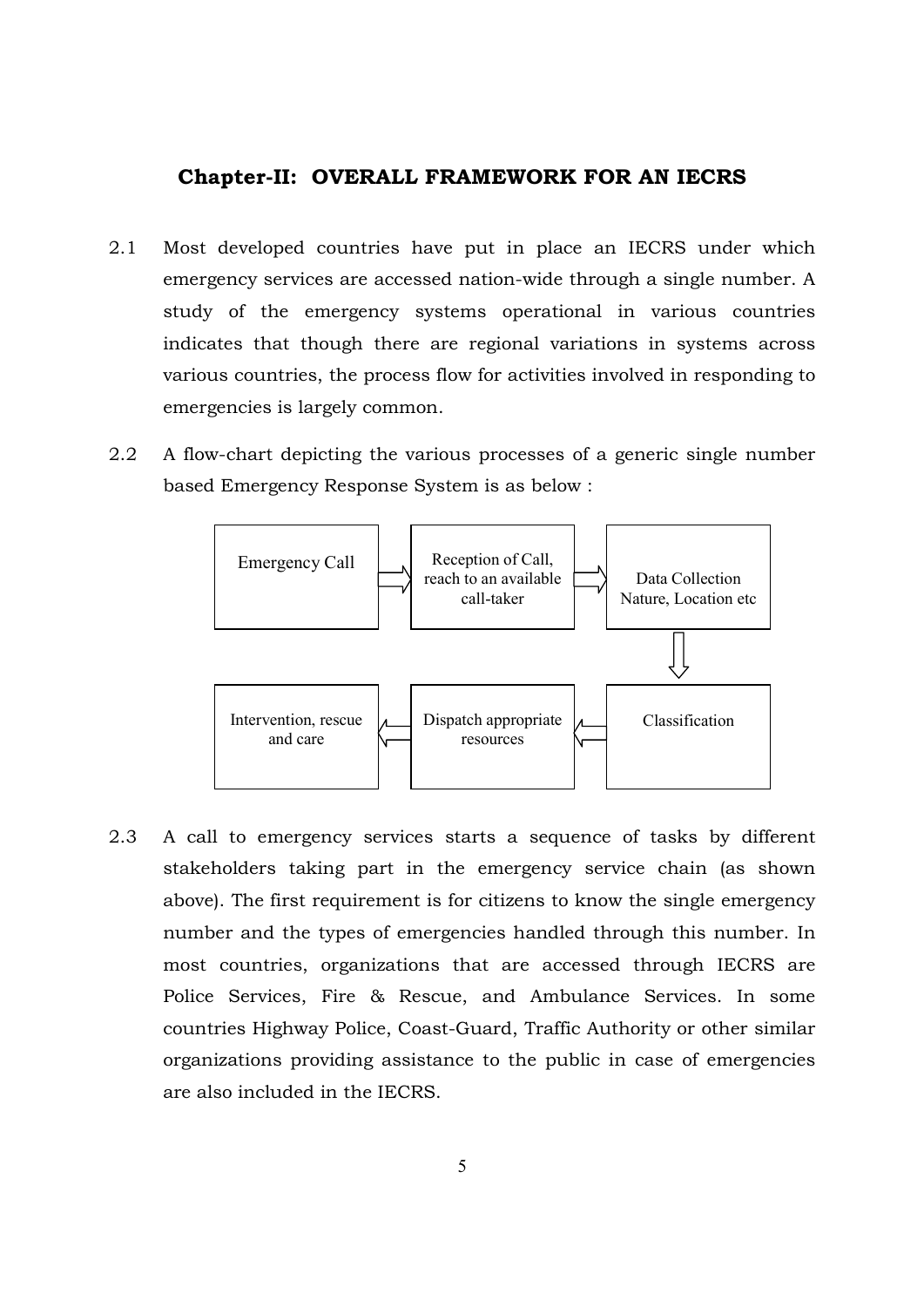2.4 Once a call is received at an emergency handling centre, the operator attending to the call collects the relevant data-location details and Caller Identification either from a database or from the caller and classifies the nature of the emergency. Based on the nature of the emergency, the call is handed over to the relevant responding agency at the centre which, in turn, dispatches appropriate resources to the location where emergency assistance is required.

## **A. Agencies involved in IECRS**

2.5 In an IECRS, several agencies are involved in responding to emergencies. These include Telecom Service Providers (TSPs), Public Safety Answering Points (PSAPs), language translation service providers and the emergency service provider. A generic schematic showing an IECRS system and functions of the agencies involved is given below–



**Figure 1 – Schematic diagram showing generic IECRS system**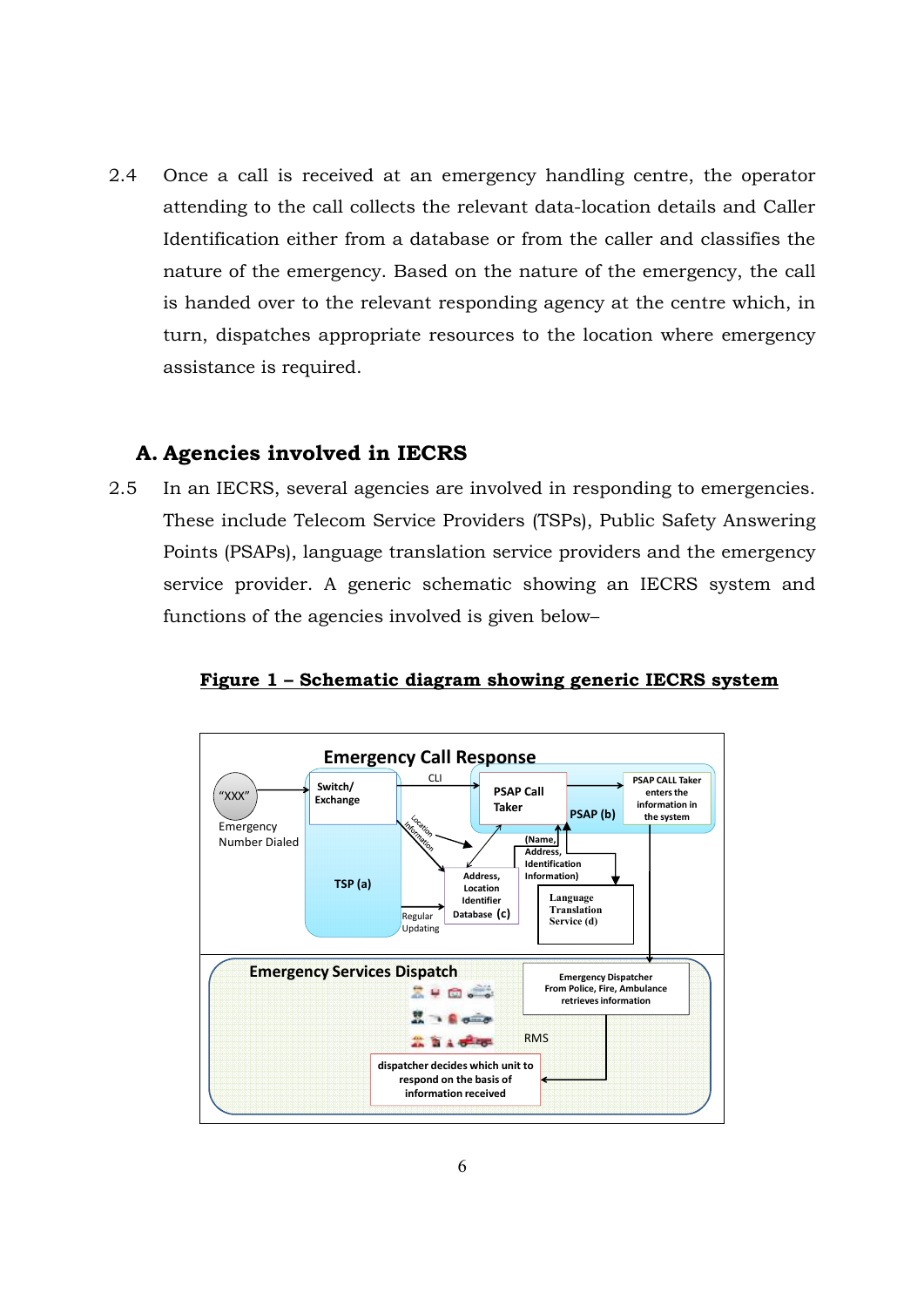#### **(a) Telecom Service Providers(TSPs):**

TSPs are an important link in the chain. TSPs have caller's data viz. name, address and location information in terms of latitude and longitude. Further, TSPs can route the calls made to an emergency number on priority over other calls.

#### **(b) Public Safety Answering Point (PSAP)**

Once a call is made to an emergency number, it gets routed to a PSAP. PSAP is akin to a call centre. PSAPs require Caller Line Identification (CLI) and approximate location details with each call. The advantage of having an intermediary agency like PSAP is that it is agnostic to the geographical location of the caller and the kind of help required. Further, the burden of calling the correct agency shifts from the caller to the PSAP. This increases efficiency and provides quicker and appropriate response, avoiding errors in handling the emergency.

PSAPs have Standard Operating Procedures (SOPs) in all developed countries. There are organizations (e.g. European Emergency Number Association) which certify PSAPs to improve the overall provision of the emergency call handling service for the public. Certification allows PSAP organizations to benchmark themselves against a standard. The standards organizations also reward those exemplary PSAPs that provide high quality emergency call handing service.

The PSAP have the following functional setup:

#### **(iii) PSAP call taker/operator:**

When an Emergency call is received at the PSAP, it would be answered by a specially trained officer/call taker/operator. Standard response procedures as well as certifications are devised for operators/dispatchers and specialized training is conducted for them to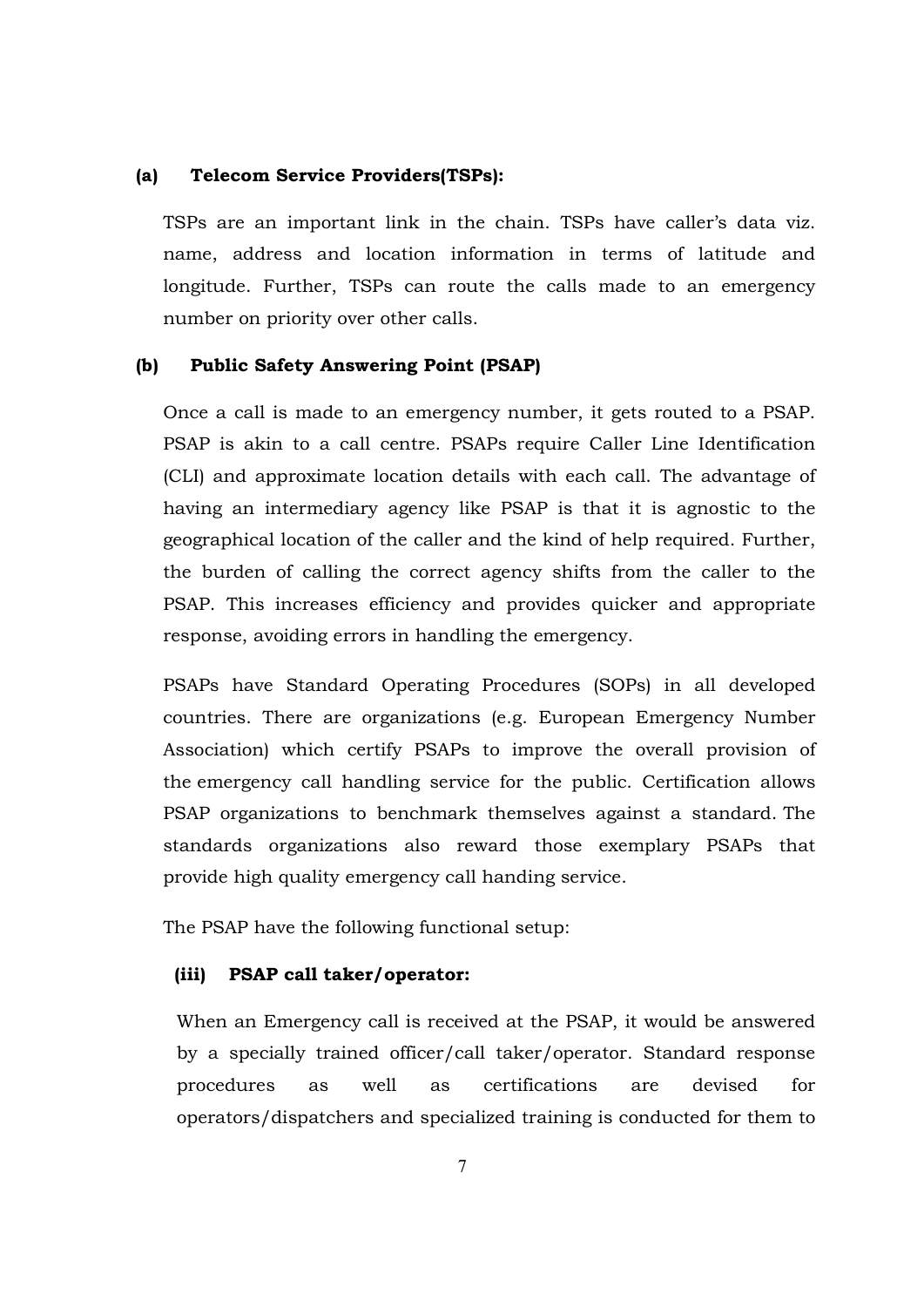handle distress calls and handling of first-level resolution for varied situations including medical and fire emergencies. Based on the type of emergency, dispatchers activate police, fire, medical and other response mechanisms. The response mechanism is activated by selecting the appropriate templates on the PSAP Graphic User Interface(GUI).

## **(ii) Response Management System(RMS)**

The Response Management System, which is a separate control center within PSAP co-ordinates and monitors the dispatch and movement of various GPS enabled Police Patrol Vehicles, Fire Brigades, Ambulances etc on a real time basis. The PSAP would also function as a repository of information for the particular jurisdiction.

## **(iii) Deployment of Physical Response Units**

The actual physical deployment and location of the response units would depend on historical call data and the extent of the area under the jurisdiction of the PSAP. The actual physical response units for fire, police, medical emergencies etc. are required to be appropriately stationed so as to reach the assistance-seeking destinations in the least possible time.

PSAPs are equipped with many systems/resources, some of which are listed below:

- i. An Automatic Call Distribution (ACD) system to allot a call to a free call taker;
- ii. A Computer Telephony Integration (CTI) system with a call receiving terminal to display call-related text and multimedia information and provide voice communication;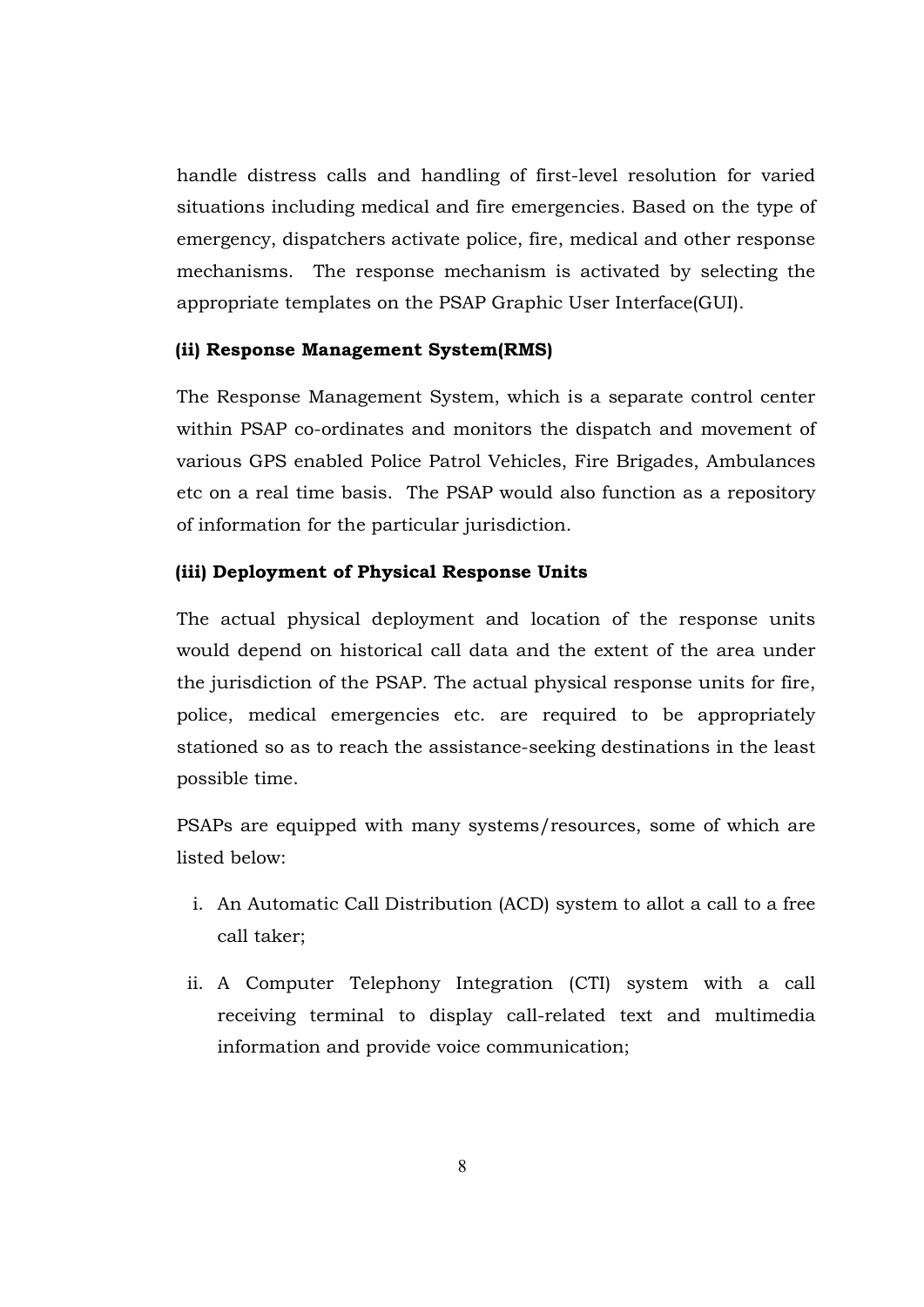- iii. GIS system having an interface to plot incoming location information on a map showing all nearby landmarks and resources and display on a monitor;
- iv. Interface to CCTV footage and facility of streaming video;
- v. Logging and analytics servers for logging and post event retrieval and analysis of all transactions of a call-including voice, video, data and text.

Responding resources like PCR vans, Fire engines and Ambulances are fitted with GPS to transmit location information to PSAP.

#### **(c) Address-Location Identifier(ALI) data centre**

In an IECRS, a key feature is the transmission of identification and location information by TSPs to the PSAP. Therefore a PSAP needs to be connected to a unit called Address-Location Identifier (ALI) data centre. This data centre contains a public directory database, where information such as the subscriber's name, address at which the telephone is registered (or installed in the case of a landline telephone) is stored. This database is used by the PSAP if the emergency caller uses a landline telephone for help. In case of calls from a mobile device, PSAP require location information (latitude and longitude). The information of customer data and location data can be collected from TSPs at this ALI data centre.

#### **(d) Language Translation Services Provider :**

2.6 In order to tackle the problem of handling emergency calls of people speaking different languages, many countries provide multilingual support to the callers. When a caller calls for help at PSAP, either a language translator is available to understand his language or the call is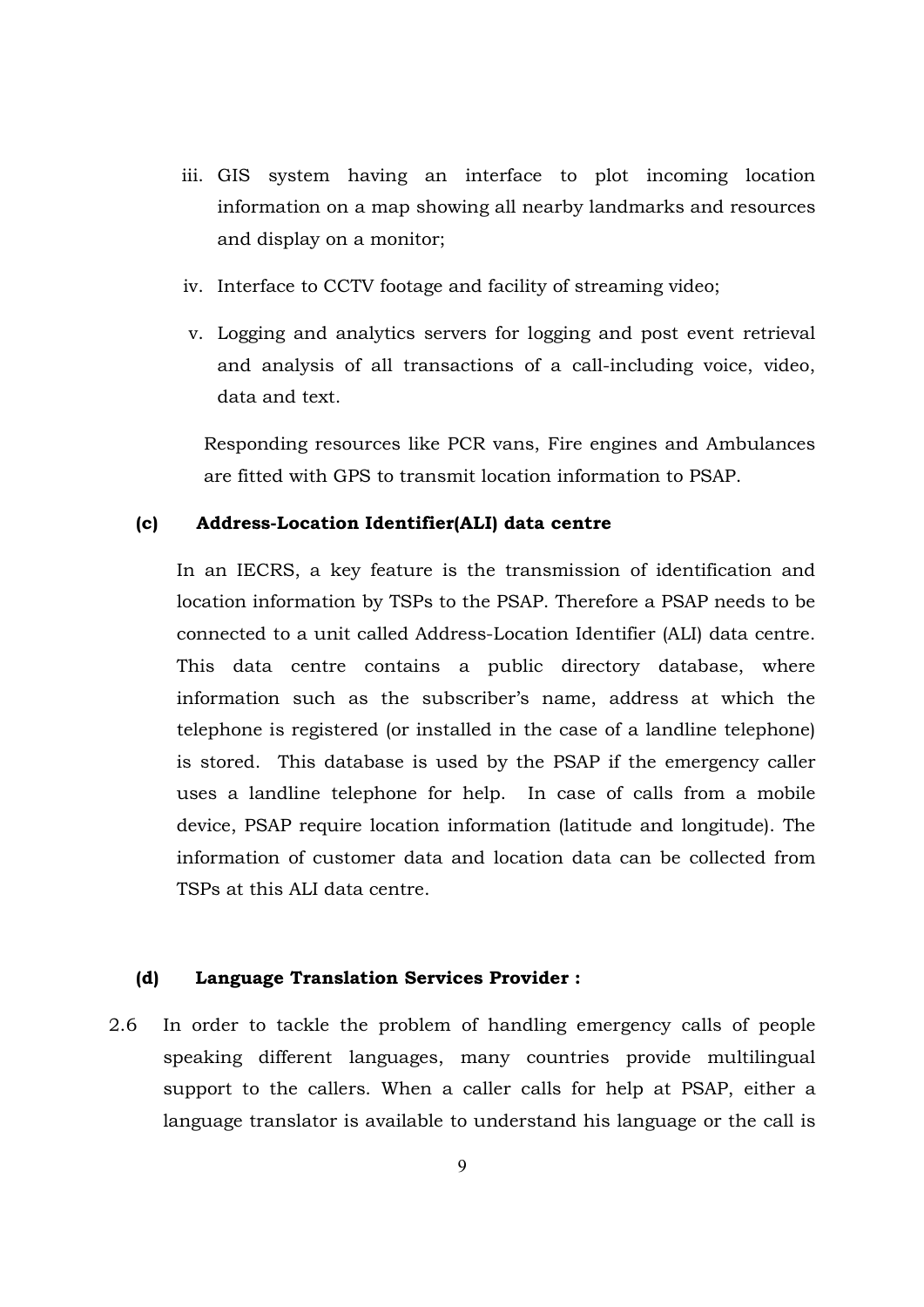transferred to another PSAP where language translation services are available.

#### **B. Calling Process to Single Emergency number**

- 2.7 The PSAP which receives the emergency call has the facility to receive information on the location and address of the caller. PSAPs can communicate with the caller, call back the caller for any additional information, ascertain the nature of emergency, transfer the call to relevant responding units like police, fire, ambulance. PSAPs can also transfer all information collected from the caller and can log the call and related transactions for subsequent retrieval, review and analysis.
- 2.8 The steps involved in processing of an emergency call are :
	- (i) The caller requiring emergency help from Police/Fire/Ambulance will call the toll-free Single Emergency Number.
	- (ii) For a landline call to the emergency number, location information will be accessed from the Central Directory database/or directory database of the TSP, containing the name of the subscriber and address/location of the landline phone. The Central Directory database is to be maintained and updated regularly by TSPs to ensure its accuracy.
	- (iii) A mobile call will be routed by the TSP directly to the PSAP or through another TSP (from whom the PSAP has taken telecom services and connectivity). The call will be routed to the nearest PSAP configured in the TSPs' network. Directory information can be fetched from a Central Directory database.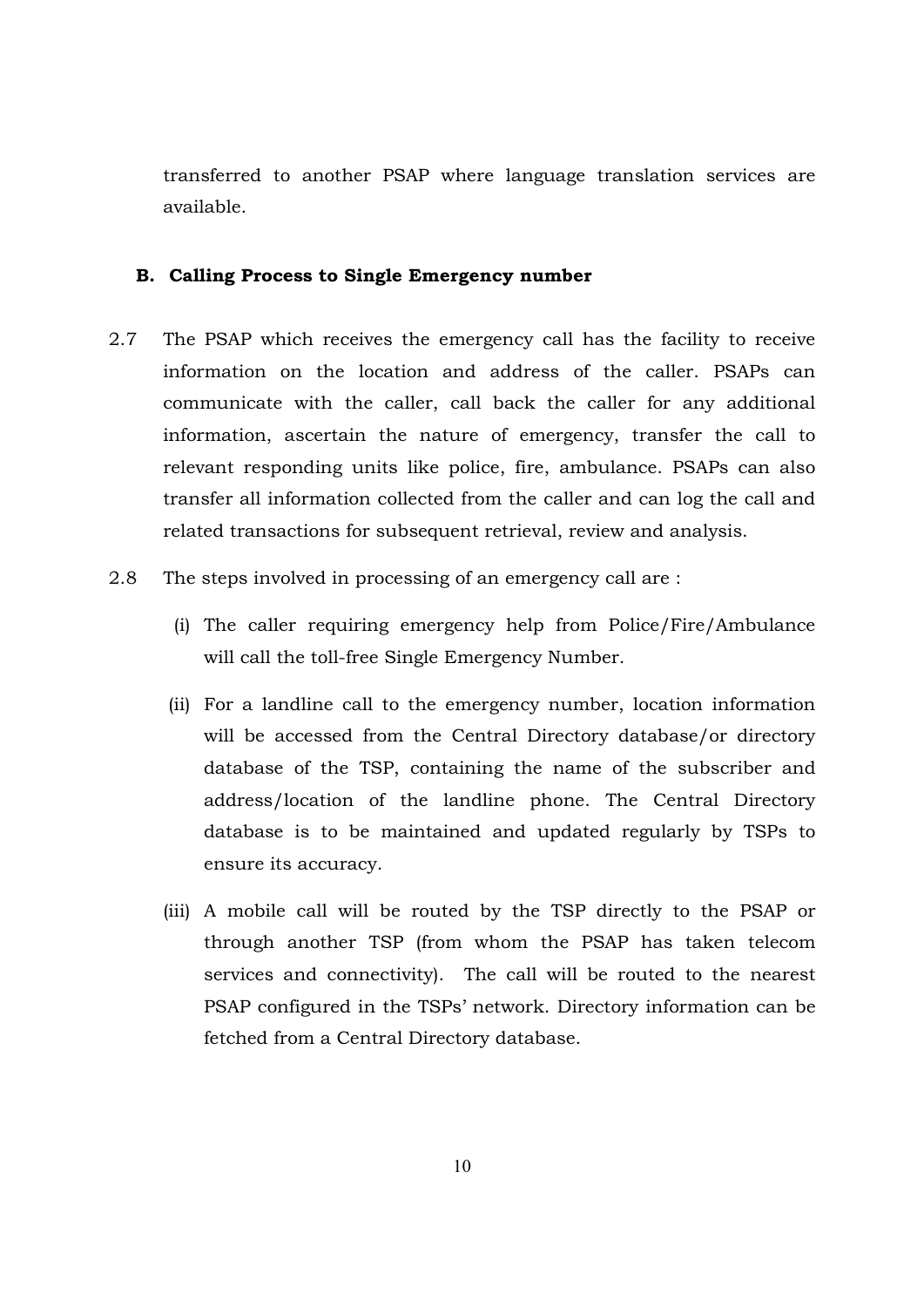- (iv) The TSP's network will provide location information of the calling subscriber to the PSAP either directly or through a common point (data center)
- (v) Based on the details obtained from the emergency caller, location information and address information etc obtained from a common point, the call taker populates the information on screen and transfers the call and screen details to the relevant emergency dispatchers (police, ambulance, fire brigade etc), who, in turn, will mobilize necessary resources to attend to the emergency at the caller location.
- (vi) As mentioned earlier, many PSAPs take the help of translation services from another PSAP(s) so that in case the emergency caller is speaking another language his message can be understood.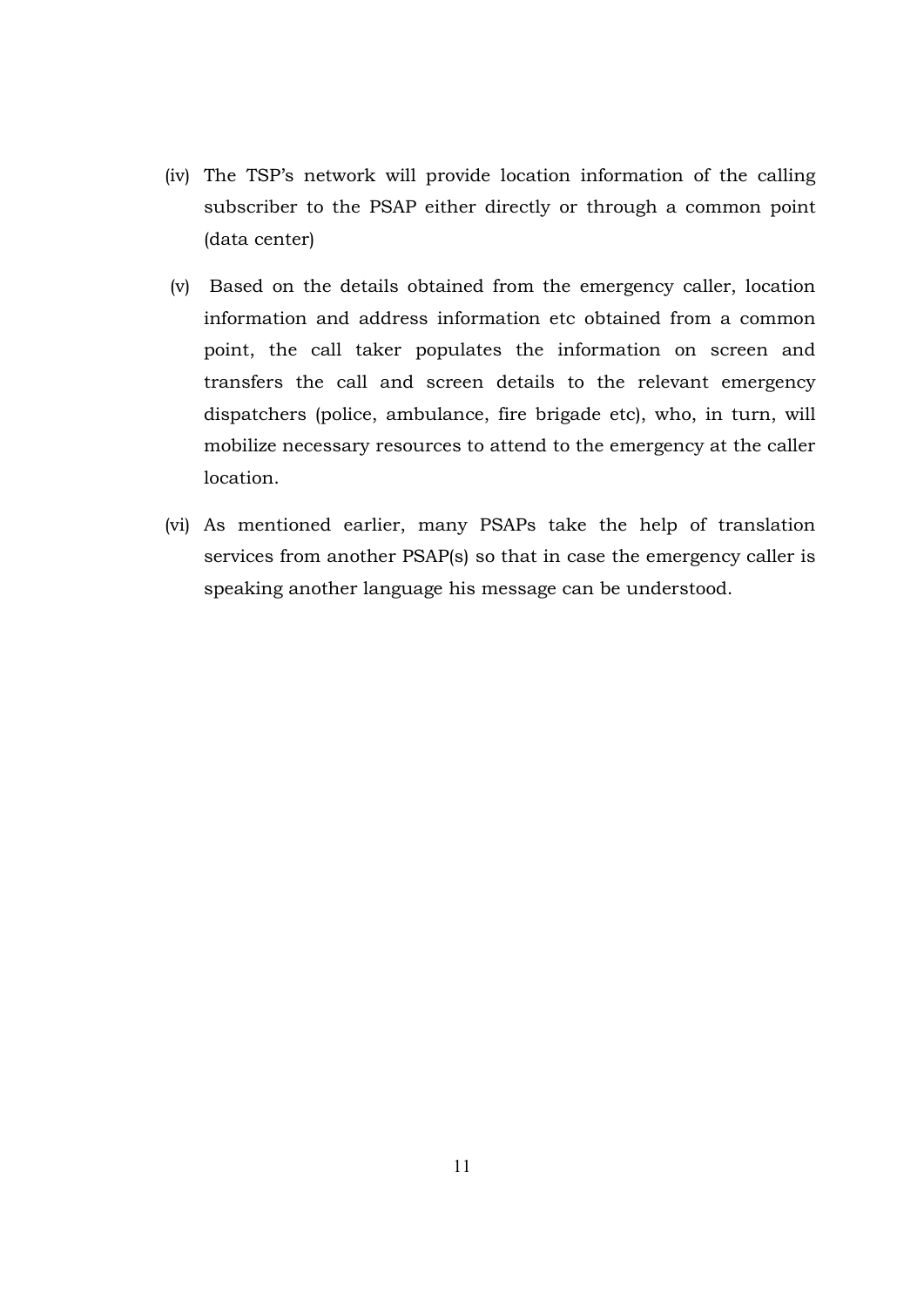## **Chapter-III: FRAMEWORK FOR AN IECRS IN INDIA**

3.1 The overall framework for handling emergencies has been described in the previous chapter. This chapter focuses on those areas of action, which have been identified and which can be implemented relatively quickly and within constraints of fewer resources, money and efforts. Efforts should be made to initiate the process of setting up an IECRS in India, with a provision of expanding it later.

## **Licensing/interconnection Provisions for access to Emergency services**

- 3.2 The importance of access to emergency services is well recognized in India and, accordingly, all TSPs (either landline or cellular services) have been mandated through their licenses to provide all emergency and public utility services. As per clause 30.1 of the Cellular Mobile Telephone Service (CMTS) license agreement, "*licensee shall independently provide all emergency and public utility services to its subscribers, including directory information services with names and address of subscribers".*
- 3.3 According to the clause 29.1 of Unified Access Service License (UASL), "*the licensee shall provide independently or through mutually agreed commercial agreements with other service providers, all public utility services including TOLL FREE services such as police, fire, ambulance, railways/road/Air accident enquiry, police control, disaster management etc. While providing emergency services such as police, fire, ambulance etc. it shall be delivered to the control room of concerned authority for the area from where call is originated*".
- 3.4 The National Numbering Plan (NNP) 2003 specifies emergency numbers viz. 100 for Police, 101 for Fire Brigade, 102 for Ambulance and 108 for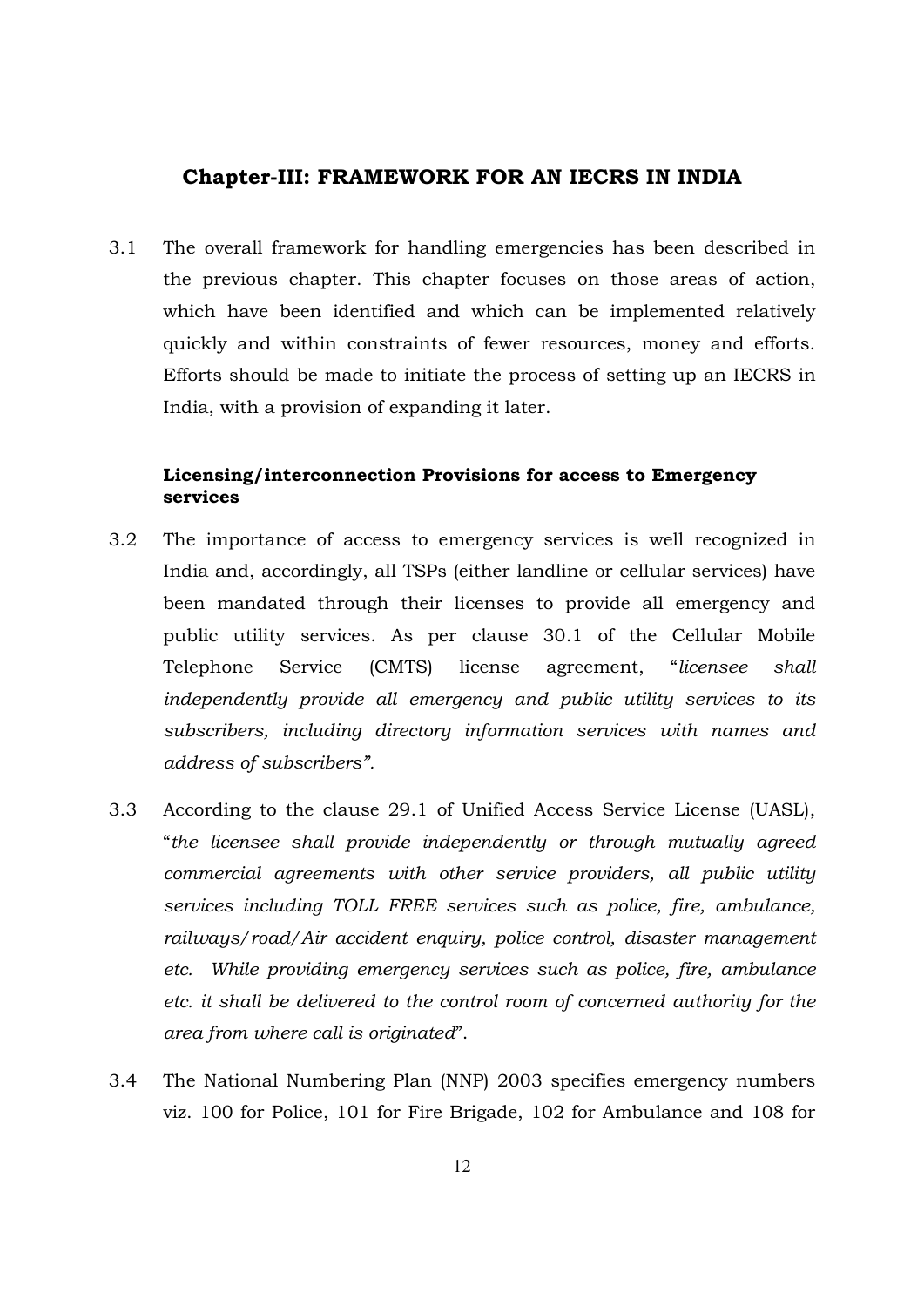Emergency Disaster Management. These are mandatory services that have to be provided by all Telecom Service Providers (TSPs). Emergency services on numbers 100, 101 and 102 have been placed in Category-I services; therefore, TSPs cannot charge callers for making calls to these numbers. While access to numbers 100, 101 and 102 numbers is restricted to the local area (these services are accessible within the local area), access to the number 108 has been defined as unrestricted (which shall be accessible from anywhere in the country). However, access to number 108 is toll-free in local areas only.

3.5 In most cases, BSNL / MTNL have established direct connectivity with control rooms of various emergency response organizations. Hence, calls from BSNL/MTNL networks' directly terminate at the desired emergency responding agency. Most private service providers route their emergency calls through BSNL/MTNL's network to the responding agencies. For this purpose, agreement(s) between the private TSPs and BSNL/MTNL facilitate the required interconnection.

## **Limitation in the present ECRS in India**

3.6 Though India has an emergency response system in the form of Police, Fire Brigade, Civil Defence, Hospital (Ambulance) etc., in place, these systems are accessed through different numbers (100,101,102 & 108) and work on a standalone basis. A number of hospitals and ambulance services have also set up their helplines for medical emergencies. The following table provides some of the emergency numbers notified by these organizations:

| <b>Short</b><br>code | <b>Purpose</b>                          | <b>Short</b><br>code | <b>Purpose</b>                              |
|----------------------|-----------------------------------------|----------------------|---------------------------------------------|
| 1099                 | Central Accident and<br>Trauma services | 1056                 | Emergency medical<br>services in local area |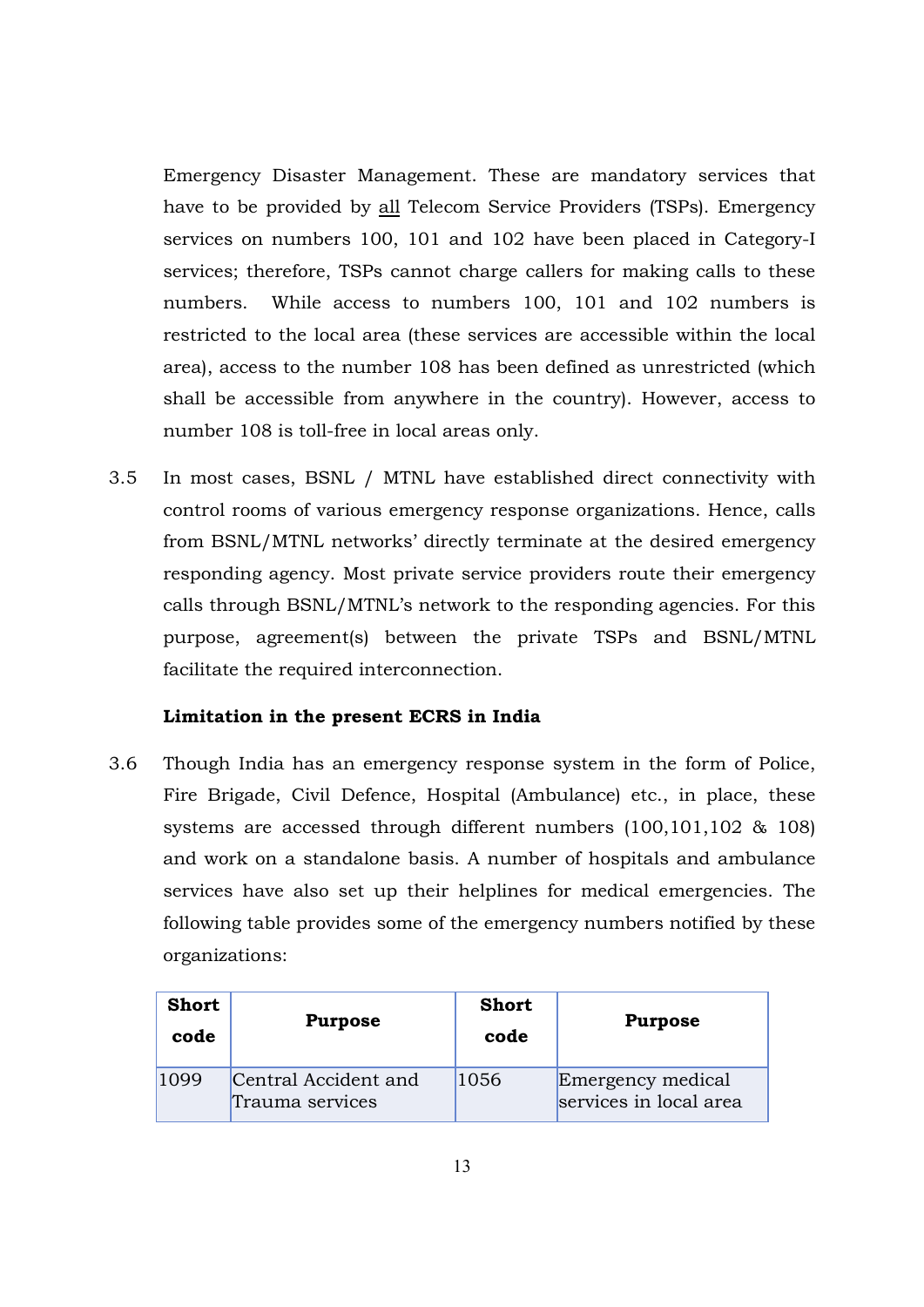|      | Ambulance service                                                         |        |                                                                             |
|------|---------------------------------------------------------------------------|--------|-----------------------------------------------------------------------------|
|      | 1050xx Heart Related.                                                     | 1057XX | Ambulance services                                                          |
| 1054 | Poison Control Service                                                    | 1059XX | Specialized hospitals                                                       |
| 106X | State of art hospitals<br>and medical institutions<br>$e.g. 1060 - AIIMS$ | 107X   | Emergency Information<br>services - e.g. $1071$ is<br>for Air Accident info |

The existence of so many different numbers in an emergency response system leads to avoidable complexity, lack of coordinated response and resultant confusion at the time of provision of assistance in an emergency/distress situation.

- 3.7 There are many issues in the present ERS in India that need to be addressed. The most important and vital information required for provisioning and dispatch of assistance is the precise location of the distress caller; but, the existing system has no provision for automatically collecting caller/situation location information. This information is obtained verbally/orally from the caller and emergency response units rely on this information. It has been observed by the Police Control Rooms that the distress caller in most situations is unable to describe their present location with correctness or accuracy. They usually describe the location vaguely or try to describe it in terms of major landmarks. If the caller is either not able to convey his location or the location conveyed is vague or erroneous, the responding unit will not be in a position to reach the caller in time, thereby seriously crippling the effectiveness of the emergency response system.
- 3.8 The second issue in the current ERS system pertains to territorial jurisdiction; this too arises from the lack of precise location information of the caller. Many times calls made to emergency numbers land in Police Control Rooms/Ambulance services in the nearby bordering district, which may be in a different State. Since location information is not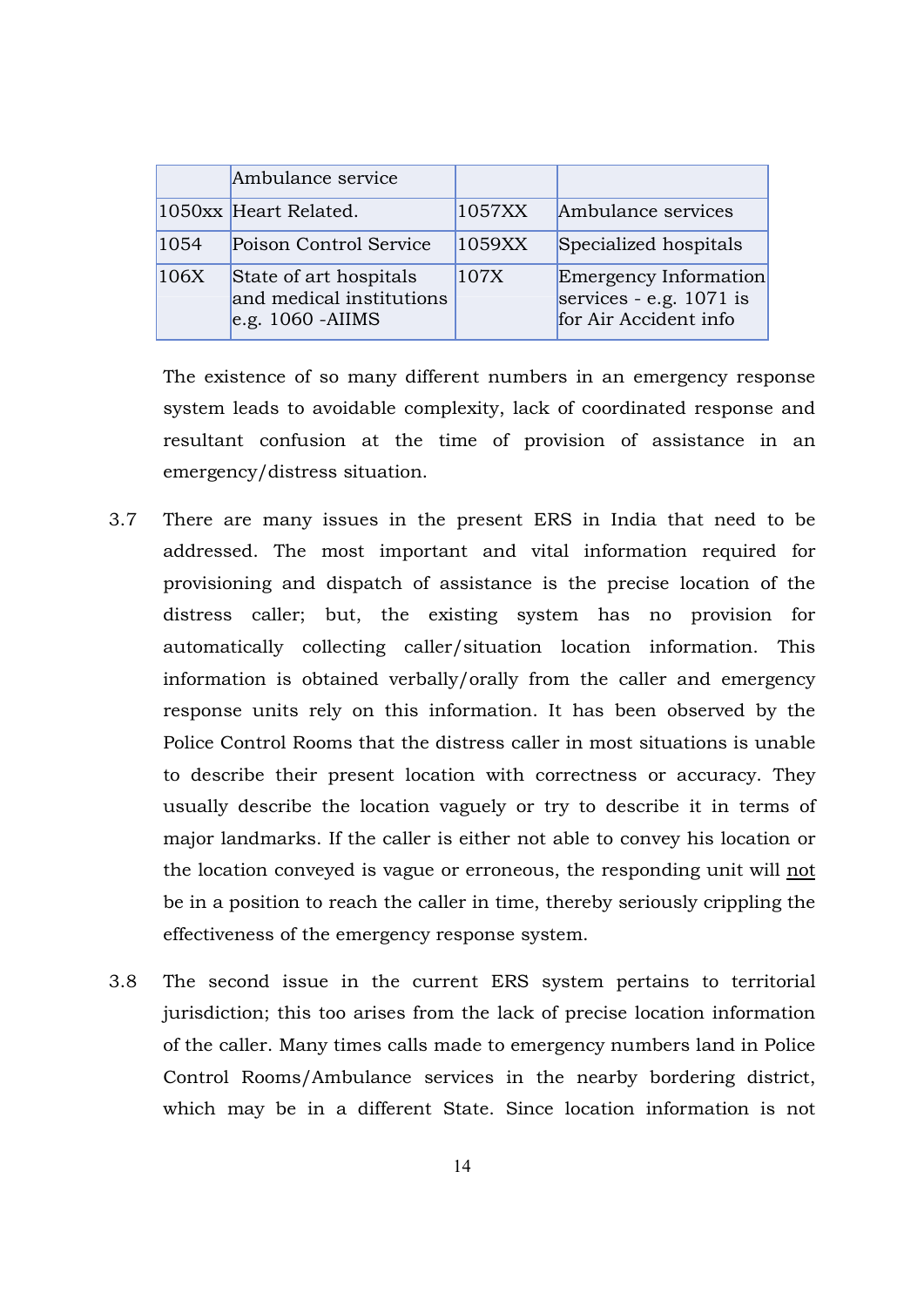automatically communicated in the present ERS and there is no centrally co-ordinated response mechanism to deal with the emergency calls, the caller is advised to contact some other number(s). Such situations are quite common, where the caller is using a mobile handset and calling from locations that lie at the boundaries of cities or districts or States e.g. if someone is travelling from Delhi to Jhansi, the State jurisdiction changes frequently as one passes through Delhi-Haryana-UP-Rajasthan-MP-UP. In such a scenario, an emergency/ distress call made from a border location may land at the control room located in the nearest town in UP, while the nearest help could be provided from a town located in MP. And, if the control rooms do not have a backend facility to process the information in a coordinated manner, the response to the caller will be delayed. As law and order is a State subject, territorial jurisdiction assumes importance and complete co-ordination would be possible only when the location details are precise and the PSAP functionaries direct the relevant first responders to dispatch assistance to the caller.

- 3.9 The third issue arises from the multiplicity of numbers for different emergency services. The caller is expected to dial the relevant emergency response agency's number. In case the caller does not know the correct emergency number or is confused between the host of emergency numbers, (like whether to dial '101' or '102' for Fire Brigade), he will be either deprived of any assistance or will get the assistance only after an avoidable delay. In emergency situations every passing second counts, whether it is a burglary, theft, road rage, or a fire spreading, or a citizen struggling with a heart attack – the first few minutes are crucial. It is likely that crucial time may be lost in figuring out what number to dial. Therefore, there is a compelling need to make access to ERS simple by provision of a single number that is easy to remember.
- 3.10 Fourthly, there may be situations where multiple agencies need to be contacted for assistance. For example, an accident may result in fire and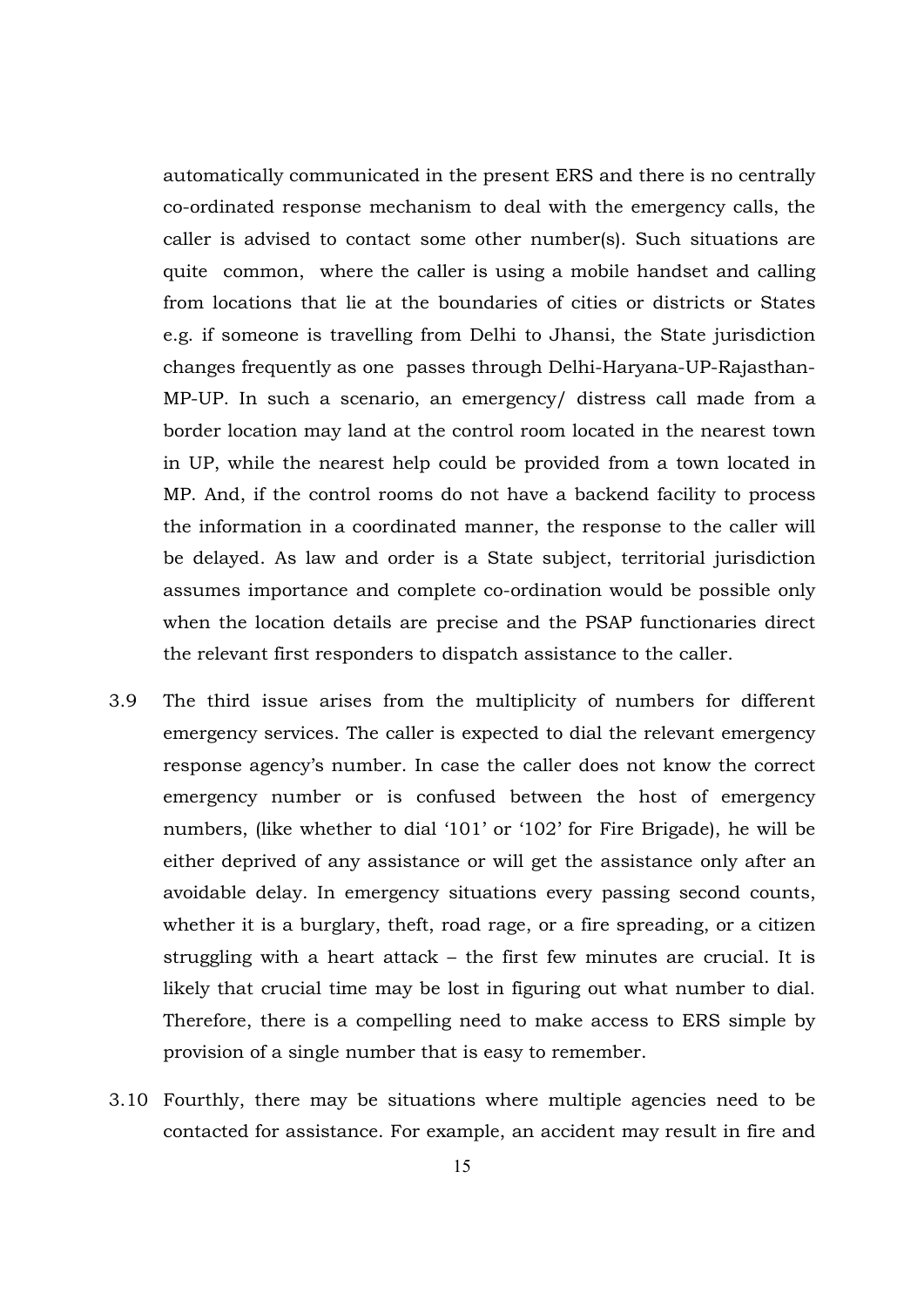some persons may be seriously burnt. Such a situation requires police, fire and ambulance services. Contacting all the three (or numerous) numbers and explaining the same situation to each of them results in delay, and that too in a situation that warrants an instant response.

- 3.11 All these issues can be significantly addressed, if we have a single emergency number through which a caller can obtain the assistance of the desired emergency response agency. This will require establishment of a Centralised Emergency Response System accessible through the single emergency number which acts as a single point contact between the emergency caller and the multiple response agencies.
- 3.12 Accordingly, **the Authority recommends the establishment of PSAP based Integrated Emergency Communication and Response System (IECRS) in the country which can be accessed through a single emergency number from a landline or mobile phone/device.**

#### **Single Emergency Number**

3.13 Having decided that there should be an IECRS in the country, the next issue to be decided is the number which could be designated as an emergency number viz. for seeking emergency help. Accordingly, in the CP, comments of stakeholders were sought on the number which should be assigned as the single emergency number for IECRS. Many stakeholders opined that the number 100 should be used as the single emergency number in India as it is widely known to the public. Some other stakeholders suggested 108 as the primary number for IECRS in India. A few stakeholders suggested the use of either 112 or 911, because these are universally acceptable around the world. One stakeholder was of the view that easy to remember numbers, like, 111 or 999, should be used.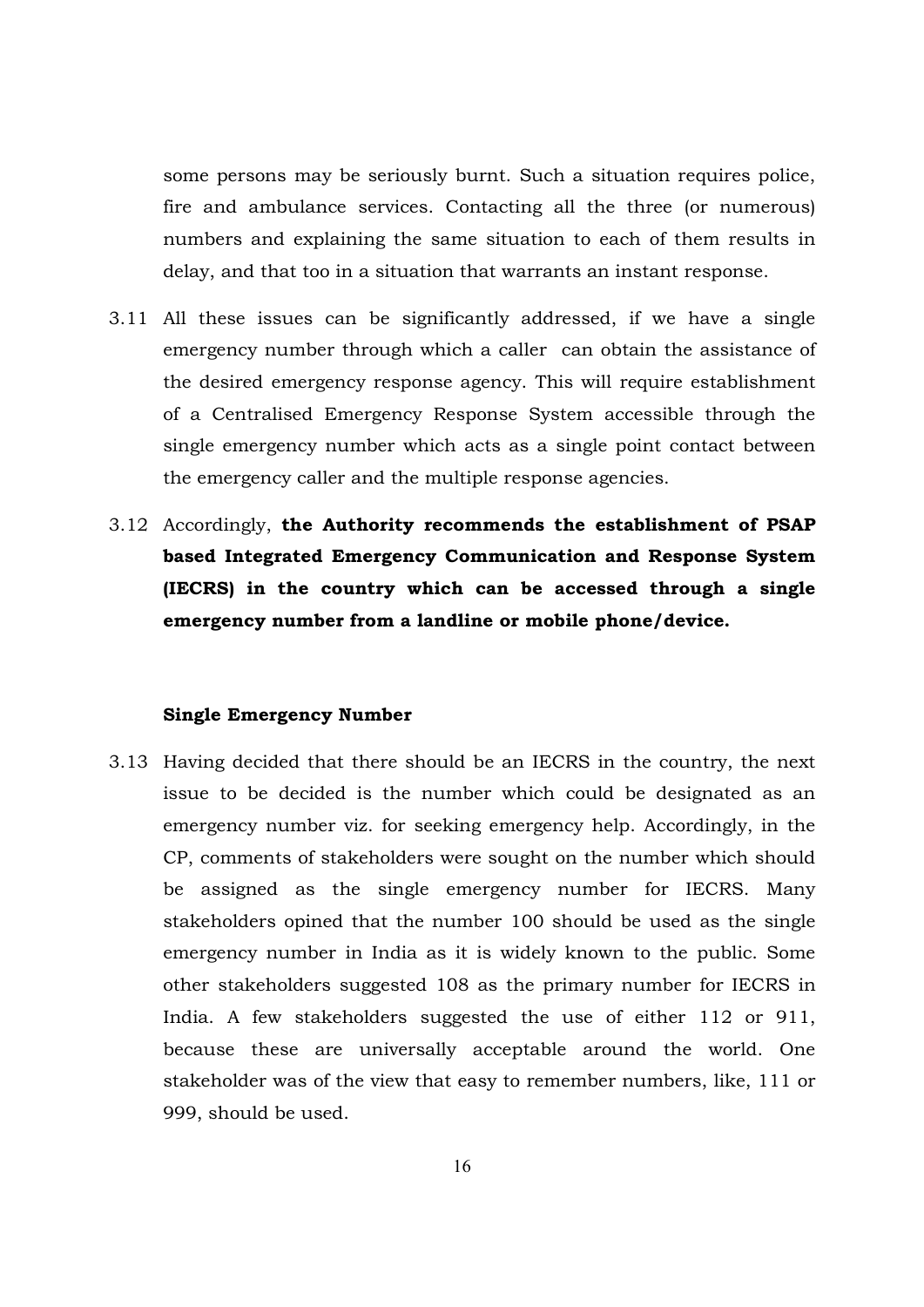#### **Analysis**

- 3.14 The Authority has carefully examined the various suggestions. In the National Numbering Plan, 2003, the number 108 has been allotted for the purpose of 'Emergency and Disaster Management Service' as a toll-free number in a local area with unrestricted access. However, this number is currently used primarily by agencies which are mainly providing ambulance services. Though people generally remember the Police emergency telephone number 100, many stakeholders have expressed their apprehensions that several sections of society, especially women or children, may not wish to call number 100 as it is associated with the police.
- 3.15 The ITU-T, in its Recommendation E.161.1(09/2008) 'Guidelines to select Emergency Number for Public Telecommunications Networks' [with the intention that the recommendation will 'contribute to globally harmonized emergency numbers'], recommended as follows:

*"For a Single initial Emergency Number", "A member state that is planning to introduce an emergency number could use either 112 or 911"and for "Selection of a second alternative Emergency Number". "A member state…could use either 112 or 911, which should be routed to the existing emergency number."* 

3.16 In the World Conference on International Telecommunications, Dubai 2012, Resolution Plen/2 on 'Globally harmonized national number for access to emergency services' states

> '*invites Member States to introduce, in addition to their existing national emergency numbers, a globally harmonized national number for access to emergency services, taking into consideration the relevant ITU-T Recommendations'*.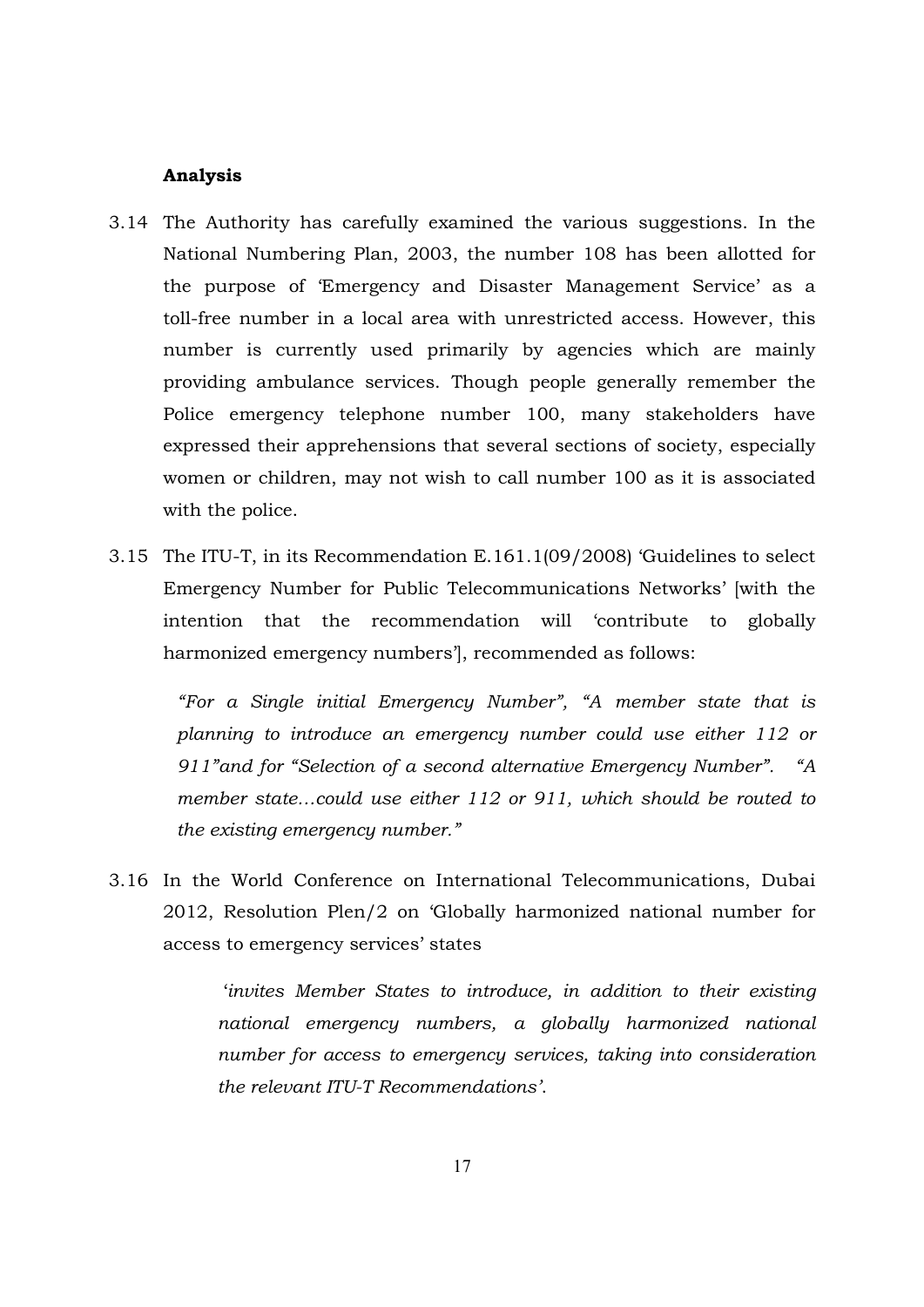- 3.17 In mobile equipments based on the GSM/UMTS system, there is an in-built recognition of the emergency numbers 112 and 911. GSM handsets have an in-built feature to enable emergency calling on number 112 and 911. The facility of emergency calling encompasses calling even in cases where (i) the phone is locked with a password (ii) there is no balance amount left for making outgoing calls (iii) the phone is outside the coverage area of the subscribed network but is receiving a signal of any other mobile operator (iv) the phone is without a valid subscription.
- 3.18 Considering the ITU guidelines and the need to have a unique and common calling number for all emergency services which is different from the existing sectoral emergency numbers and which is accessible to the caller even when the caller cannot make any voice calls for reasons given in paras above, out of the two numbers 112 and 911 recognised by the ITU, the number 112 will be easier to dial by even differently abled persons (particularly visually challenged persons). Moreover there are more than 50 countries which use the number 112 as an emergency number. Therefore, the Authority is of the opinion that India should adopt 112 as the single emergency number for help from various agencies during emergencies.
- 3.19 Accordingly, **the Authority recommends that the number 112 be adopted as the single emergency number for India. This new number may be popularised extensively through a public awareness campaign by the Government.**

#### **Secondary number**

3.20 In addition to a primary emergency response number, a secondary emergency response number also exists in some countries e.g. 112 in UK (in addition to 999), 112 in Australia (in addition to 000). Calls to this number are re-routed to the primary response numbers in these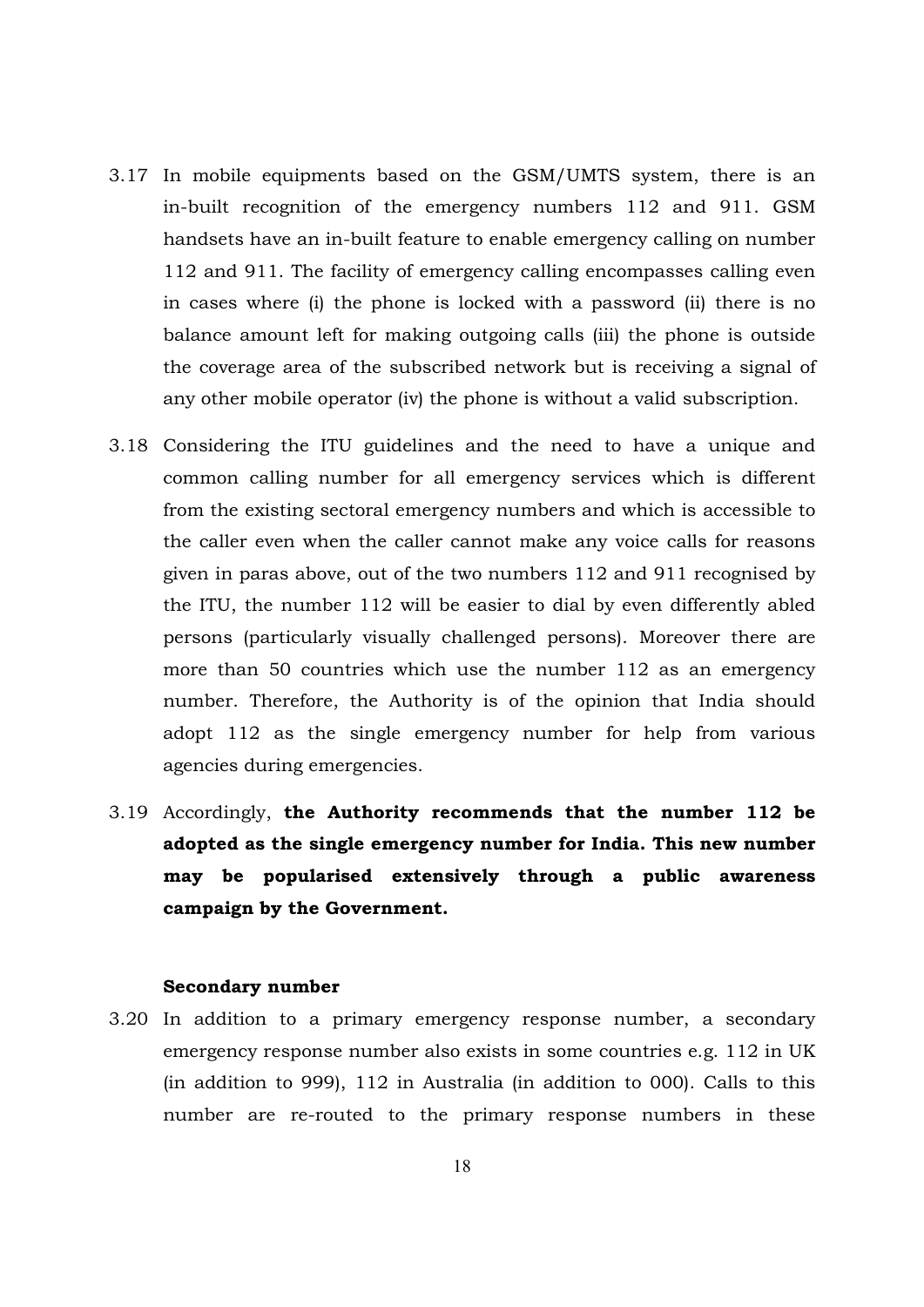countries. Though the presence of a secondary emergency number may create confusion, the international experience can provide valuable insights. In countries where multiple numbers were subsequently merged into to a single number, some people still remember only the old numbers and use them in case of emergencies. Moreover, even if a single number is notified for emergency services, the changeover to the new regime may take some time and, till then, people will continue to call present emergency numbers like 101/102 etc. Therefore, it seems reasonable to continue with the present emergency numbers also as secondary emergency numbers and re-route calls made to these numbers to the primary emergency number. As mentioned earlier, the ITU has also recommended use of secondary emergency numbers.

3.21 In view of the foregoing discussion, **the Authority recommends that the existing emergency numbers 100,101,102 and 108 to be retained as secondary numbers. The calls made to the secondary numbers should be re-routed to the new single emergency number for termination of calls on the IECRS with an announcement to the caller to call 112 as emergency number in future. Once calls to secondary numbers reduce significantly, these numbers can be withdrawn gradually. The DoT may amend the National Numbering Plan-2003 accordingly.**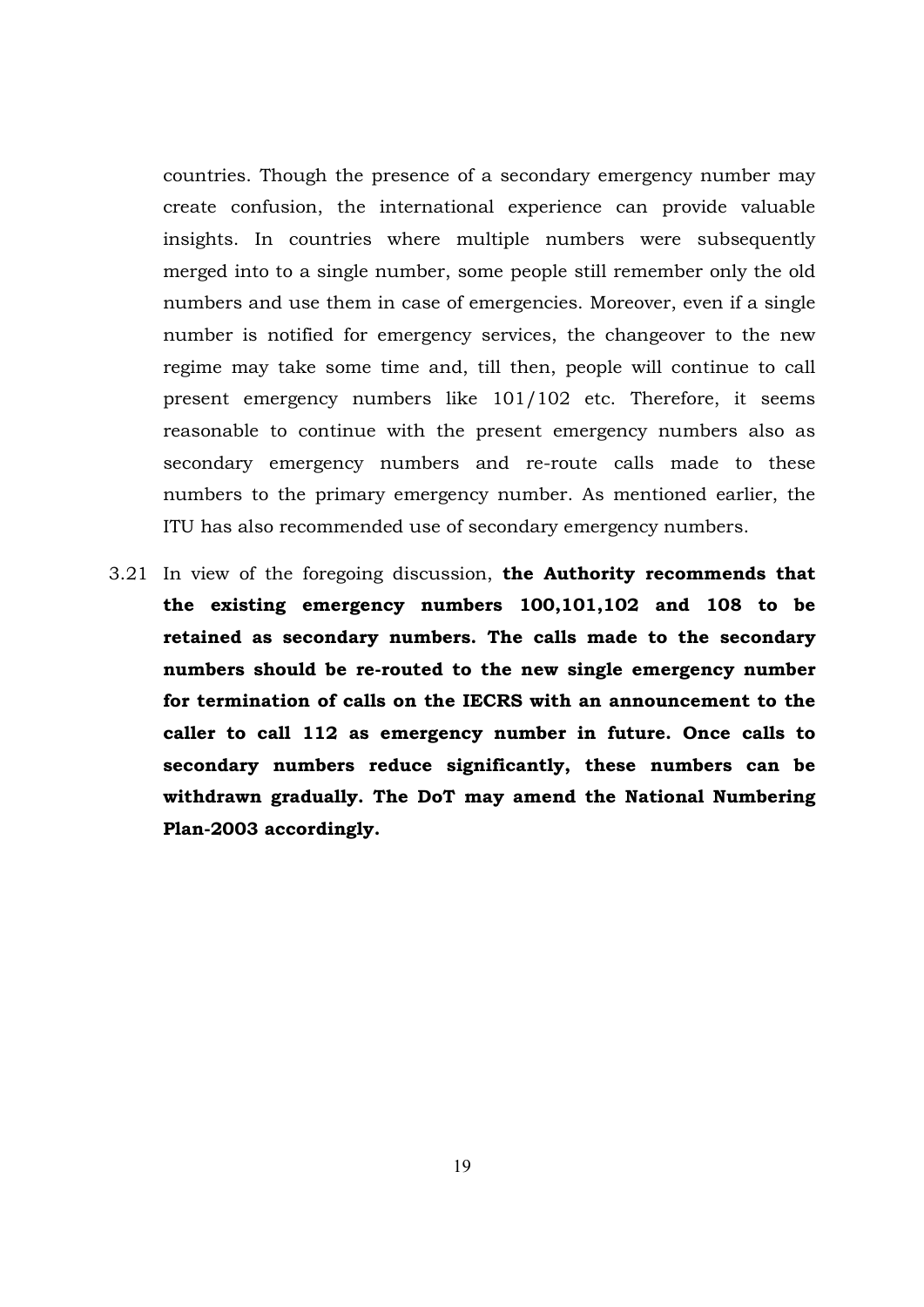#### **Services to be included through the single emergency number**

3.22 In the CP, comments of the stakeholders were sought on the nature of emergency services which should be made available through the single emergency number. In response, most stakeholders have opined that access to Police, Fire, Ambulance and Disaster Management services should be made accessible to citizens by dialing the single emergency number. Some stakeholders have suggested other services viz. women and child helpline, Coast Guard, air, highway and railway accident helplines (be included in the list). Some others were of the view that all level '1' emergency services/helplines like Police, Fire, Ambulance, Women helpline, Disaster management, Blood Bank, Eye Bank, Accident/Trauma etc. that are presently defined as emergency service in the National Numbering Plan should be made available through the single emergency number; however, information related services should be excluded from this list.

#### **Analysis**

- 3.23 Ideally, all emergency services should be accessible and responded to through the IECRS. However, backend coordination between various agencies - State Governments, local authorities and others - and proper integration of their response systems with that of IECRS needs to be ensured so that the response to an emergency call is apt and prompt. Further, before integrating any emergency service with IECRS, it is necessary to run a public awareness campaign so that the public at large is fully informed about the single number to be dialed to access a particular emergency service.
- 3.24 The Authority is of the opinion that, in the initial phase, apart from Police, Fire and Ambulance services, wherever helplines for women, senior citizens and children are operational using separate numbers, numbers of these helplines should also be integrated into the single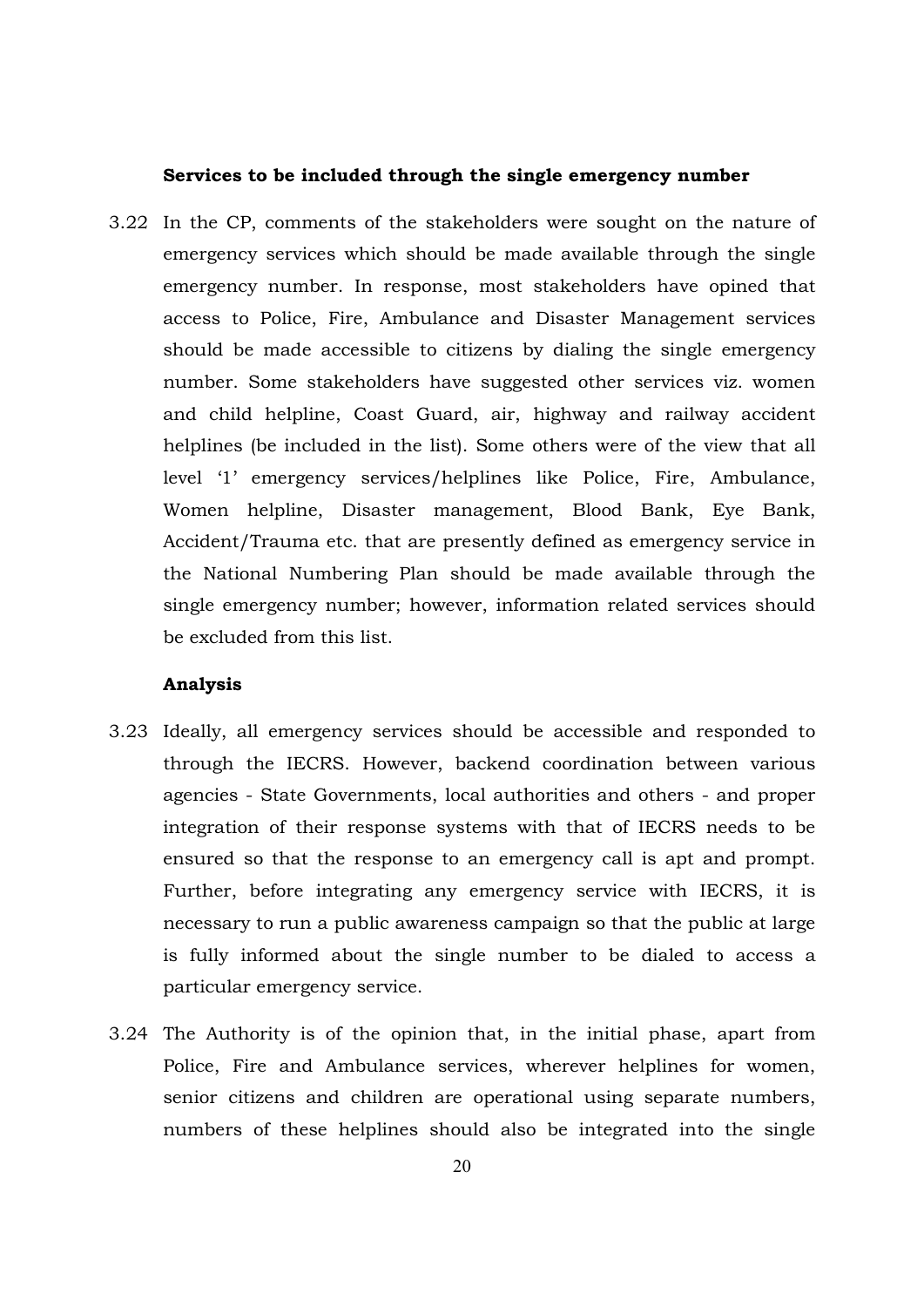emergency number. Accordingly, distress/emergency calls from these persons (women, children and senior citizens) should also be responded to through the IECRS. Based on the preparedness of the State Governments and responding agencies, Government(s) may integrate other emergency services progressively with IECRS in later phases. Before integrating any emergency service with IECRS, it is necessary to run an awareness campaign to educate the public about the coverage of the IECRS. It would be ideal to integrate emergency access services at PSAP level in respect of all emergency services but allow both the emergency access number and specific helpline numbers which will terminate at the same PSAP.

- 3.25 Accordingly, the **Authority recommends that:-**
	- **(a) Apart from calls meant for Police, Fire and Ambulance, wherever helplines for women, senior citizens and children are operational using separate numbers, these helplines should be integrated into the single emergency number in the initial phase.**
	- **(b) The Government(s), based on their preparedness, may integrate other emergency services progressively in a phased manner.**
	- **(c) Before integrating any emergency service with the IECRS, an awareness campaign should be run to educate citizens about the coverage of the IECRS.**

#### **Emergency calls from Inactive SIMs**

3.26 One of the important issues is to decide whether emergency calls from an inactive Subscriber Identity Module (SIM) or from a handset without a SIM ought to be allowed? In India, the facility of calling an emergency number from a handset without a SIM is presently not allowed. In the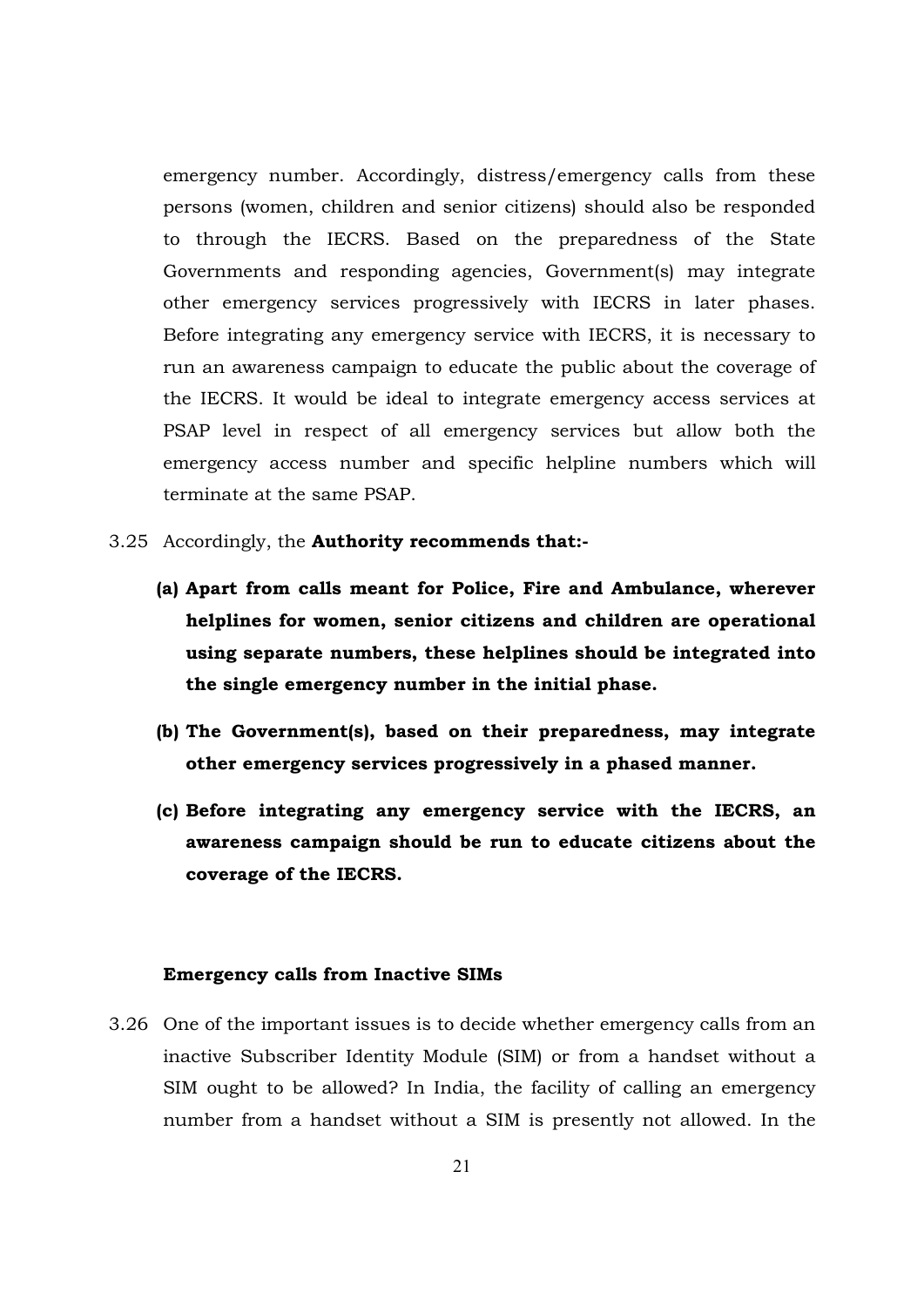CP, the Authority sought stakeholders' comments on whether emergency number access should be allowed from inactive SIMs or handsets without SIMs.

3.27 In response some stakeholders have opined that access to IECRS through inactive SIMs or handsets without SIMs should not be allowed because of the difficulty in obtaining location information and a potential increase in hoax calls. One stakeholder has opined that a significant proportion of SIM-less calls will be hoax, nuisance, malicious, obscene and predatory taking advantage of the anonymity associated with SIMless mobile phones. Some other stakeholders have favored IECRS access through inactive SIMs or handsets without SIMs on the ground that this will help in saving lives.

#### **Analysis**

- 3.28 In some countries (Sweden, South Africa), emergency calls from payphones, temporarily suspended account, or calls from mobile phones having no SIM card are allowed. However, in case emergency calls are permitted from mobile phones having no SIM, the location of the caller cannot be determined. One of the challenges in such cases is to determine the TSP's network to which the caller's mobile devices will be attached for getting a signal (without SIM). There will also be the issue of identification of such a caller. Additionally, such a facility can give rise to large number of fake calls or hoax calls. Therefore, some countries, like UK and Germany, have discontinued the facility of calling an emergency response system from a SIM-less mobile phone. Even in ITU recommendations E.161.1, it has been left to the Member-State to decide whether the public telecom network should accept emergency calls without the SIM/USIM/ISIM.
- 3.29 The Authority has looked into the concerns raised by some stakeholders that permitting emergency calls from inactive SIMs and handsets without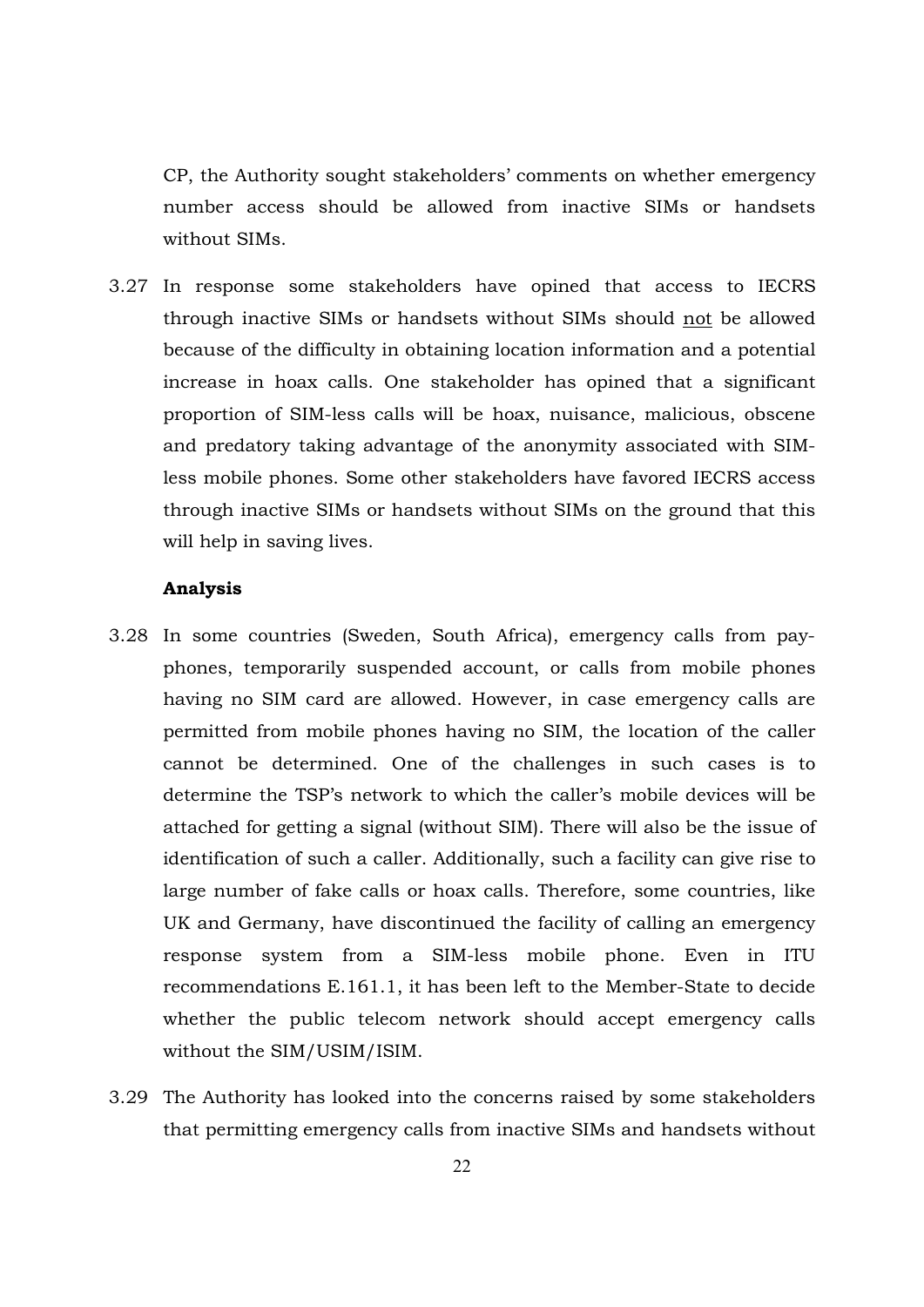SIMs would increase the menace of hoax calls. This could result in a waste of time and public resources which could otherwise be put to use for saving valuable lives. At the same time, there is merit in the argument that it is better to provide such a facility and save one distressed person rather than denying the facility because of the abuse by some mischief makers. Further, the misuse of the facility can be dealt with through a provision for imposition of a penalty. In India, there are a large number of SIM cards which are inactive at any given point of time. Many of these numbers belong to people from weaker sections of society who might not have recharged their mobile phones because of financial constraints. As of February 2015, there were about 960 million mobile subscribers and the number of active subscribers was around 852 million. Thus, there are approximately 108 million SIMs which may not be active at any given point of time. If access to IECRS is restricted to only active SIMs it would mean that approximately 11 crore SIM holders would be denied access to emergency service. As far as these SIMs are concerned, the TSPs have created these numbers in their network and should have full information about the name and address of these subscribers unless the number has been completely removed from the Home Location Register (HLR) of the subscriber. Therefore, in case the services to the mobile number are suspended temporarily or its outgoing call services are barred, it should be possible to make emergency calls from such numbers. However, in case of calls from handsets without SIMs there will not be any identification information available with any of the TSPs and such calls are more likely to be misused.

3.30 In view of the above, **the Authority recommends that access to IECRS should be permitted from the SIMs of those mobile phones/devices and from landline/mobile telephones where the outgoing call facility has been debarred or the service is temporarily suspended; however,**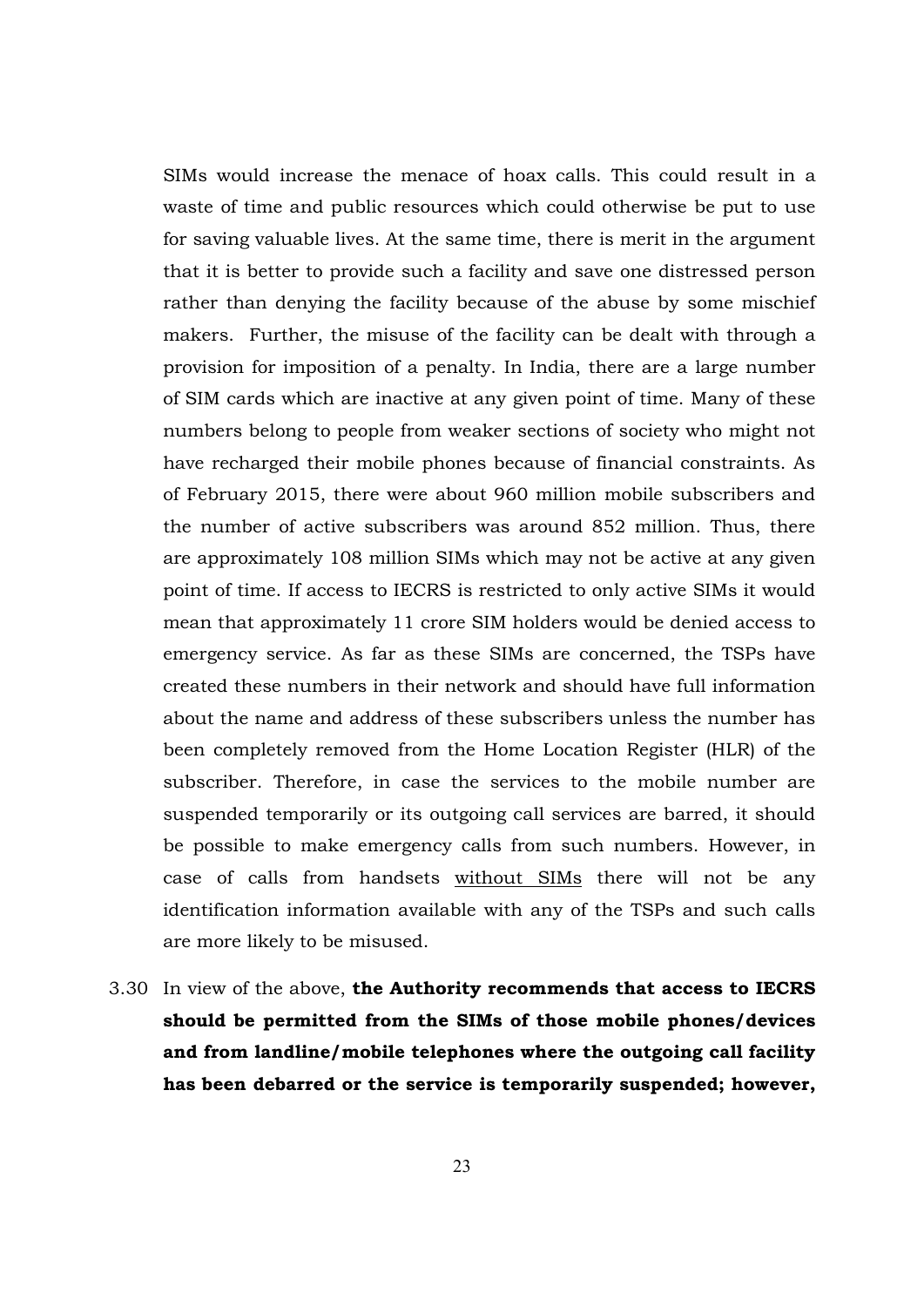**such access to emergency facility should not be allowed from mobile handsets/devices which do not have a SIM.** 

#### **Priority call routing for calls to single emergency number**

- 3.31 Successful call setup to the single emergency number even at the time of network congestion is vital to help the person in an emergency. Telecom networks can prioritize emergency calls so that such calls can be successfully handled by the network. In its recommendations on "Telecom Network Failures during Emergencies /Disasters – Priority routing of calls of persons engaged in 'response and recovery' dated 26<sup>th</sup> November 2013, the Authority recommended 'Enhanced Multilevel Precedence and Pre-emption (eMLPP). This implementation provides a higher grade of service for urgent and emergency calls. It allows for priority handling of calls, provision of priority information by the mobile user during call establishment, queuing in the radio network based on the priority and pre-emption of radio resources. ITU-T Recommendations Series Q supplement 47(11/2003) also recommend that any emergency call should have precedence over a regular phone call in case of network overload.
- 3.32 In view of the foregoing discussion**, the Authority recommends that calls to the single emergency number should be prioritized in the cellular mobile networks. The Government may expedite the acceptance and implementation of the Authority's recommendations dated 26th Nov 2013 on 'Telecom Network Failures during Emergencies /Disasters – Priority routing of calls of persons engaged in response and recovery'.**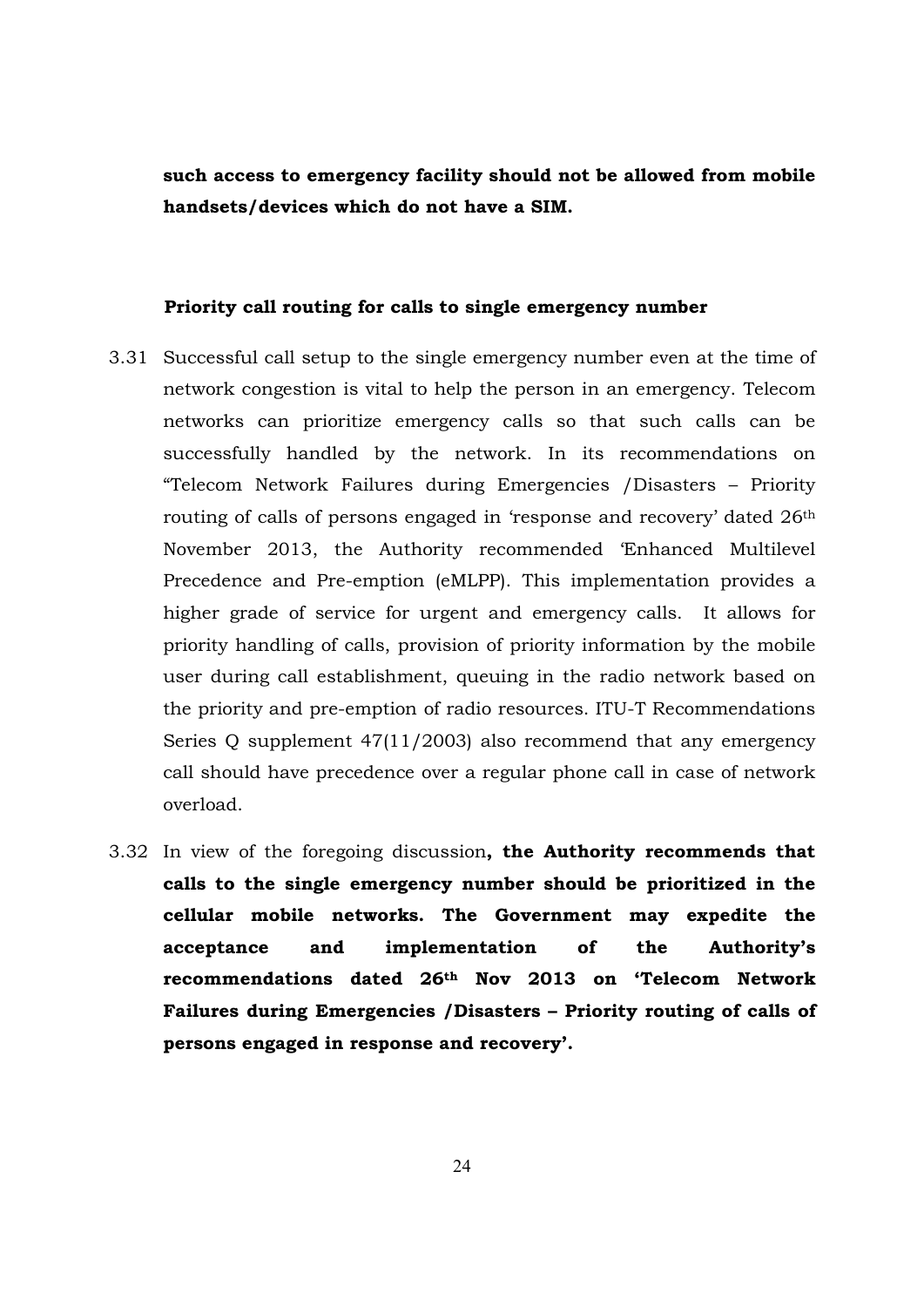#### **Emergency Access through SMS and emails or database calls**

- 3.33 Another issue which needs to be considered is the mode for communicating with the IECRS i.e. whether IECRS can be contacted through only voice calls or SMSs or also through mobile applications (apps). With the changing technology and rapid increase in the number of smartphone users having internet facility, communication is becoming swifter and smarter. Several mobile apps have been developed by public and private sector companies and individuals that can instantly send an alert from the app installed by the user in her mobile phone to the police and her guardians/relatives/friends. Even some Governments and Police authorities have developed such apps. However, they are developed on different platforms which may differ from the standardized platform used in the IECRS. Hence, the mobile apps based framework may not be compatible with the proposed IECRS framework. Therefore, this matter is not discussed further.
- 3.34 There are situations like kidnapping or eyewitnesses reporting a crime, when creating any sound like making a voice call to emergency services can place the caller or the victim in an even more dangerous situation. In such situations, access to emergency services through SMS can be of help. The benefit of using SMS is that the caller does not need any special device to send an SMS as it can be sent through any mobile phone. Further, even where signal strength is weak, SMS may still work. However, one of the major drawbacks is that transmission of SMS is based on 'store & forward' technology i.e. the sent SMS first goes to the Short Message Service Center (SMSC) and then to the PSAP which entails a delay in communication and the SMS cannot be prioritized like voice calls.
- 3.35 Stakeholders' comments were invited about likely challenges in the implementation of an SMS based emergency response system and the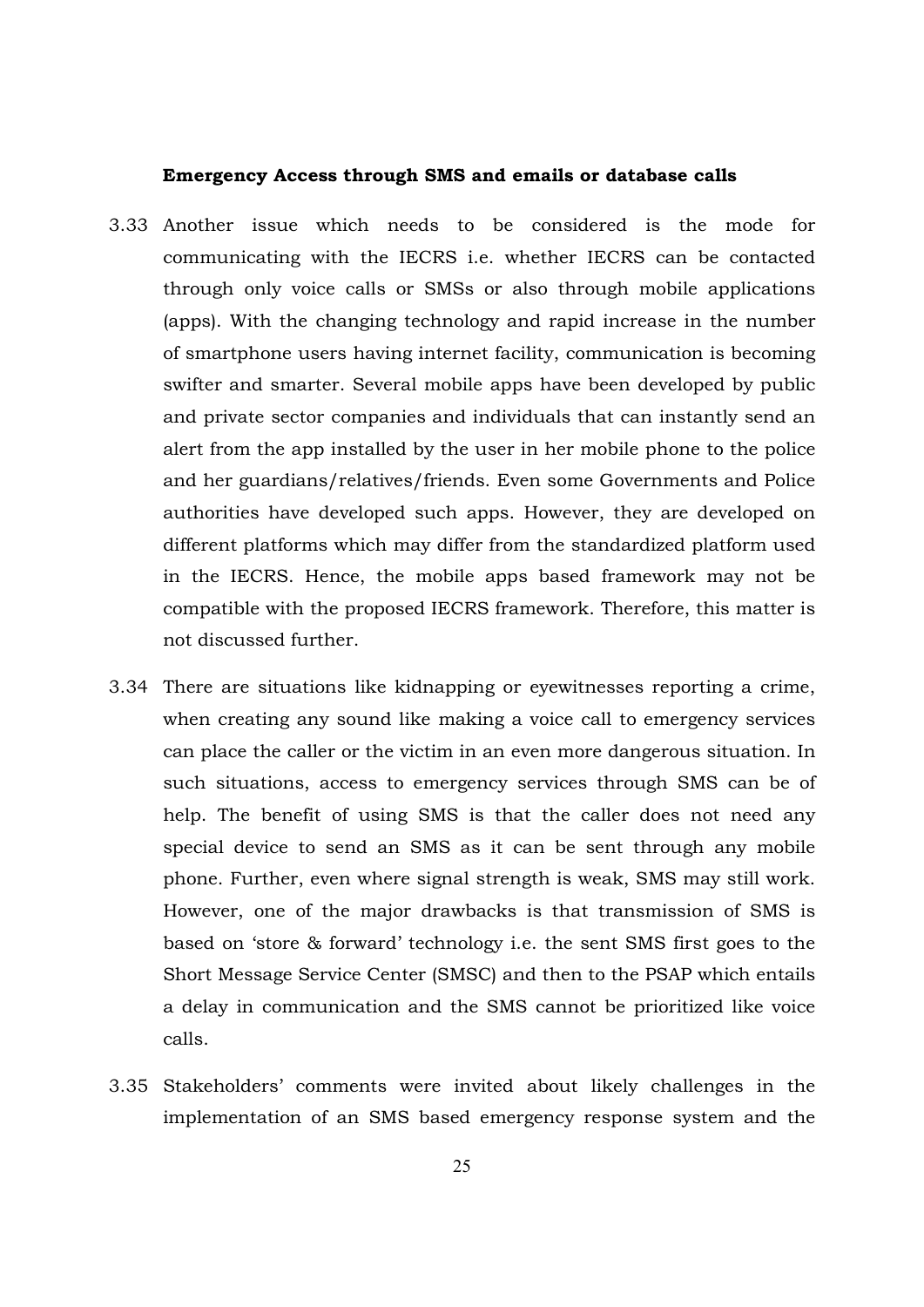technical possibilities of getting location information in such cases. In response, most stakeholders have opined in favor of allowing IECRS access through SMS. While some stakeholders have said that the location information can be obtained in case of SMS based access, some others have raised doubts about this.

- 3.36 SMS messages are sent to a SMSC, which works on a 'store and forward' mechanism. It attempts to send messages to the SMSC's recipients. If a recipient is not reachable, the SMSC queues the message for a later retry. Thus, the delivery of the message may not be in real-time to convey location at the time of the emergency. However, in the larger interest will be served if the facility of having location with the SMS is made available to the IECRS.
- 3.37 Accordingly, **the Authority recommends that:** 
	- **(a) SMS based access to IECRS should be provided.**
	- **(b)TSPs may be asked to provide location information in the case of SMS based access to IECRS also.**

#### **Language translation services**

3.38 In India, different languages are spoken in different States. This may pose problems to a call handler of a PSAP as he may not be conversant with the language of the person placing an emergency call. For example, if a person from Karnataka, who does not know any other language, visits Tamil Nadu and makes an emergency call, it may be difficult for the PSAP call handler to understand what he is trying to communicate. Keeping such a scenario in mind, comments of stakeholders were sought on whether use of language translation services be mandated for PSAPs.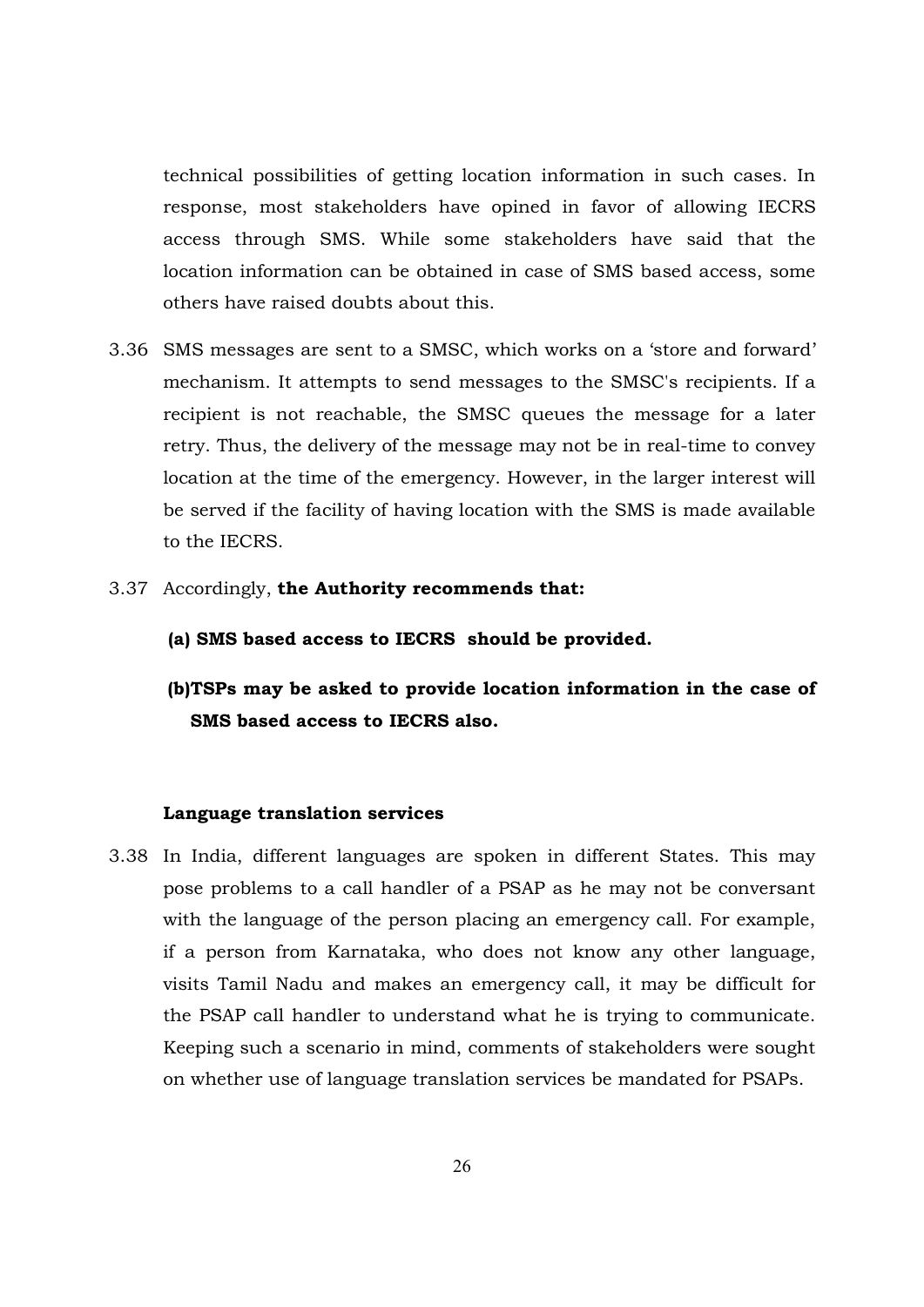- 3.39 In response, most stakeholders were of the view that language translation should be made mandatory for PSAPs. One stakeholder has suggested that there should be a facility to take the translation in conference, if required. A few stakeholders have suggested that a PSAP should be able to handle calls in at least three languages viz. the local regional language, Hindi and English.
- 3.40 One stakeholder has opined that it is practically not feasible to make language translation services mandatory across all PSAPs. Rather, there can be a central cell capable of addressing queries in all possible languages. In rare cases, where regional language services are unavailable in a particular State, call can be diverted to these central cells. A few stakeholders were of the view that while a language translation services are desirable in consumer interest, however these should be left to PSAPs and the State administration based on their requirements as and when the need arises.
- 3.41 The Authority is of the view that, for efficient delivery of emergency services in India, providing language translation facility for all Indian languages at all PSAPs is neither practical nor viable. A more practical approach would be that the call takers in a PSAP of a State should be well versed with at least three languages Hindi, English and the local language. Once the IECRS system is well established, a common facility for language translation services can be explored.
- 3.42 In view of the foregoing, **the Authority recommends that PSAP operators should be able to handle calls in Hindi, English and the local language.**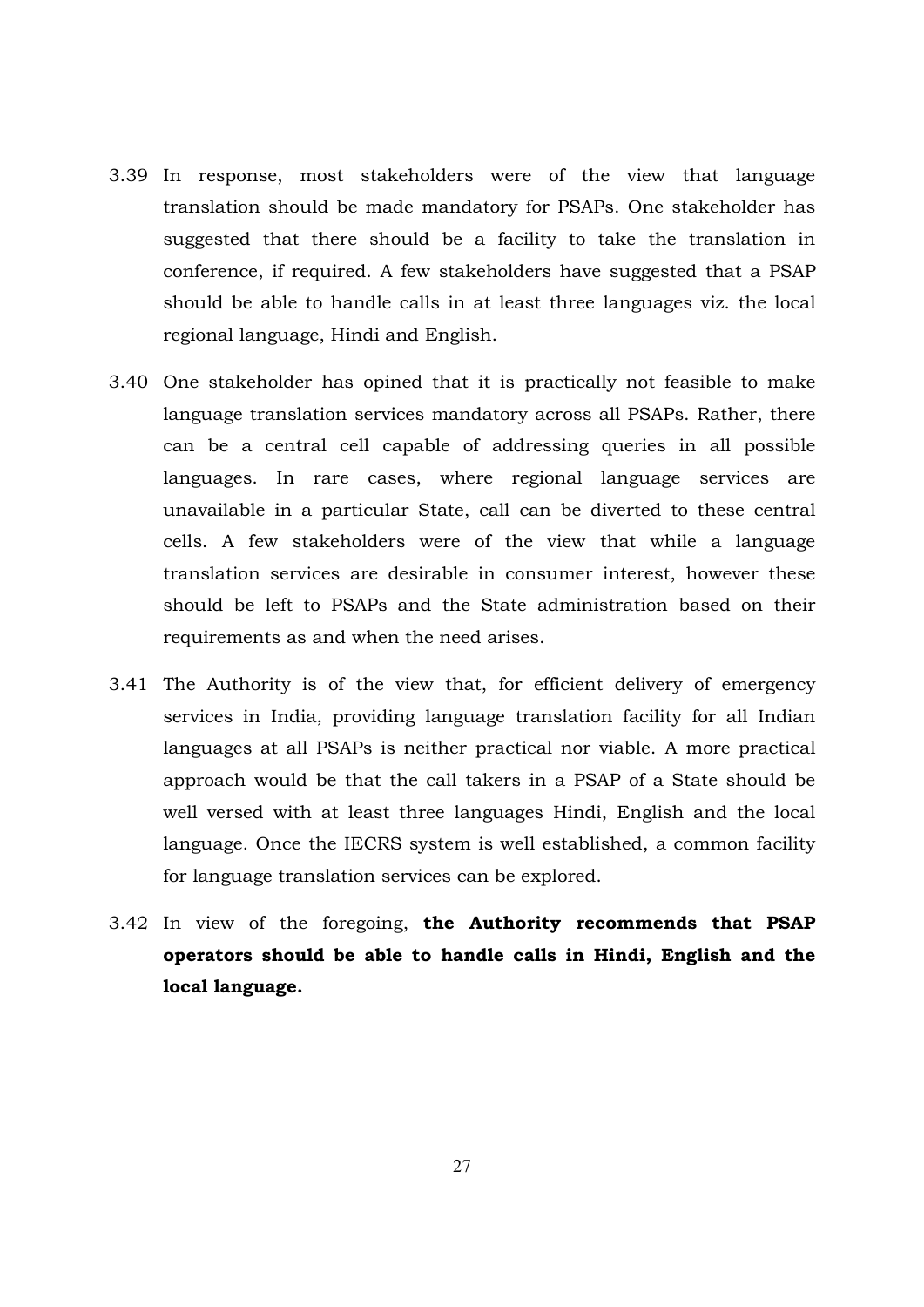#### **Financing for IECRS**

3.43 There are several important cost components for putting the IECRS in place. Some of them are:

#### **Capital Expenditure**:

- (a) Network Capability enhancement cost by the TSPs to facilitate IECRS. This expenditure will be for implementing Location Base Solution, sharing of directory information with the data centre/BSNL.
- (b) Installation cost for establishing PSAPs as per requirement including implementation of technical solution like GPS/GIS etc.
- (c) Augmentation of resources for attending to the emergencies.

**Operational Expenditure**: For Staffing, operations and maintenance

- 3.44 For setting up the telecom network along with databases for address and location information and sending these in real time, TSPs will have to incur additional costs. Further, expenditure will be required for augmenting resources to support emergency response. In the CP, stakeholders' comments were sought on how to meet the costs involved in the implementation of IECRS.
- 3.45 In response most stakeholders were of the opinion that providing emergency services to citizens is a sovereign State requirement and, hence, the IECRS should be entirely funded by Central/State Governments. Some stakeholders submitted various alternatives for generating the funds. These are summarized below:
	- (i) From existing tax revenue;
	- (ii) Use of the Universal Service Obligation (USO) Fund;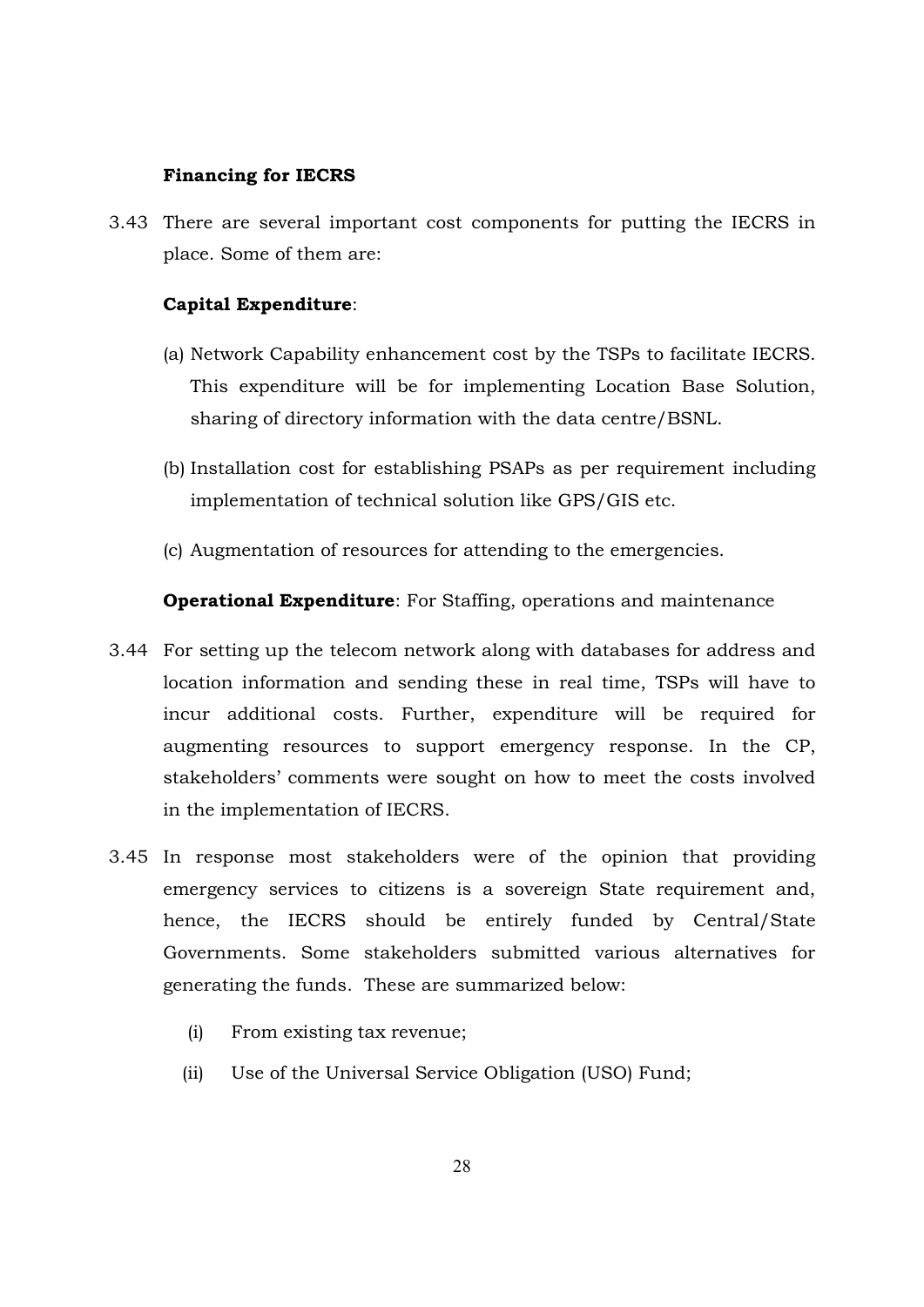- (iii) Establishment of usage fees on telephone lines dedicated solely for the sustainment of the IECRS solutions;
- (iv) Using Budgetary resources;
- (v) Establishing a Public Private Partnership (PPP) between the Government and a consortium of private investors and solution providers;
- (vi) Provide tax rebates to mobile operators to fully cover their investments;
- (vii) TSPs should be allowed to charge an appropriate fixed amount from all subscribers (both wireless and wireline subscribers) to recoup such costs; and
- (viii) DoT should take up the case with Ministry of Finance to reimburse 3% of the service tax on telecom as IECRS cess/levy.
- 3.46 Regarding costs of implementing IECRS, the Authority studied the practices followed in other countries. The table below summarizes the experience in other countries to meet the funding requirements for implementation of the IECRS –

| <b>Countries</b> | Funding requirements be met for costs involved in the             |  |  |
|------------------|-------------------------------------------------------------------|--|--|
|                  | implementation of IECRS                                           |  |  |
| <b>USA</b>       | In USA, funding of '911' services is not uniform. Local           |  |  |
|                  | governments rely on a variety of revenue sources to fund the cost |  |  |
|                  | of maintaining PSAPs. A majority of funds comes from end-user     |  |  |
|                  | surcharges which helps telecom service providers to recover their |  |  |
|                  | operating costs.                                                  |  |  |
| Canada           | End user surcharge is levied on all the subscribers in their      |  |  |
|                  | monthly bill. In remote areas or rural areas, '911' access is     |  |  |
|                  | provided on a subsidized rate for which fund is created by        |  |  |
|                  | telephone companies.                                              |  |  |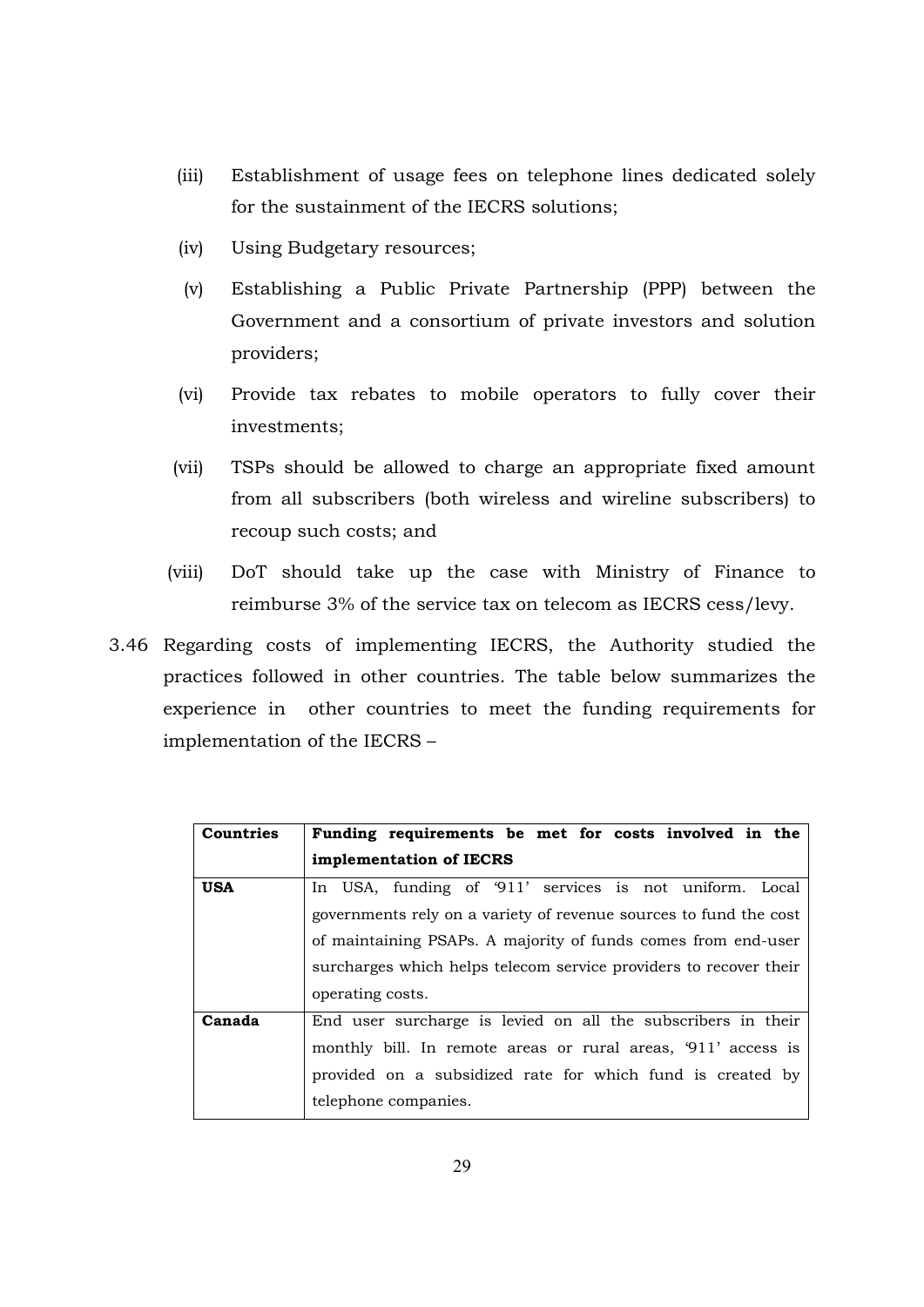| UK               | Funding of '999' services is done partially by State and partially |
|------------------|--------------------------------------------------------------------|
|                  | through commercial or interconnection agreements of different      |
|                  | telecom service providers with British Telecom, Cable & Wireless   |
|                  | and Kingston Communications. In UK, '999' services are             |
|                  | absolutely free for end users.                                     |
| <b>New</b>       | Service providers have a voluntary commercial arrangement with     |
| Zealand          | TELECOM NZ(Spark New Zealand) which is further coordinated         |
|                  | by carrier interconnection agreements. TELECOM NZ's ICAP           |
|                  | (Initial Call Answering Platform) or PSAPs costs are met in part   |
|                  | through an interconnection charge on other voice service           |
|                  | providers and partly by TELECOM NZ itself. Calls to '111'          |
|                  | services for end-user are free i.e. no additional fee is obtained  |
|                  | from them.                                                         |
| <b>Australia</b> | The funding of ECS is done through various commercial              |
|                  | agreements between TELSTRA and other service providers. No         |
|                  | charges for end users.                                             |
| <b>Malaysia</b>  | MERS 999 runs on government allocated funds as emergencies         |
|                  | are treated as the matter of national interest in Malaysia. Every  |
|                  | service provider of Malaysia is mandated by the direction of       |
|                  | Malaysian Communications and Multimedia Commission (MCMC)          |
|                  | to provide emergency calls to their subscribers free of cost.      |
| Philippines      | '117' emergency service is entirely funded by Government of        |
|                  | Philippines and private telecom service providers are invited on   |
|                  | voluntary basis.                                                   |
|                  |                                                                    |

- 3.47 In India, most TSPs have already made provision in their network for Location Based Services (LBS). All TSPs also maintain a directory database of their subscribers. Therefore, the cost of upgrading their networks for sharing location and directory information with BSNL will not be significant. As such there is no separate funding mechanism required for TSPs and these minor costs can be borne by industry.
- 3.48 Cost of PSAPs will vary depending on the size/scale of operation, number of calls, location etc. The initial cost of setting up PSAPs in a State ought not to be a barrier to its setting up. These are compelling reasons why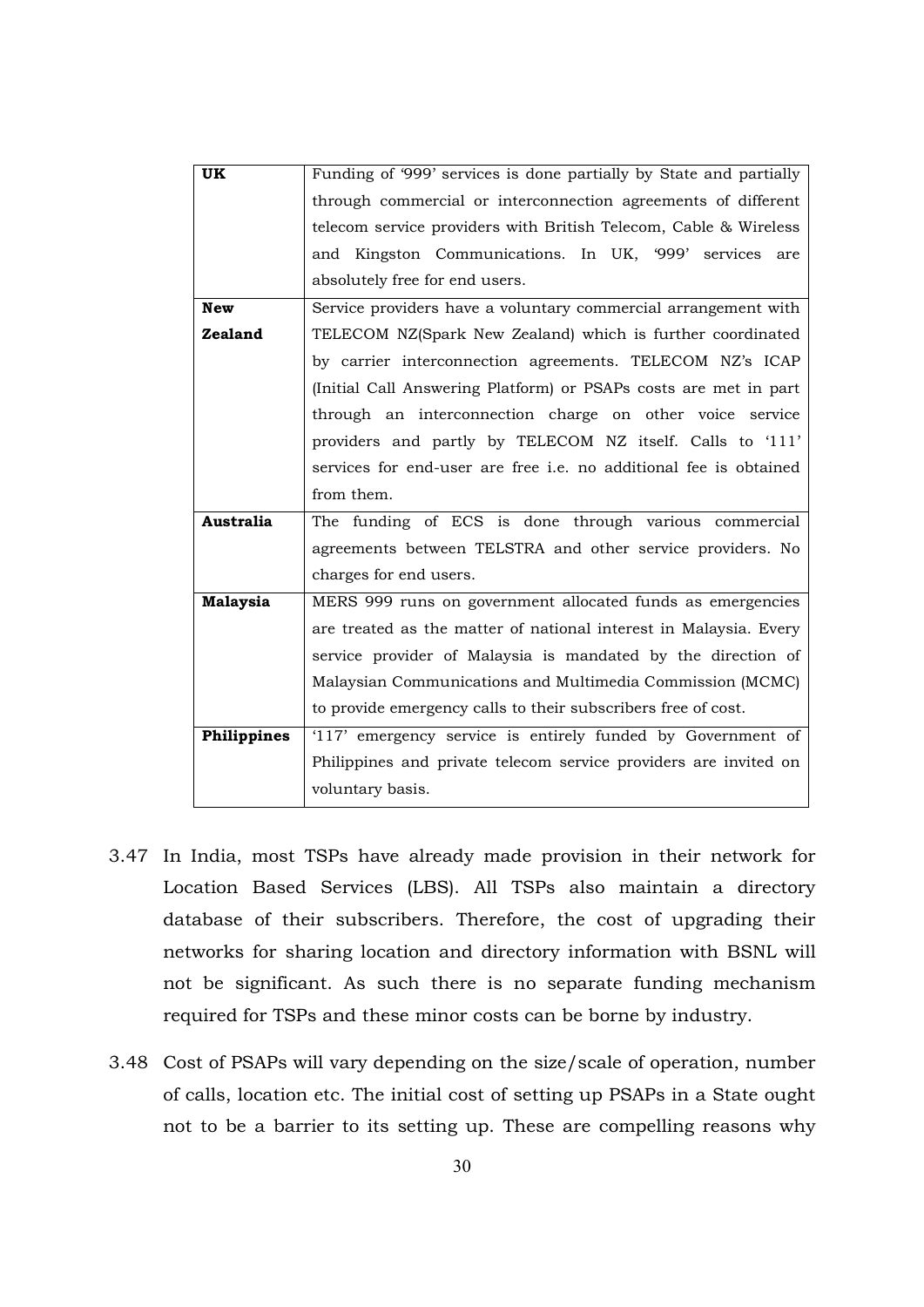this sovereign function must be discharged by the State. Therefore, the Authority is not making any recommendation regarding dedicated source funding of IECRS.

#### **Centralised Vs Regional Database**

- 3.49 In the technical setup discussed in Chapter-II, it was brought out that, at the time of receipt of an emergency call in the PSAP, the subscriber data is obtained or populated from an ALI data centre, which is maintained by a separate agency. However, in India presently the subscriber database is maintained by the respective TSPs. For accessing subscriber information of all TSPs from a single point it is necessary that information of all subscribers is aggregated. This is also important from the PSAPs point of view because it will be difficult for a PSAP to connect to each and every TSP to obtain subscriber information. The more practical approach would be to have a centralized database from where all PSAPs can fetch this information.
- 3.50 Accordingly, in the CP, the stakeholders were asked to comment whether the database with information of telephone subscribers should be maintained (as is) by the individual TSPs' or should it be centralised. Views were also sought on the issue that in case a centralized database is to be maintained for all TSPs subscriber information, which agency (viz. one of the designated TSPs, a Central Government department, or a designated third party) should be responsible for maintaining such a database.
- 3.51 In response most stakeholders have favoured the establishment of a centralized database for the entire country. Some TSPs were of the opinion that there should be a centralized database at a circle/State level.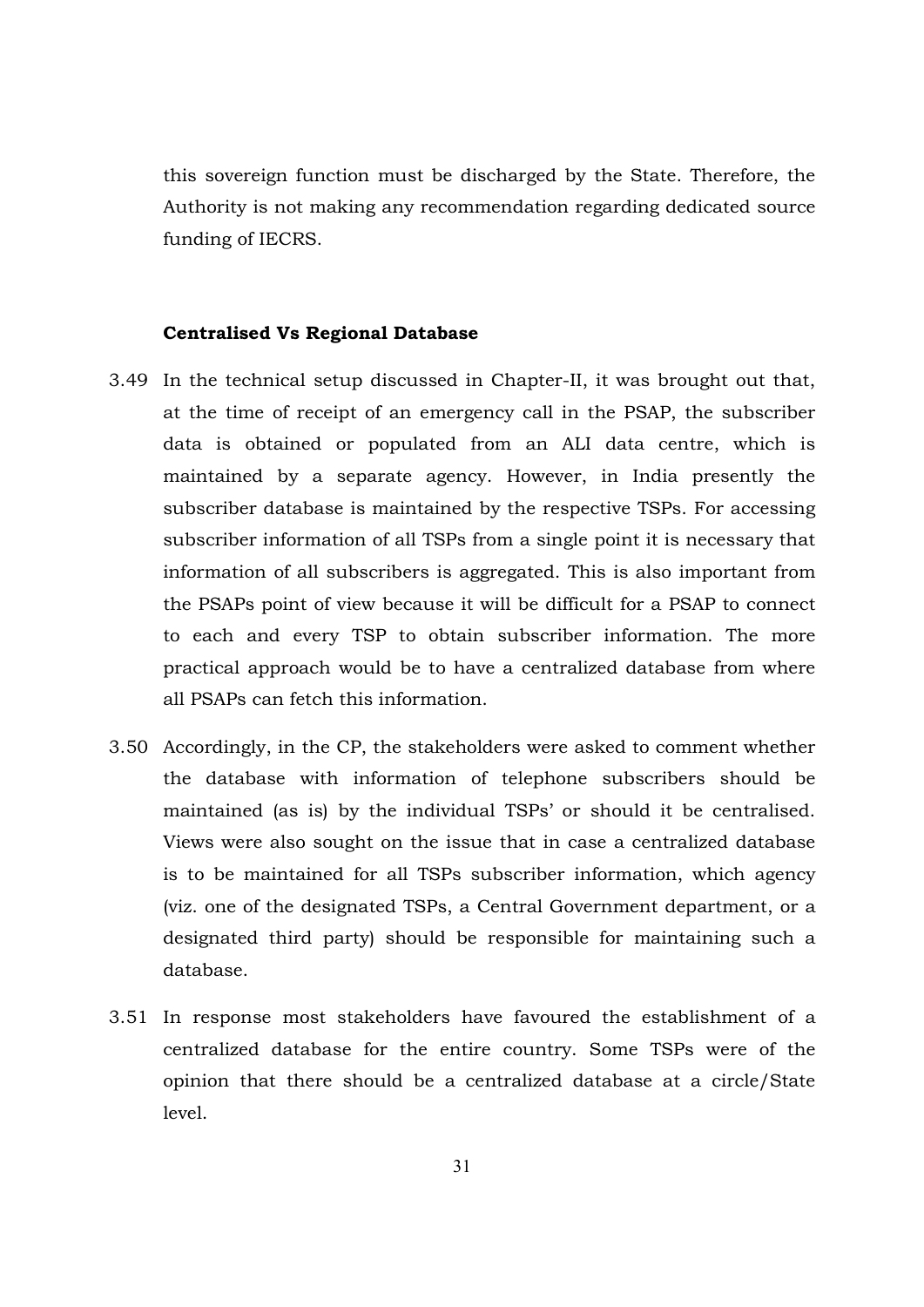3.52 A few stakeholders were of the view that regular updation and maintaining accuracy of the ALI database is more important than the location of the database. The critical issue is real-time identification and location of caller and making this data available to the responder for an efficient and prompt response. The data can stay with service providers as long as they are mandated to push the required identification details along with the call to the single emergency number. Centralized architecture may demand separate IT infrastructure, resources and data updating requirements etc. In their opinion keeping the subscriber database with the respective service providers appears more appropriate for Indian conditions.

#### **Analysis**

3.53 As far as the location of the database(s) is concerned, the Authority is of the view that a single centralized database would pose two problems. Firstly, the size of the database would become very large. Secondly, it will be difficult for PSAPs in far-flung areas to connect with one centralized database (say at Delhi). If more than one PSAP is established to cater to each State, then each such PSAP will need to connect with the centralized database. This will involve complexity in the network. An optimal approach is to have four regional databases (one each in 4 metropolitan cities) in the country catering to different groups of States. These databases can be interconnected and mirror each other (in every 24 hours) so as to operate in full redundancy mode. Each TSP and PSAP can be mandated to connect to nearby regional databases. Access to the regional database should be free of charge. Each TSP would mandatorily provide CLI along with each call made to the single emergency number and forwarded to the PSAP which, in turn, would query the database on each call basis to pull the caller identification information in a standard field format that would be prescribed by the DoT/TEC. As part of their connectivity agreement with the regional databases, the PSAPs would be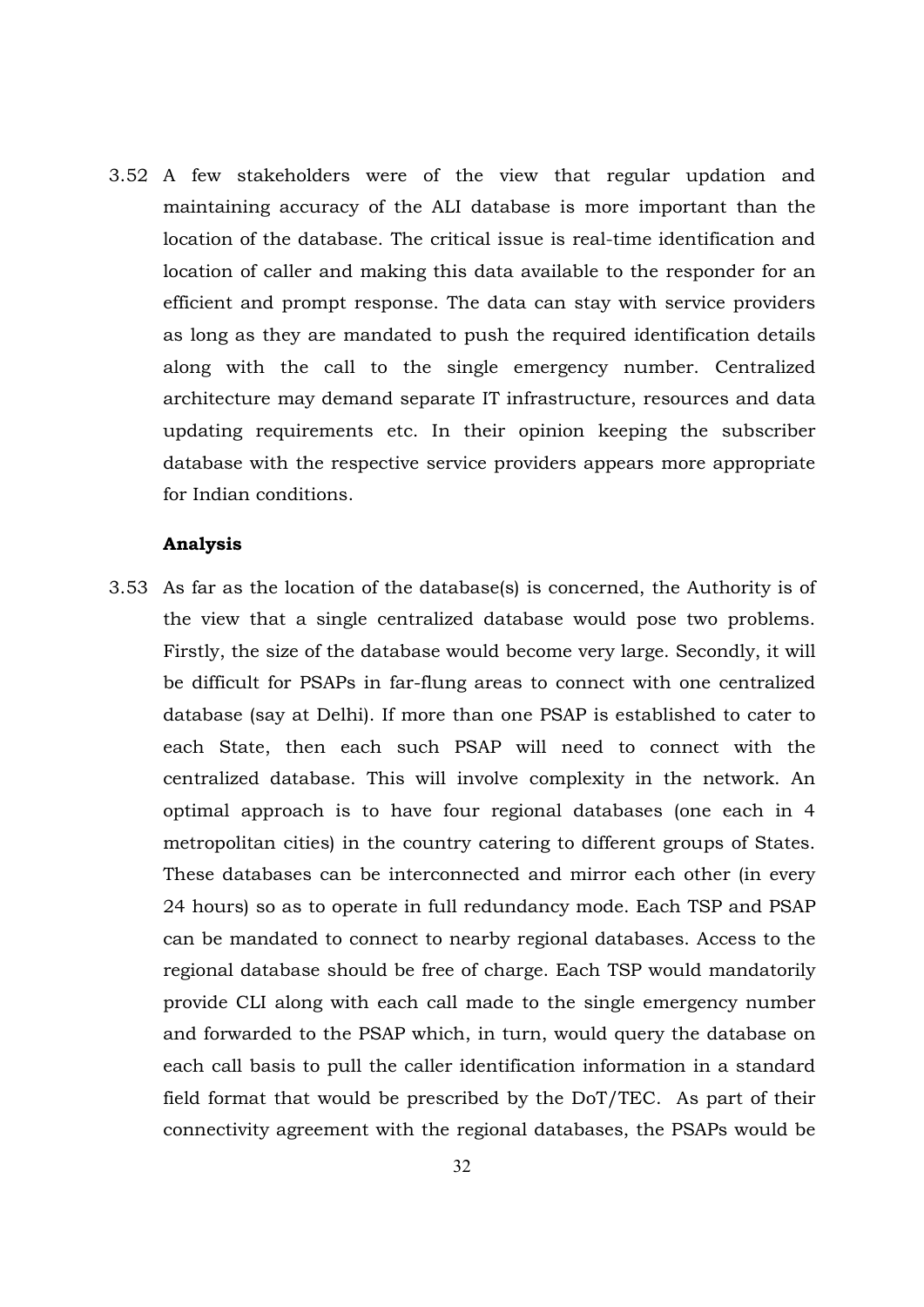required to give an undertaking that they will refrain from using the personal information like contact details and location for any other purpose but for providing emergency response and that this data will be used by authorized persons only.

- 3.54 On the issue of periodic updation of the database, the Authority concurs with the view of some stakeholders that regular and periodic update of the database is of paramount importance. In some countries, the database is updated daily and in some countries it is updated either once or twice a month. On the one hand, updating database(s) on a daily basis may require a lot of effort; on the other hand, a long interval between updations would affect delivery of emergency services to new subscribers whose data is still due for uploading to the centralised database. Therefore, the Authority is of the opinion that the TSPs should update their database in the data centre on a weekly basis. The database fields should be in standard format, the fields of which may be decided by the DoT.
- 3.55 Based on the aforesaid discussion, **the Authority recommends :** 
	- **a) Four regional databases, one each in metro city, containing subscriber details of TSPs should be set up in the country.**
	- **b) These regional databases will be interconnected. Each of the TSPs and PSAPs should be mandated to connect to the nearby regional database centre.**
	- **c) TSPs shall update the database with latest subscriber related information on a weekly basis. The database fields should be in a standard format, the fields of which may be decided by the DoT.**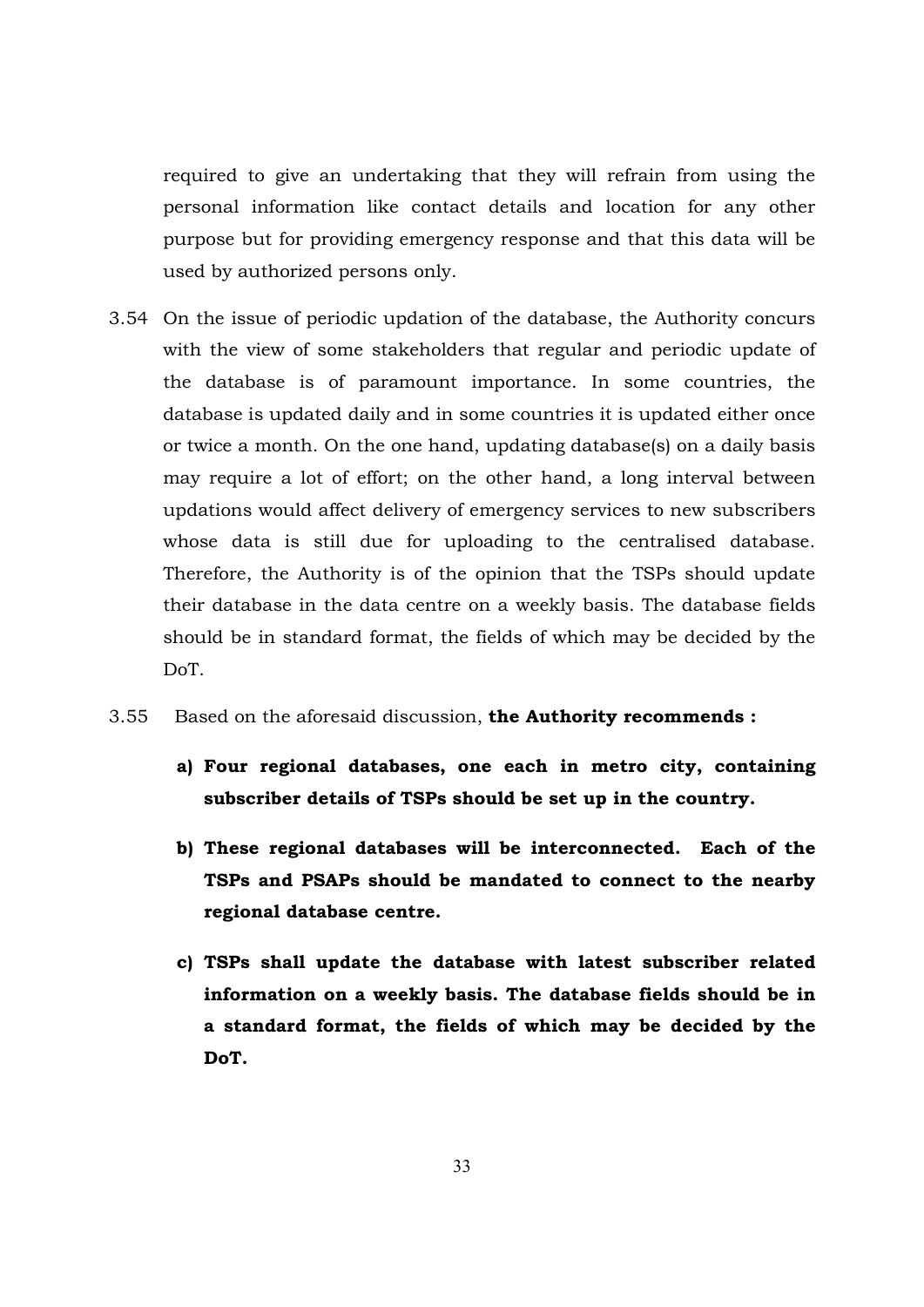- **d) Each regional database will mirror itself with the other once in 24 hours and act as a hot standby to each other.**
- **e) Each TSP would mandatorily provide CLI along with each call that is made to the single emergency number and forwarded to PSAP. PSAP would query the database on each call basis to pull the caller identification information in a standard field format.**
- **f) As part of their connectivity agreement with the regional databases, the PSAPs would be required to consent that they will refrain from using the personal information like contact details and location for any purpose other than providing emergency response and that this data will be used by authorized persons only.**
- **g) Access to the regional databases will be provided free of charge, so that all the TSPs and PSAPs connect their respective systems to these databases.**

#### **Agency to maintain database**

3.56 On the issue of which agency should be made responsible for maintaining the database, many stakeholders were of the view that it should be maintained either by the DoT or TRAI. Most State Governments that have responded to the CP have opined that a Central Government department can maintain the database. A few TSPs were of the view that since PSAPs would be established by the Government across the country, the centralized database should also be maintained by the Government under a body like National Informatics Centre(NIC) with adequate security measures and data privacy. The TSPs can provide subscriber number, name and address for updation on a fortnightly basis. In case, the Government decides that setting up of a centralized database should be open to any agency desirous of establishing a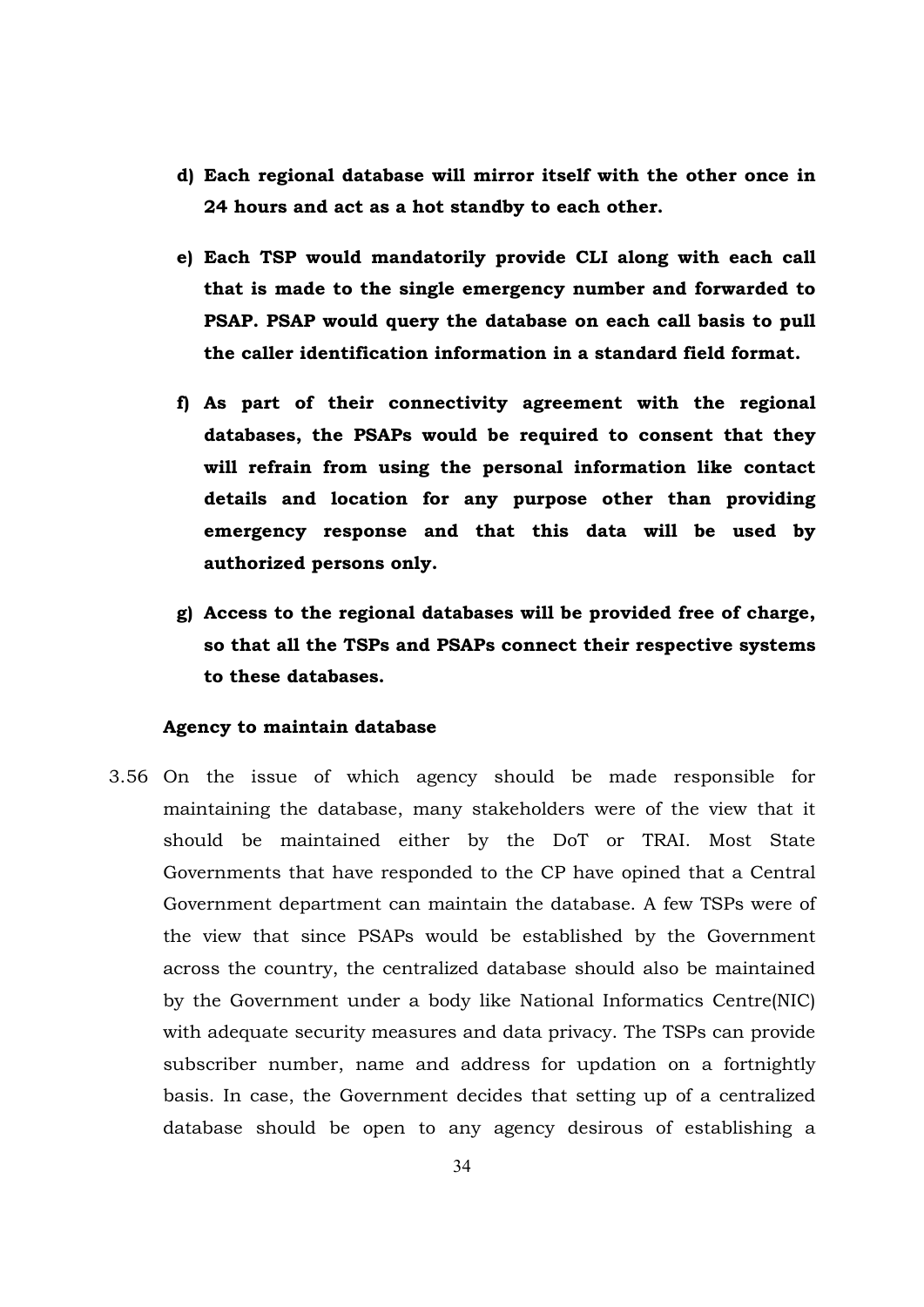centralized database, then the same may be done through a public tendering process.

- 3.57 Some stakeholders were of the view that a third party should be responsible for maintaining the database. One of the TSPs suggested that the two PSUs could be entrusted with this job since the two PSUs (BSNL and MTNL) are already routing and connecting emergency calls of all service providers. All service providers should contribute for its capital and operational expenses.
- 3.58 Internationally, most countries have a database(s) which is maintained by one or two of the incumbent operators. Practices being followed by some countries are summarized in the table below.

| <b>Countries</b>   | Whether database<br>is centralized or<br>decentralized | Database maintained                                      |
|--------------------|--------------------------------------------------------|----------------------------------------------------------|
| <b>USA</b>         | Decentralized                                          | By various counties or Local<br>Governments.             |
| Canada             | Centralized                                            | At national level.                                       |
| <b>UK</b>          | Centralized                                            | by 'British Telecommunications' and<br>'Cable& Wireless' |
| <b>New Zealand</b> | Centralized                                            | by incumbent "TELECOM New<br>Zealand and TELSTRA CLEAR"  |
| Australia          | Centralized                                            | by incumbent "TELSTRA"                                   |
| Malaysia           | Centralized                                            | by incumbent "TELEKOM MALAYSIA"                          |

3.59 Having decided that there will be four regional databases, like other countries, India's incumbent operator, namely, BSNL, which is a 100% Government owned PSU, may be entrusted this task of maintaining the database of all TSPs. The advantage with BSNL as the custodian of subscriber data is that it is already connected to all other TSPs in the network and the PSAPs need to connect only with the BSNL for all their requirements. Moreover, most emergency responding agencies already having telecom resources from BSNL and the majority of TSPs are routing their emergency calls through BSNL/MTNL. In case maintenance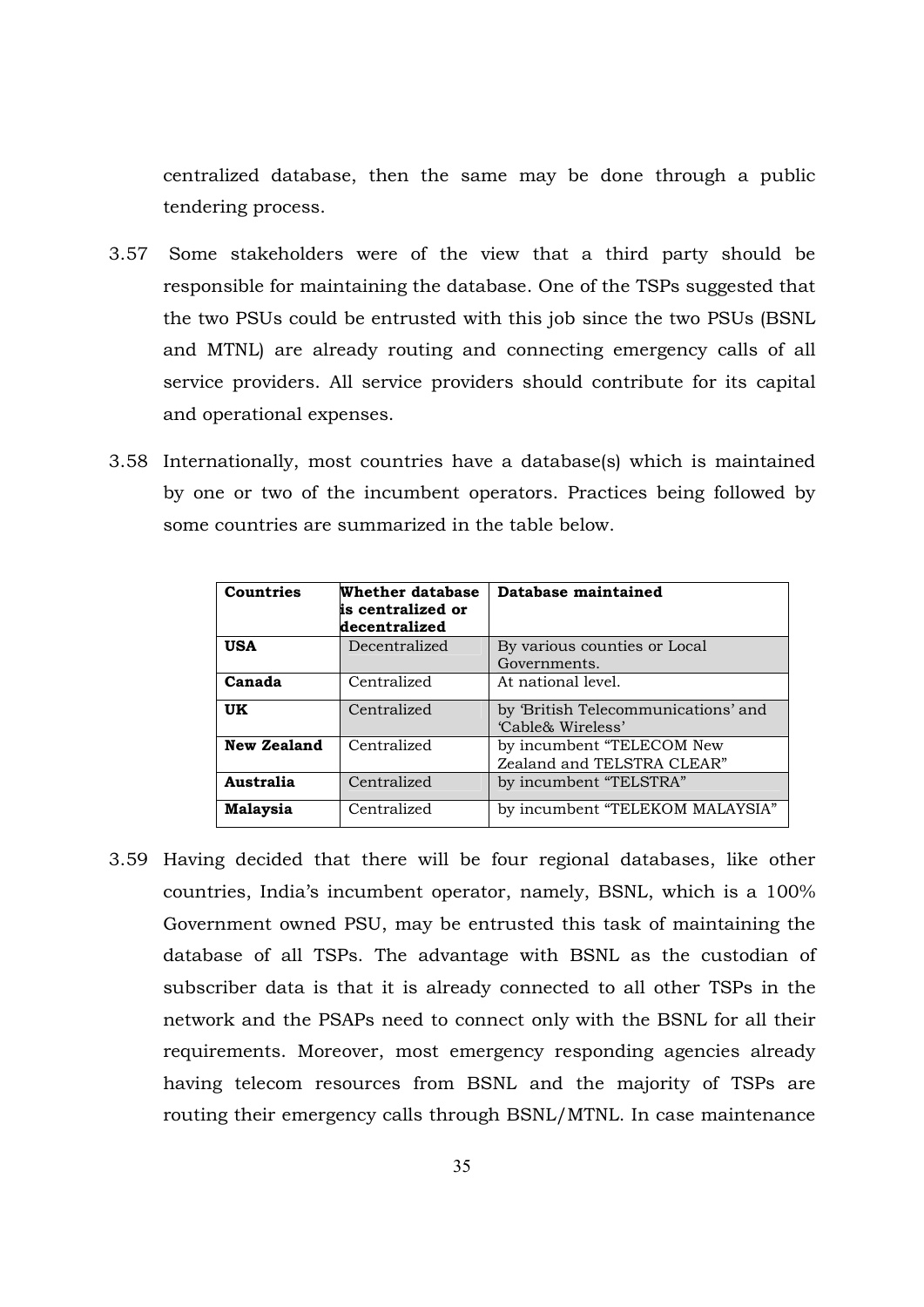work is also assigned to BSNL, it will not only bring synergy in operations, it will help in tackling any operational problems viz connectivity problem due to any technical fault/cable cutting etc. as BSNL have sufficient know-how to address operational difficulties.

#### 3.60 In view of the foregoing discussion**, the Authority recommends that:**

- **(a) The DoT may direct BSNL to set up/hire and maintain infrastructure (data centre) wherein the subscriber database provided by all TSPs is installed and updated. BSNL will be responsible for managing the confidential databases. BSNL may also ensure confidentiality and secrecy of the data.**
- **(b) All the TSPs may be directed to share their subscriber database with BSNL.**

#### **Location details of mobile phones**

3.61 In the case of emergency calls from mobile phones, apart from the subscriber's registered details, a PSAP needs approximate location coordinates of the mobile phones which need to be transferred from the concerned mobile networks on a real-time basis. These details help the PSAP to find the nearest local emergency responding agency and, accordingly, routes the call to the desired agency. The location information transmitted by the mobile networks can be either the address of the cell-site closest to the caller or the location details derived by triangulation method or with the help of Global Positioning System (GPS). In case of the non--availability of location information from the network, the answering personnel at the PSAP may have to ask the caller for the location information; this would result in delaying the response to the caller. Therefore, in the IECRS framework, the availability of location information is the most crucial input as it serves three main purposes: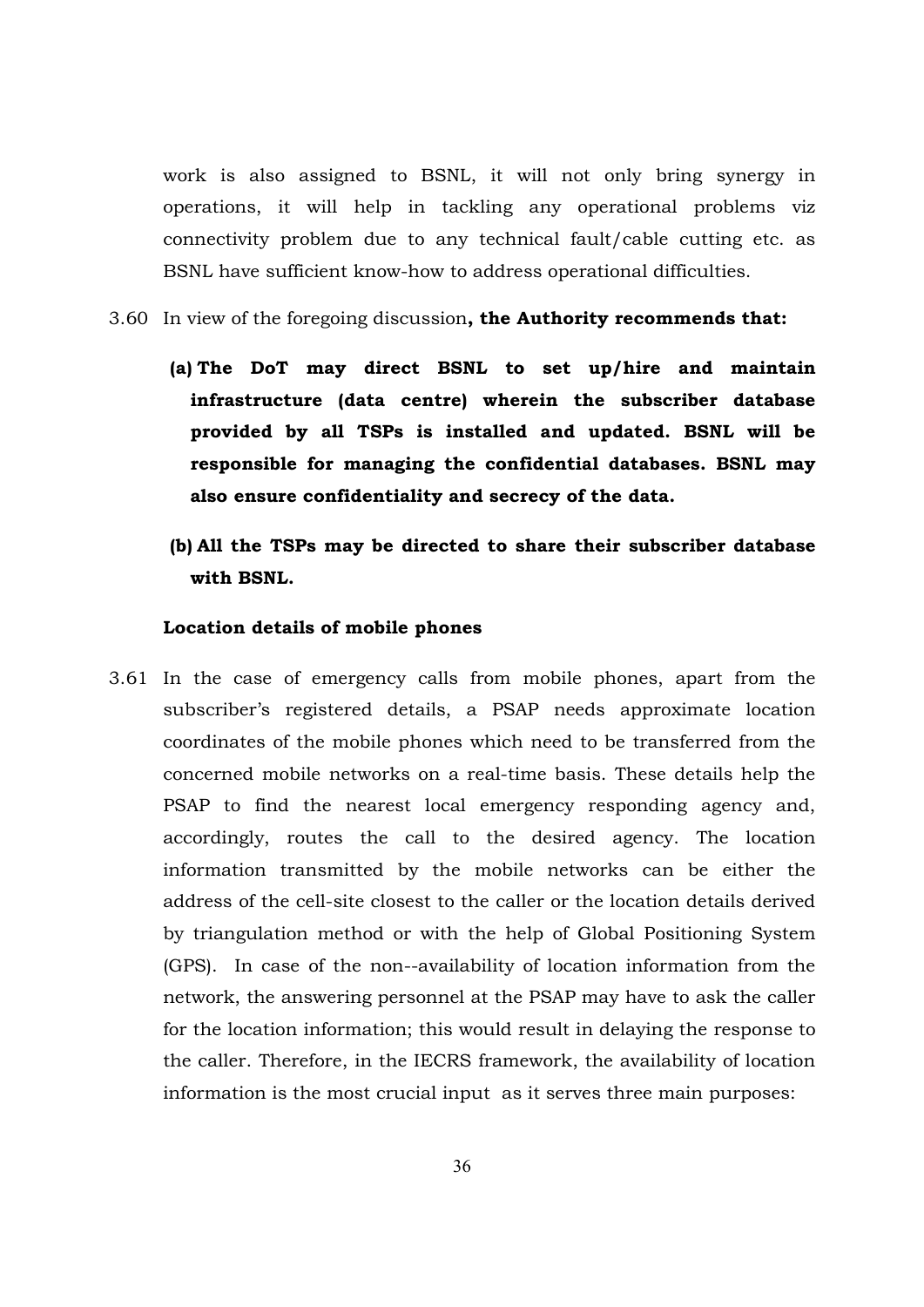- a. Locate the caller and/or the incident site
- b. Route the calls to the right emergency call centre;
- c. Dispatch the most appropriate emergency response team(s);
- 3.62 While it is simple to obtain the exact location of a landline phone based on the exact address, the real challenge is to obtain caller location for mobile calls. In the case of an emergency call from a mobile number, identification of the location of the caller involves:
	- a) Identification of location of the user equipment inside the respective service provider's mobile network
	- b) Mapping the network specific location so obtained into a geographic or administrative location system (i.e. using a specific Geographic Information System (GIS) application).
- 3.63 Positional based technologies for location information, (where the information is obtained directly from the subscriber terminal using GPS) have more accuracy than network based methods. In some countries like USA, there are rules that require that the information on latitude, longitude or position of the subscriber's terminal should be transferred by the service provider to the PSAP.
- 3.64 In USA, the Federal Communication Commission(FCC) rules state that licensees shall comply with standards for accuracy and reliability:

(1) For network-based technologies: 100 meters for 67 percent of calls and 300 meters for 90 percent of calls;

(2) For handset-based technologies: 50 meters for 67 percent of calls, 150 meters for 90 percent of calls<sup>4</sup>

3.65 In India, the DoT, vide its amendment to the CMTS/UAS License conditions, dated 31st May 2011, and has mandated TSPs to provide location details of their mobile subscribers, for the purpose of tracking

 $\frac{1}{2}$ <sup>4</sup> http://www.fcc.gov/document/amending-definition-interconnected-voip-service-section-93-commissions-ruleswireless-e911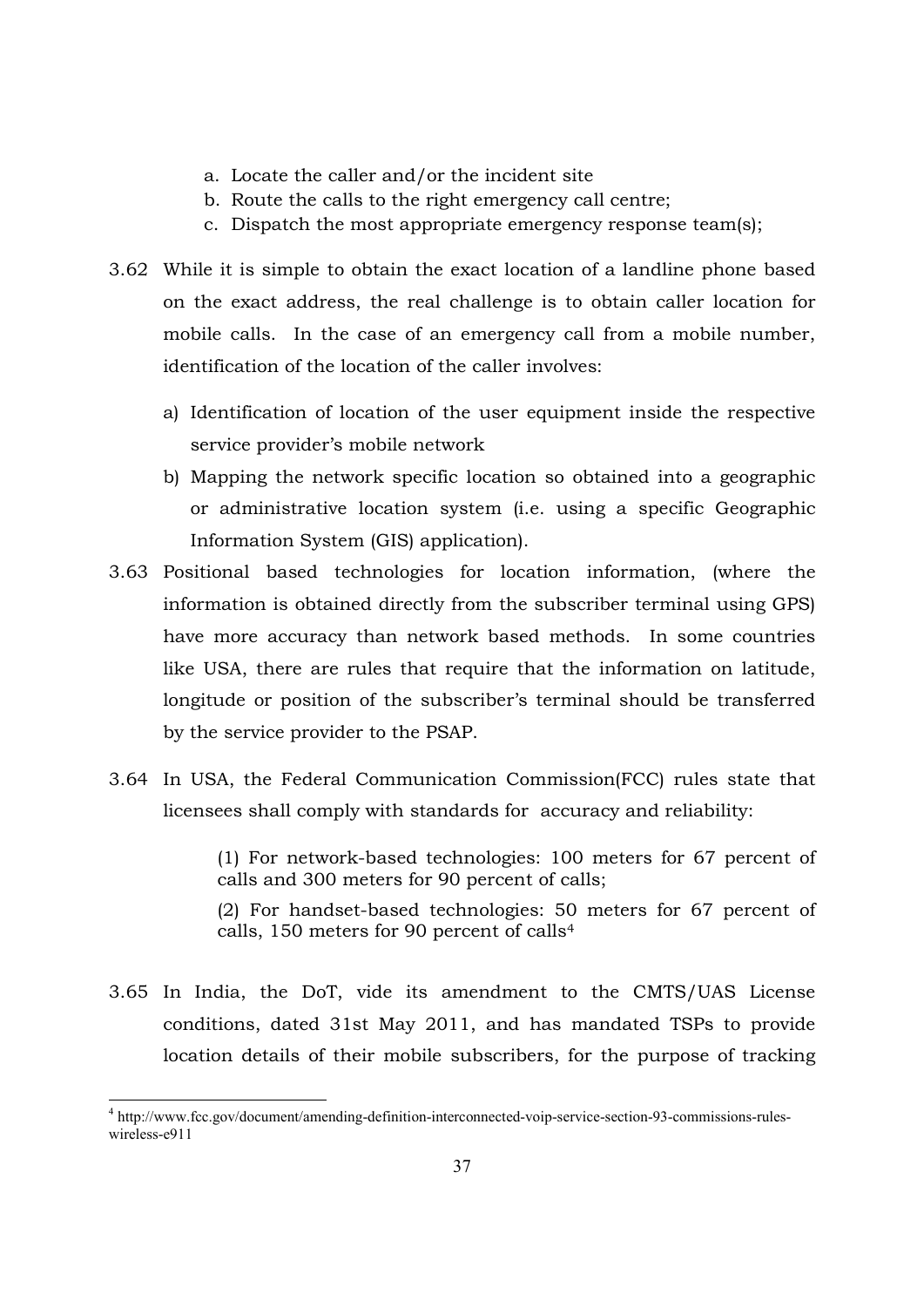the location of mobile callers by security agencies. The said amendment states –

*"(a) The Licensee shall provide location details of mobile customers in the License service area as per below mentioned time frame from the date of issue of this amendment and accuracy. It should be a part of CDR in the form of longitude and latitude, besides the co-ordinate of the cell sites, which is already one of the mandated fields of CDR.* 

| <b>Accuracy in Percentage</b>    |                                                                |         |                       |         |         |    |            |
|----------------------------------|----------------------------------------------------------------|---------|-----------------------|---------|---------|----|------------|
| Distan<br>ce in<br><b>Meters</b> | Urban (More than 1<br>million mobiles in<br>a municipal limit) |         | Sub-Urban & Rural     |         | Remote  |    |            |
|                                  | 1 year                                                         | 2 years | $1$ year <sup>*</sup> | 2 years | 3 years |    | 2<br>vears |
| 50                               | 30                                                             | 50      |                       |         |         |    |            |
| 100                              | 60                                                             | 75      |                       | 50      | 60      |    |            |
| 300                              | 80                                                             | 95      | 50                    | 60      | 70      | 50 | 60         |
| 500                              |                                                                |         | 60                    | 70      | 80      | 60 | 70         |

\*Applicable for the state of J&K, Assam and NE region. *(b) To start with these details will be provided for specified mobile numbers. However, within a period of 3 years location details shall be part of CDR for all mobile calls. Depending upon the technological development the limits of accuracy could be modified any time in future."* 

3.66 The GPS-based systems yield better accuracy of location and most smartphones have GPS systems. According to the August\_2014, report from technology researcher, International Data Corporation (IDC) India, 10% of India's mobile population uses smart phones and this is the fastest growing segment, accounting for 29% of handset shipments in the quarter ended June 2014, up from 16% in Q2 2013. To increase accuracy of location, the Authority is of the opinion that based on socioeconomic conditions, it may be possible to mandate a certain timeframe within which all mobile phones/devices should have the GPS facility for better locational accuracy of the callers to the PSAPs. Till the GPS facility is not available in all mobile phones, alternate methods will have to be relied on to obtain location information.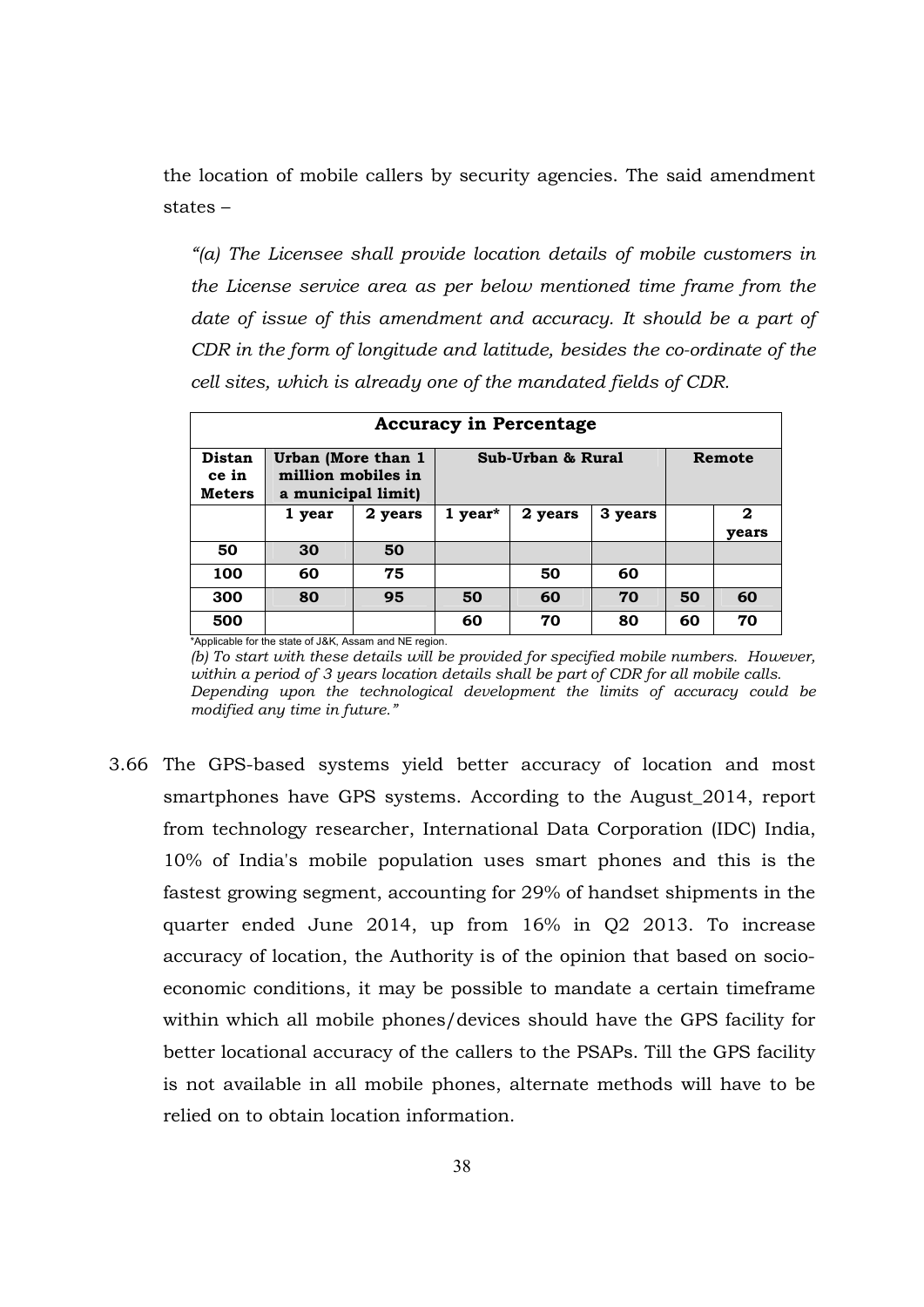3.67 During the consultation process it was learnt that most service providers have made provisions in their network for Location Based Services (LBS) solutions. An equipment manufacturer has suggested that one possible way to obtain and transfer location information is that in case all TSPs transfer location information of calling subscribers from their Global Mobile Location Centre (GMLC) to a common GMLC on MPLS-VPN (secured connection) link, PSAPs can be mandated to connect to this common GMLC from where they can obtain locational information of the emergency caller. The location of longitude and latitude can be mapped on a GIS map and will be available on GUI format to the PSAP personnel. Like regional data centres for maintaining the subscriber data for various TSPs, this common GMLC can also be installed and maintained by BSNL, so that TSPs can connect their GMLCs with this common GMLC. This data base centre has been named as address-location identifier (ALI) data centre.

#### 3.68 In view of the foregoing discussion**, the Authority recommends that:**

- **(a) The DoT may instruct all TSPs to connect their location element (i.e. GMLC) to the common GMLC installed and maintained by BSNL at the locations of regional database(s).**
- **(b) All PSAPs will be connected to this common GMLC to obtain location information of an emergency caller.**
- **(c) TSPs will update their respective GMLC and that of Common GMLC with location information.**
- **(d) Standards for connectivity, if any, between GMLCs of TSPs and common GMLCs will be provided by the Telecom Engineering Centre of the DoT.**
- **(e) Based on socio-economic conditions of subscribers, the DoT may consider mandating a transition to GPS enabled handsets**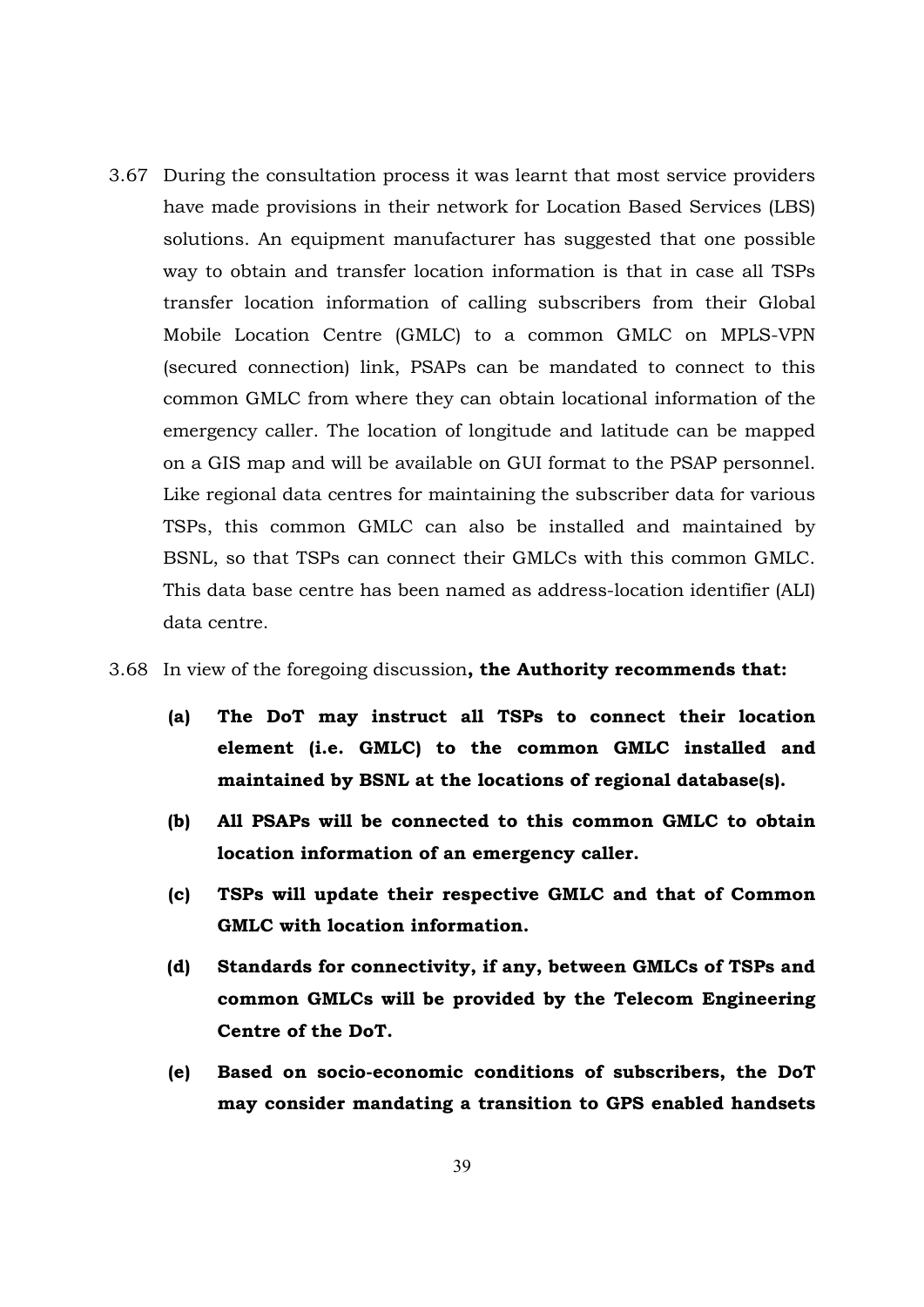**within a certain time frame so as to obtain more accurate location information of the caller.** 

## **Number of PSAPs**

- 3.69 Another important issue relates to the number of PSAPs in the country. In USA, as on February 2015 there are 5904 number of primary and secondary PSAPs handling about 240 million calls per year<sup>5</sup>. In India there is a need to identify areas where PSAPs can be located. The Authority is of the view that since the primary user of the single emergency number and corresponding responding agencies will be State Governments / Union Territory (UT), the decision regarding number of PSAPs and their location(s) should be left to the respective State Governments/UTs. However, there must be at least one PSAP in a State or UT and there should ideally be one independent PSAP for every large district and every city having a population of more than two million people.
- 3.70 All PSAPs in a State or UT shall be interconnected to a Central PSAP for the State. Wherever there is more than one PSAP in a State/UT, they should act as primary and secondary PSAPs to each other so that overflow traffic of one PSAP can be handled by another in the State/UT. The design of the PSAP would depend on various factors such as emergency call traffic of region, dispatch handler architecture, geography of coverage required etc.
- 3.71 In view of above**, the Authority recommends that:** 
	- **a) The number of PSAPs in a State/UT should be decided by the respective State Governments/UTs; however there should be at least one PSAP in a State/UT;**

 5 https://www.nena.org/?page=911Statistics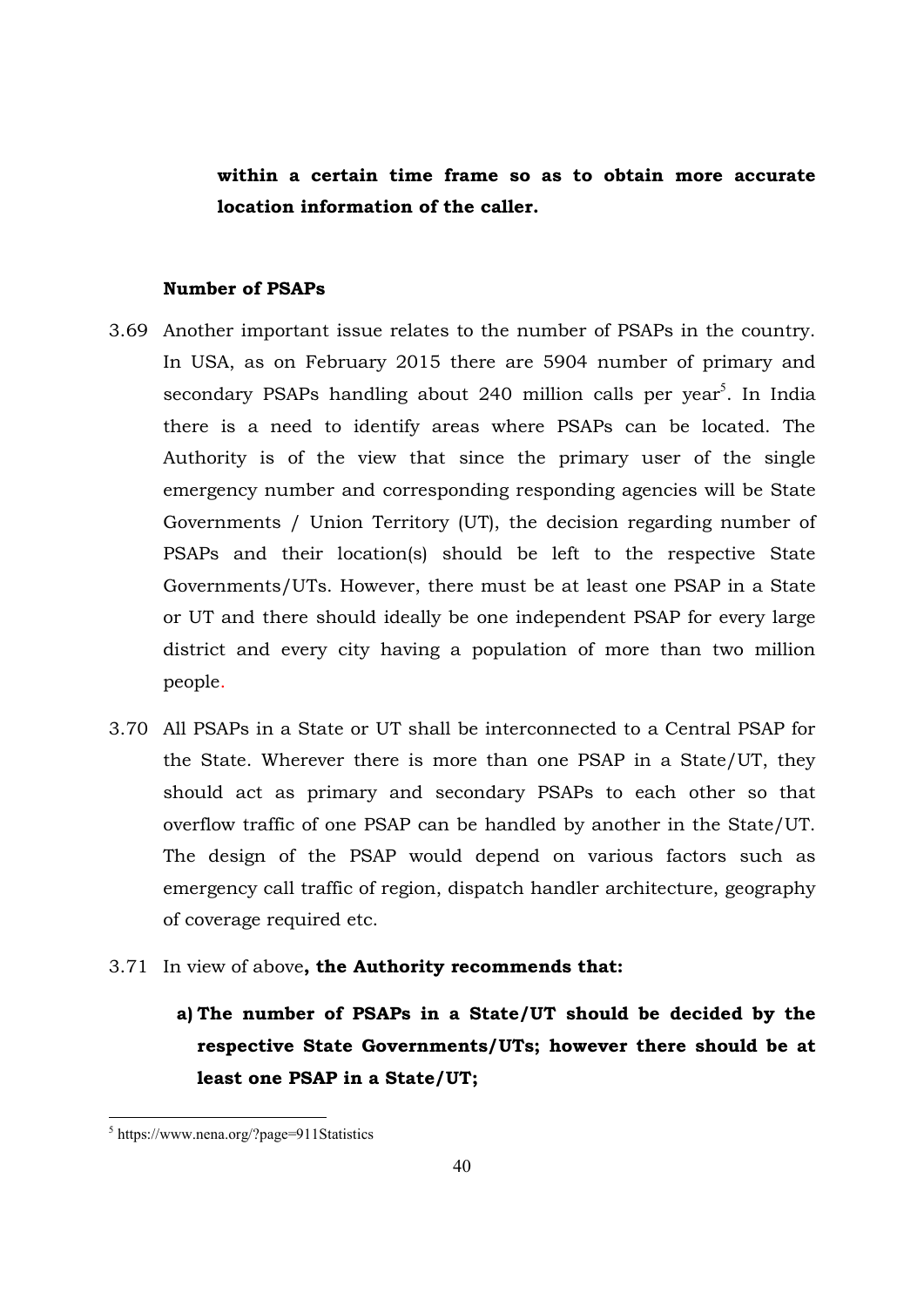- **b) There should be one independent PSAP for every city with a population of more than two million as per Census-2011.**
- **c) Wherever there is more than one PSAP in a State/UT, they should act as primary and secondary PSAPs to each other so that overflow traffic of one PSAP can be handled by another in the State/UT.**

#### **Key Performance Indicators (KPI) for PSAPs**

- 3.72 The working of IECRS has two main components: (a) Call handling by the PSAPs, and, (b) Service delivery by the emergency responding agency. While the latter will depend on the preparedness of various State Government agencies, the former can be standardized at the central level. For example, it can be very frustrating for a person in an emergency to wait for the operator in the PSAP to respond to his call. Such delays can even result in loss of life and, therefore, key performance indicators need to be defined at least for PSAP call handling. Accordingly, comments of the stakeholders were sought whether Key Performance Indicators (KPIs) related to response time be mandated for PSAPs and what these KPIs should be.
- 3.73 In response most stakeholders were of the view that KPIs are integral part of any service delivery and should also be defined for PSAPs response time. Some stakeholders suggested various KPIs related to response time, holding time, dropped calls etc.
- 3.74 Response time is the most important aspect of extending Emergency Services. A delayed response can render the whole exercise useless in certain cases. As mentioned earlier, the time for the emergency responding services like police, ambulance and fire brigade would depend on a number of factors like availability of resources, geography of operations etc. These parameters are under the jurisdiction of State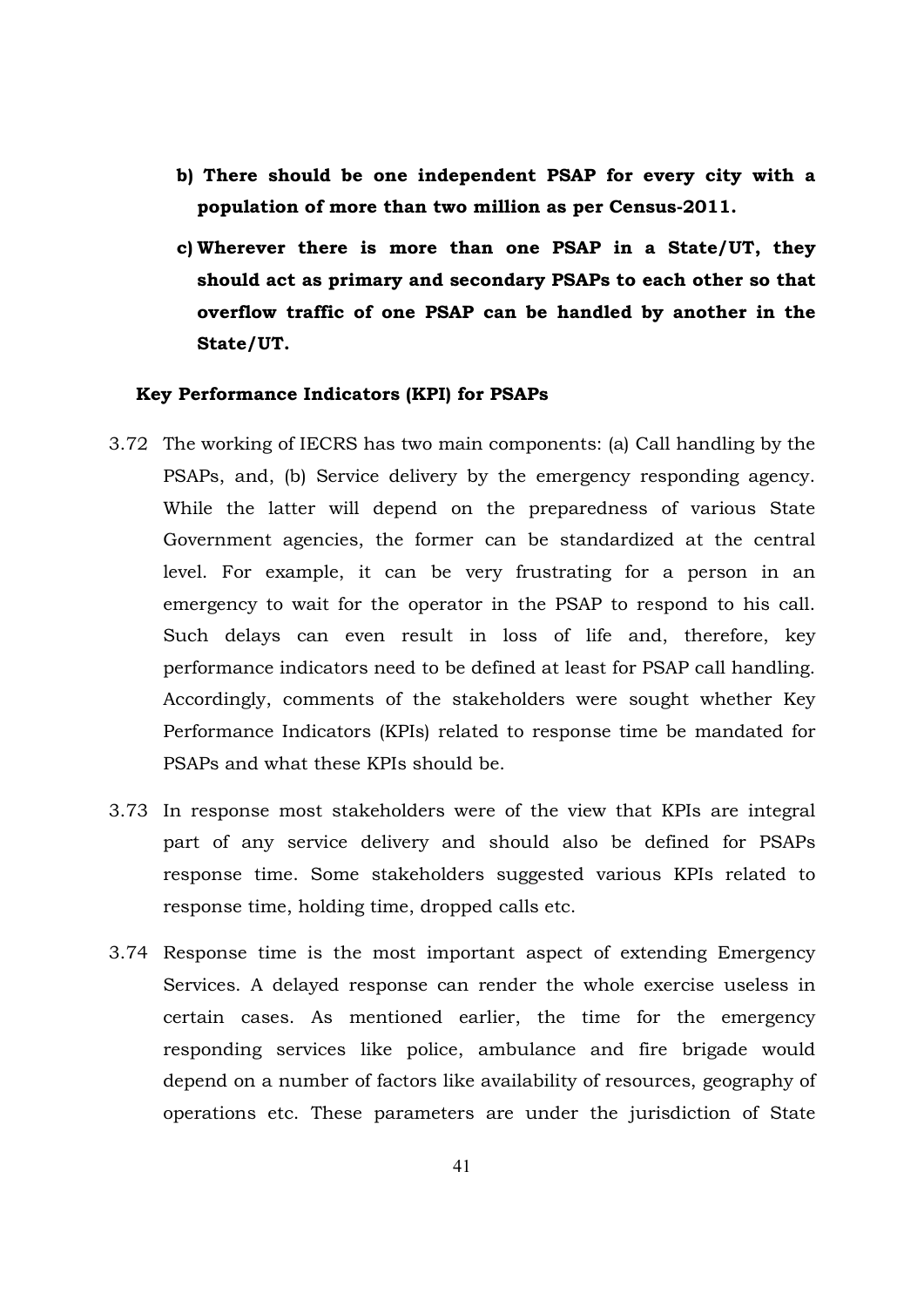Governments and it is reasonable to presume that the States will put in their best efforts. As far as the response to a caller from PSAP is concerned, the Authority is of the opinion that it is necessary to mandate KPIs for response from PSAPs as this can help in providing a clear metric for ensuring their performance and in establishing service level standards that ensure a nation-wide quality of public safety communication.

- 3.75 Some countries have introduced response time related KPIs for the service providers or PSAPs to improve quality of handling emergency calls. For example, in Malaysia KPIs for the Emergency Response Center as prescribed by the Malaysian Communication and Multimedia Commission (MCMC) is that 90% of all emergency calls shall be answered by emergency call dispatcher within 10 seconds, 100% of all emergency calls shall be answered by the emergency call dispatcher in not more than 20 seconds and in any one hour, not more than 1% of emergency calls should encounter a busy signal. Similarly, in New Zealand TELECOM NZ, the incumbent operator who runs the PSAPs, is required to maintain service quality measures, according to which, each year an average of 85 per cent of emergency calls must be answered within 15 seconds.
- 3.76 The Authority agrees with the views of some stakeholders that the IECRS should be observed practically over a trial period and KPIs should be finalized thereafter. With the technological progress with time, it will be possible to develop KPIs in a more effectively manner once IECRS is put in place.
- 3.77 Accordingly, the **Authority recommends that after the PSAP based IECRS system is put in place, operational KPIs can be finalised.**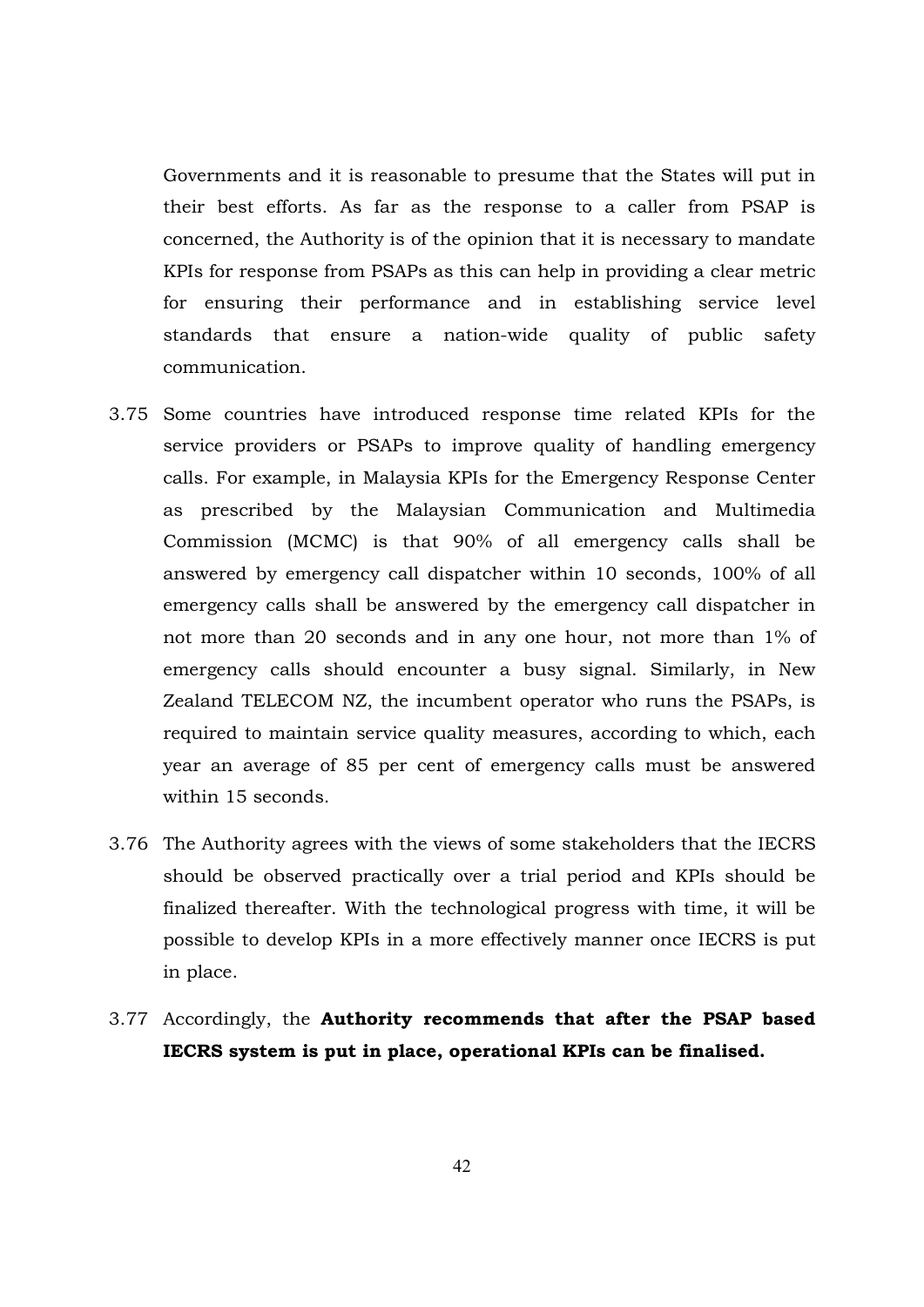#### **Pilot project for IECRS: Formation of Multi-agency Authority**

- 3.78 In order to plan, develop and ensure nationwide rollout of a standards based, uniform IECRS and to adopt the latest enhancements in the access mechanisms and services, it is necessary that there should be a multi-sectoral agency which can coordinate and help in setting up of the IECRS in the country. This agency develops a prototype PSAP which can be replicated across the country with scalable architecture. Accordingly, the Authority is of the opinion that a trial version of PSAP based IECRS should be put in place and it should be tested for all types of messages viz. voice, data, video, and other mediums to communicate with PSAPs. Trial version may also be tested for interoperability between data centres and PSAPs.
- 3.79 The multi-sectoral agency should have sufficient representation from the various stakeholders ministries/departments viz. Department of Telecommunications(DoT), Ministry of Home Affairs (MHA), Department of Electronics and Information Technology (DEITY), Ministry of Health and Family Welfare (MHFW), Ministry of Women and Child Development (MWCD) and other Central and State agencies charged with the provision of timely assistance to emergency assistance seekers. Such an agency will identify the role of each of the stakeholders and will facilitate overall coordination and control. The agency will also develop inter-agency, integrated administrative, technical and operational Standard Operating Procedures (SOPs) and Quality of service(QoS)/KPIs parameters for PSAPs and responding units for urban, semi urban and rural areas.
- 3.80 In view of above**, the Authority recommends that:** 
	- (a) **There should be a multi-sectoral agency which can coordinate and help in setting up of IECRS in the country**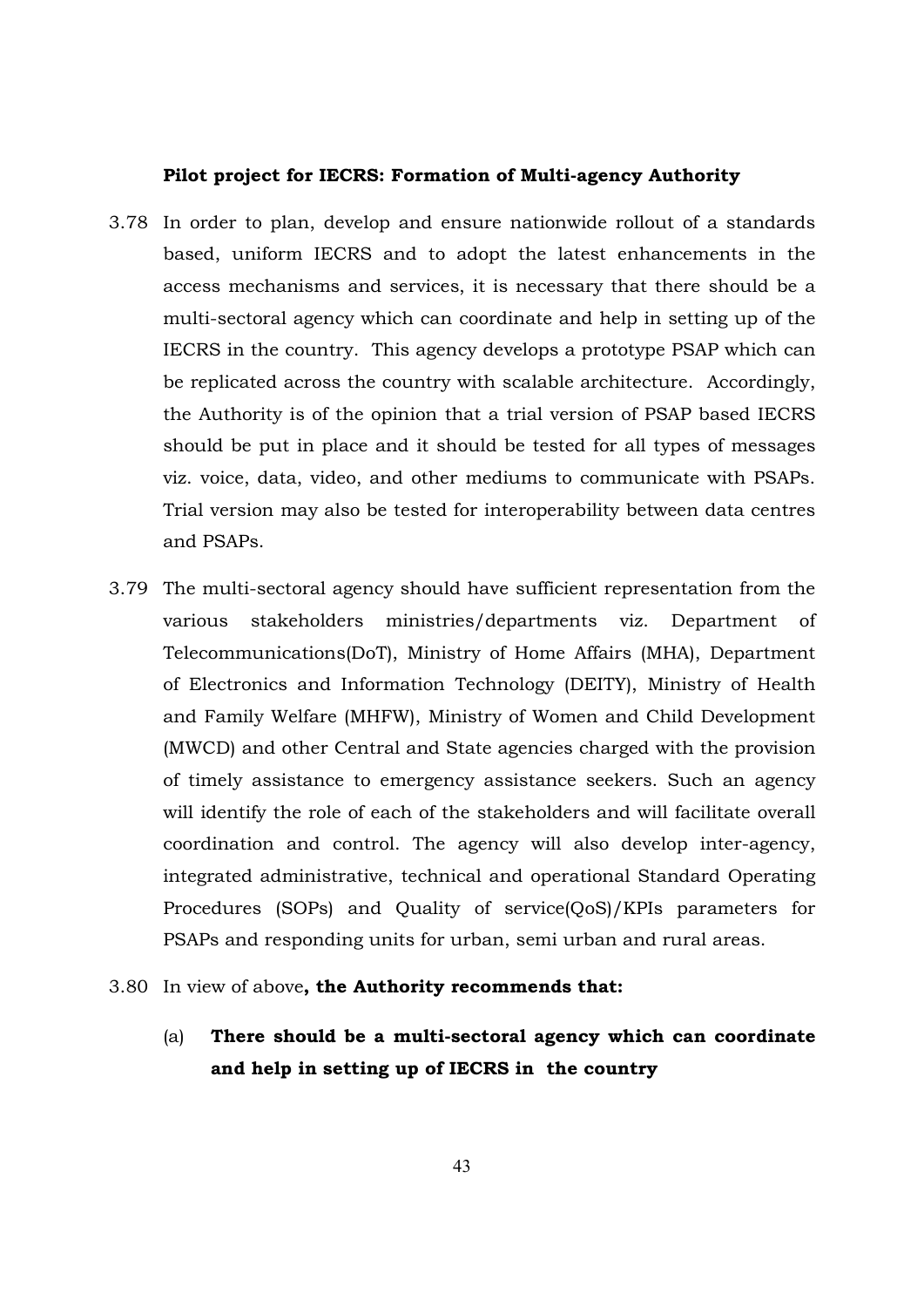- (b) **The multi-sectoral agency will have representations from MHA, DoT, DEITY, MHFW, MWCD and other concerned Centre and State agencies.**
- (c) **Such an agency will identify the role of each of the stakeholders and will facilitate overall coordination and control. The agency will also develop inter-agency, integrated administrative, technical and operational Standard Operating Procedures (SOPs) and Quality of service (QoS)/KPIs parameters for PSAPs and responding units for urban, semi urban and rural areas.**
- (d) **A trial version of PSAP based IECRS should be put in place and it should be tested for all types of messages viz. voice, data, video, and other mediums to communicate with PSAPs. Trial version may also be tested for interoperability between data centres and PSAPs.**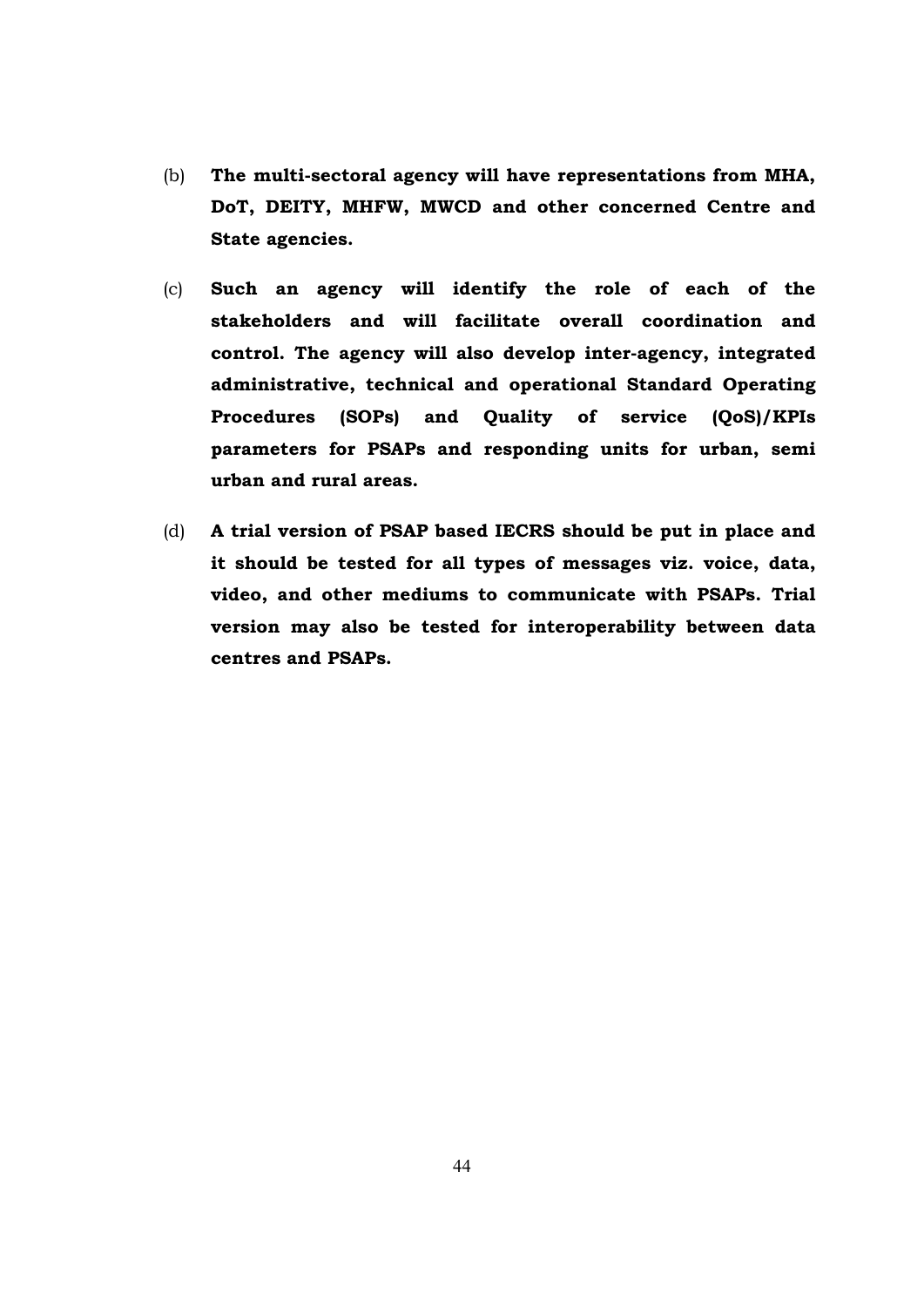#### **CHAPTER IV : SUMMARY OF RECOMMENDATIONS**

A summary of recommendations has been provided in this section to list out the salient points made in these recommendations in a focused manner. However, it may kindly be noted that the recommendations are to be read in totality along with the reasoning and analysis provided in detail in the previous chapters.

- 4.1 **The Authority recommends the establishment of PSAP based Integrated Emergency Communication and Response System (IECRS) in the country which can be accessed through a single emergency number from a landline or mobile phone/device. [Para 3.12]**
- 4.2 **The Authority recommends that the number 112 be adopted as the single emergency number for India. This new number may be popularised extensively through a public awareness campaign by the Government. [Para 3.19]**
- 4.3 **The Authority recommends that the existing emergency numbers 100,101,102 and 108 to be retained as secondary numbers. The calls made to the secondary numbers should be re-routed to the new single emergency number for termination of calls on the IECRS with an announcement to the caller to call 112 as emergency number in future. Once calls to secondary numbers reduce significantly, these numbers can be withdrawn gradually. The DoT may amend the National Numbering Plan-2003 accordingly. [Para 3.21]**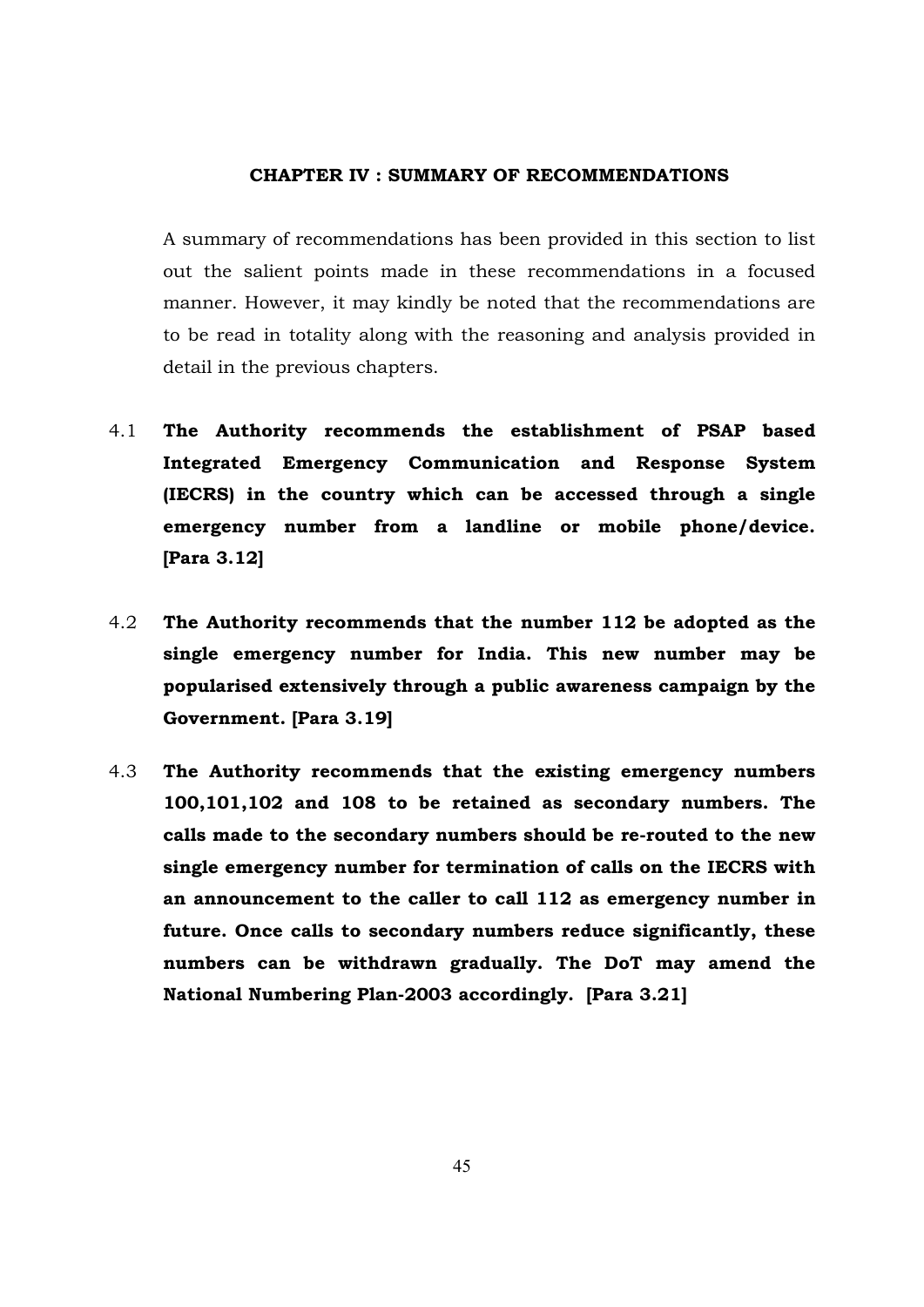- 4.4 **The Authority recommends that:-**
	- **(a) Apart from calls meant for Police, Fire and Ambulance, wherever helplines for women, senior citizens and children are operational using separate numbers, these helplines should be integrated into the single emergency number in the initial phase.**
	- **(b) The Government(s), based on their preparedness, may integrate other emergency services progressively in a phased manner.**
	- **(c) Before integrating any emergency service with the IECRS, an awareness campaign should be run to educate citizens about the coverage of the IECRS.[Para 3.25]**
- 4.5 **The Authority recommends that access to IECRS should be permitted from the SIMs of those mobile phones/devices and from landline/mobile telephones where the outgoing call facility has been debarred or the service is temporarily suspended; however, such access to emergency facility should not be allowed from mobile handsets/devices which do not have a SIM. [Para 3.30]**
- 4.6 **The Authority recommends that calls to the single emergency number should be prioritized in the cellular mobile networks. The Government may expedite the acceptance and implementation of the Authority's recommendations dated 26th Nov 2013 on 'Telecom Network Failures during Emergencies /Disasters – Priority routing of calls of persons engaged in response and recovery'.[Para 3.32]**
- 4.7 **The Authority recommends that:** 
	- **(a) SMS based access to IECRS should be provided.**
	- **(b)TSPs may be asked to provide location information in case of SMS based access to IECRS also. [Para 3.37]**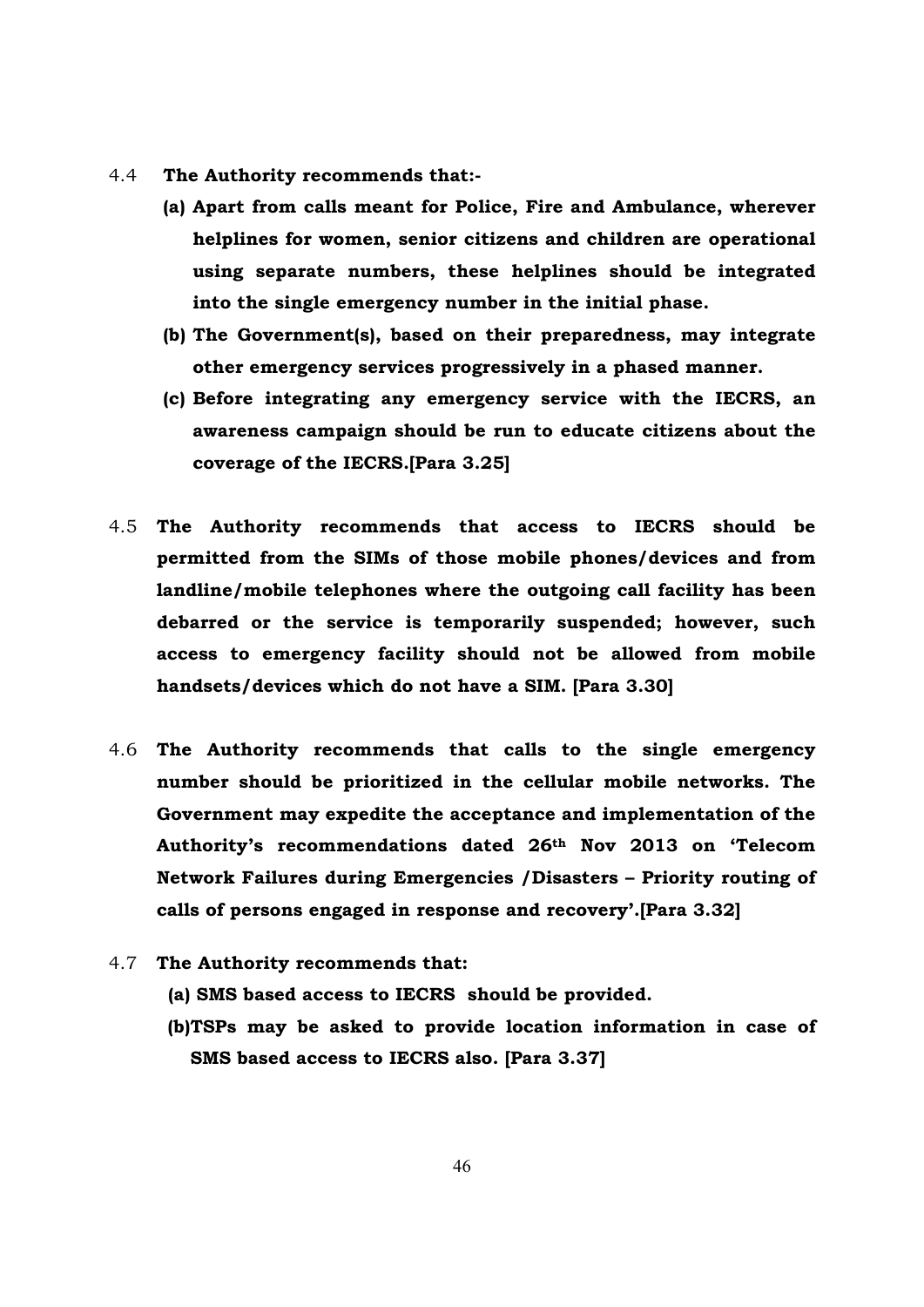- 4.8 **The Authority recommends that PSAP operators should be able to handle calls in Hindi, English and the local language.[Para 3.42]**
- 4.9 **The Authority recommends :** 
	- **a) Four regional databases, one each in metro city, containing subscriber details of TSPs should be set up in the country.**
	- **b) These regional databases will be interconnected. Each of the TSPs and PSAPs should be mandated to connect to the nearby regional database centre.**
	- **c) TSPs shall update the database with latest subscriber related information on a weekly basis. The database fields should be in a standard format, the fields of which may be decided by the DoT.**
	- **d) Each regional database will mirror itself with the other once in 24 hours and act as a hot standby to each other.**
	- **e) Each TSP would mandatorily provide CLI along with each call that is made to the single emergency number and forwarded to PSAP. PSAP would query the database on each call basis to pull the caller identification information in a standard field format.**
	- **f) As part of their connectivity agreement with the regional databases, the PSAPs would be required to consent that they will refrain from using the personal information like contact details and location for any purpose other than providing emergency response and that this data will be used by authorized persons only.**
	- **g) Access to the regional databases will be provided free of charge, so that all the TSPs and PSAPs connect their respective systems to these databases.[Para 3.55]**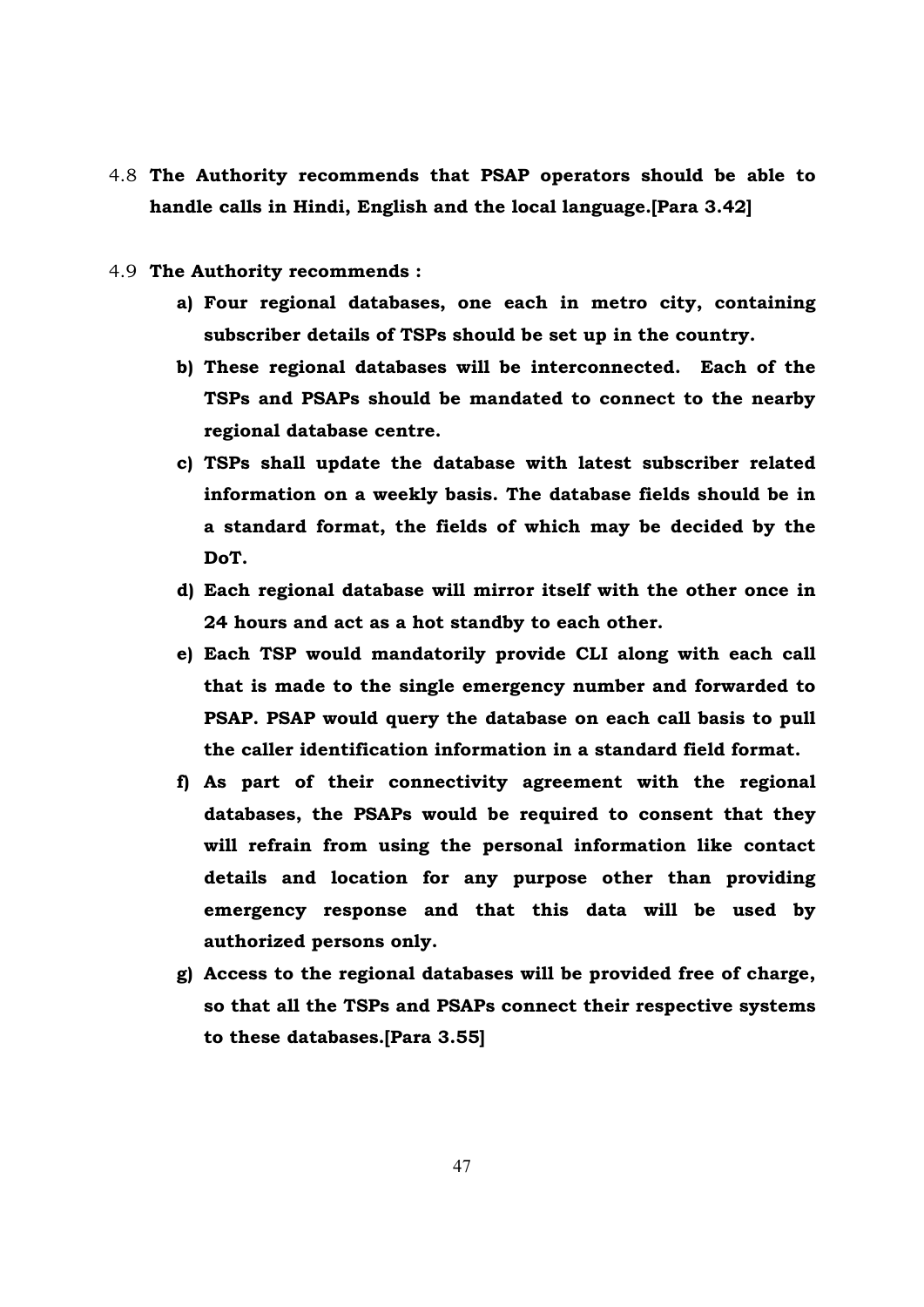- 4.10 **The Authority recommends that:** 
	- **a. The DoT may direct BSNL to setup/hire and maintain infrastructure (data centre) wherein the subscriber database provided by all TSPs will be installed, updated and managed by BSNL. BSNL may also ensure confidentiality and secrecy of the data.**
	- **b. All the TSPs may be directed to share their subscriber database with the BSNL. [Para 3.60]**
- 4.11 **The Authority recommends that:**
	- **(a) The DoT may instruct all TSPs to connect their location element (i.e GMLC) to the common GMLC installed and maintained by BSNL at the locations of regional database(s).**
	- **(b) All PSAPs will be connected to this common GMLC to obtain location information of an emergency caller.**
	- **(c) TSPs will update their respective GMLC and that of Common GMLC with location information.**
	- **(d) Standards for connectivity, if any, between GMLCs of TSPs and common GMLCs will be provided by the Telecom Engineering Centre of the DoT.**
	- **(e) Based on socio-economic conditions of subscribers, the DoT may consider mandating a transition to GPS enabled handsets within a certain time frame so as to obtain more accurate location information of the caller. [Para 3.68]**
- 4.12 **The Authority recommends that:** 
	- **a) The number of PSAPs in a State/UT should be decided by the respective State Governments/UTs; however there should be at least one PSAP in a State/UT;**
	- **b) There should be one independent PSAP for every city with a population of more than two million as per Census-2011;**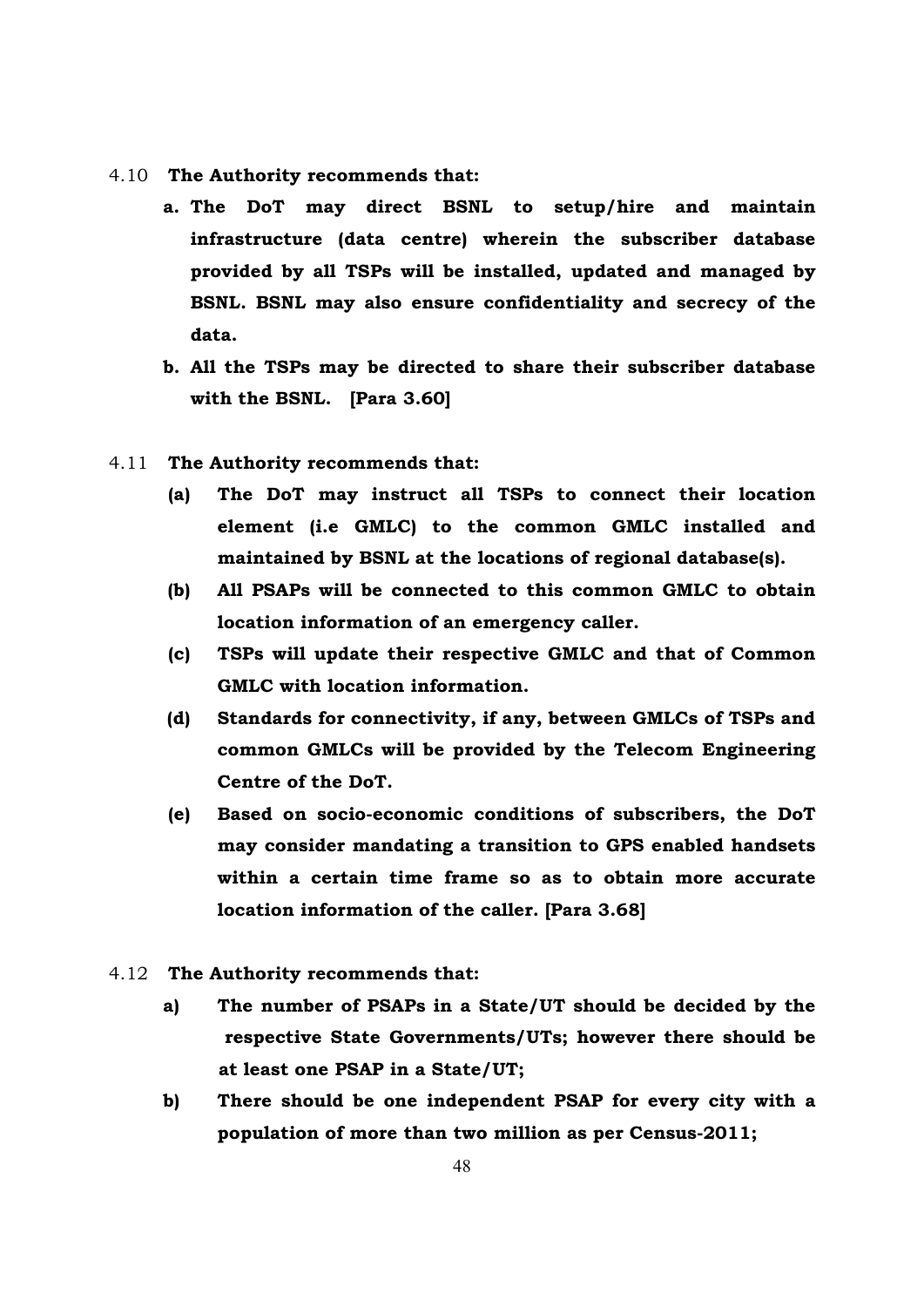- **c) Wherever there is more than one PSAP in a State/UT, they should act as primary and secondary PSAPs to each other so that overflow traffic of one PSAP can be handled by another in the State/UT. [Para 3.71]**
- 4.13 **The Authority recommends that once PSAP based IECRS system is put in place, operational KPIs can be finalised. [Para 3.77]**
- 4.14 **The Authority recommends that:** 
	- **(a) There should be a multi-sectoral agency which can coordinate and help in setting up of IECRS in the country**
	- **(b) The multi-sectoral agency will have representations from MHA, DoT, DEITY, MHFW, MWCD and other concerned Centre and State agencies.**
	- **(c) Such an agency will identify the role of each of the stakeholders and will facilitate overall coordination and control. The agency will also develop inter-agency, integrated administrative, technical and operational Standard Operating Procedures (SOPs) and Quality of service (QoS)/KPIs parameters for PSAPs and responding units for urban, semi urban and rural areas.**
	- **(d) A trial version of PSAP based IECRS should be put in place and it should be tested for all types of messages viz. voice, data, video, and other mediums to communicate with PSAPs. Trial version may also be tested for interoperability between data centres and PSAPs. [Para 3.80]**

49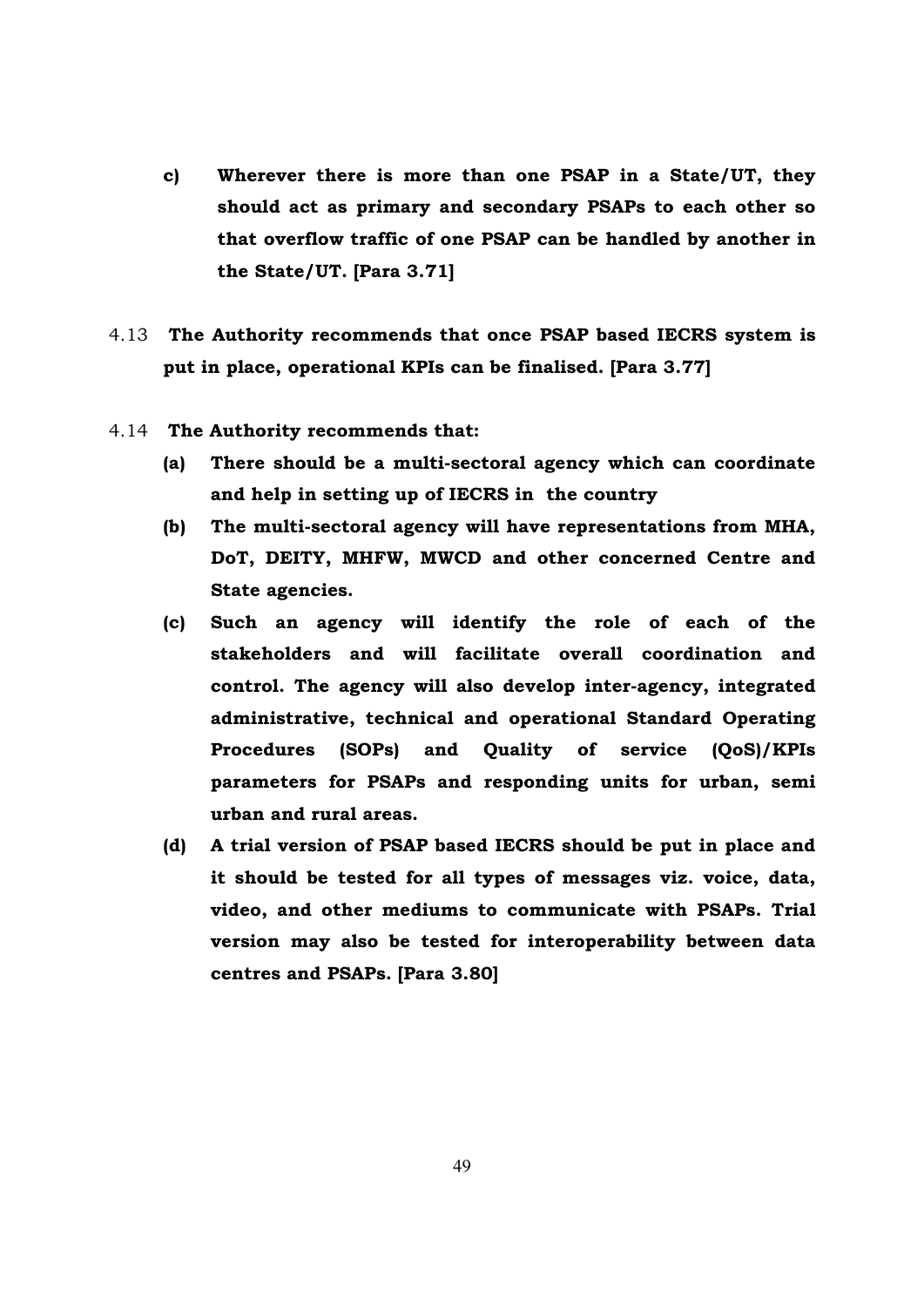#### **Annexure-A**

#### **INTERNATIONAL EXPERIENCE IN IMPLEMENTATION OF IECRS**

A.1 In order to understand the issues involved in implementation of IECRS in India, TRAI has studied the system and policy adopted in some countries. Same has been summarized in following paragraphs.

#### **USA**

#### **Single Number System used: - 911.**

- A.2 The Wireless Communications and Public Safety Act of 1999 (9- 1-1 Act), designated 9-1-1 as the universal emergency telephone number within the United States for reporting an emergency to appropriate authorities and requesting assistance. This number is to be used by citizens only in case of emergencies in USA and using 9-1- 1 for non-emergency calls is against the law.<sup>6</sup> Dialing 911 connects the subscriber to a PSAP (Public Safety Answering Point)<sup>7</sup> where a trained dispatcher routes the call to local emergency medical, fire and law enforcement agencies. There may be multiple PSAPs within the same exchange, or one PSAP may cover multiple exchanges.
- A.3 The Wireless Telecommunications and Public Safety Act of 1999 mandates that the Federal Communications Commission "shall encourage and support efforts by States to deploy comprehensive endto-end emergency communications infrastructure and programs, based on coordinated statewide plans, including seamless,

<sup>6</sup> http://www.fcc.gov/topic/9-1-1-and-e-9-1-1

<sup>7</sup> The FCC maintains a Master PSAP Registry with information on PSAP names and locations.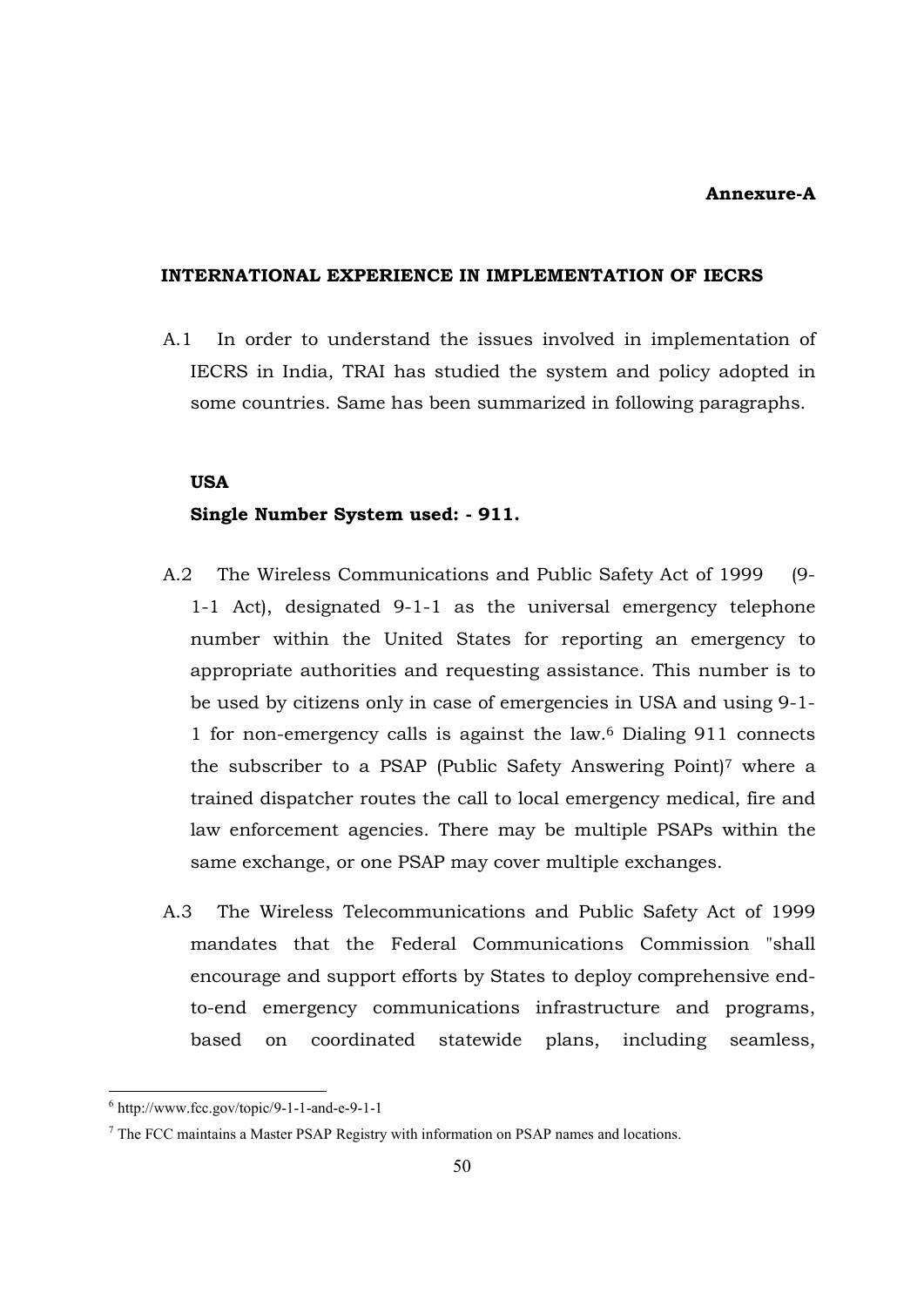ubiquitous, reliable wireless telecommunications networks and enhanced wireless 9-1-1 service."<sup>8</sup>

- A.4 The '911' networks are created and operated locally by various counties. In some cases the networks are administered by a government public safety team and technically operated by a telecommunications company (the phone company). '911' calls are also provided some degree of priority over other phone traffic.
- A.5 When a caller dials 911, the call is recognized by the telephone company central office switch and routed to the nearest Public Safety Answering Point (PSAP). At the PSAP, the dispatcher verifies the caller's location, determines the nature of the emergency and decides which emergency response teams should be notified. Initially the dispatcher used to verify caller's location orally but with the introduction of "Enhanced 911" or "E911" the caller's location is automatically available to the dispatcher. With this information, PSAP staff is able to call back if the '911' call is disconnected, and also know where to send emergency services personnel.
- A.6 The Calling Line Identification (CLI) provided is normally integrated into an emergency dispatch center's system, to provide the dispatcher with an onscreen street map that highlights the caller's position and the nearest available emergency responders. For Wired-line (landline) E911, the location is the address of the caller. For Wireless E9119, the

<sup>8</sup> http://transition.fcc.gov/pshs/services/911-services/state.html

<sup>&</sup>lt;sup>9</sup> The FCC has divided its wireless Enhanced 911 (E9-1-1) program into two parts - Phase I and Phase II. Under Phase I, the FCC requires carriers, within six months of a valid request by a local Public Safety Answering Point (PSAP), to provide the PSAP with the telephone number of the originator of a wireless 9-1-1 call and the location of the cell site or base station transmitting the call. Under Phase II, the FCC requires wireless carriers, within six months of a valid request by a PSAP, to begin providing information that is more precise to PSAPs, specifically, the latitude and longitude of the caller. This information must meet FCC accuracy standards, generally to within 50 to 300 meters, depending on the type of technology used.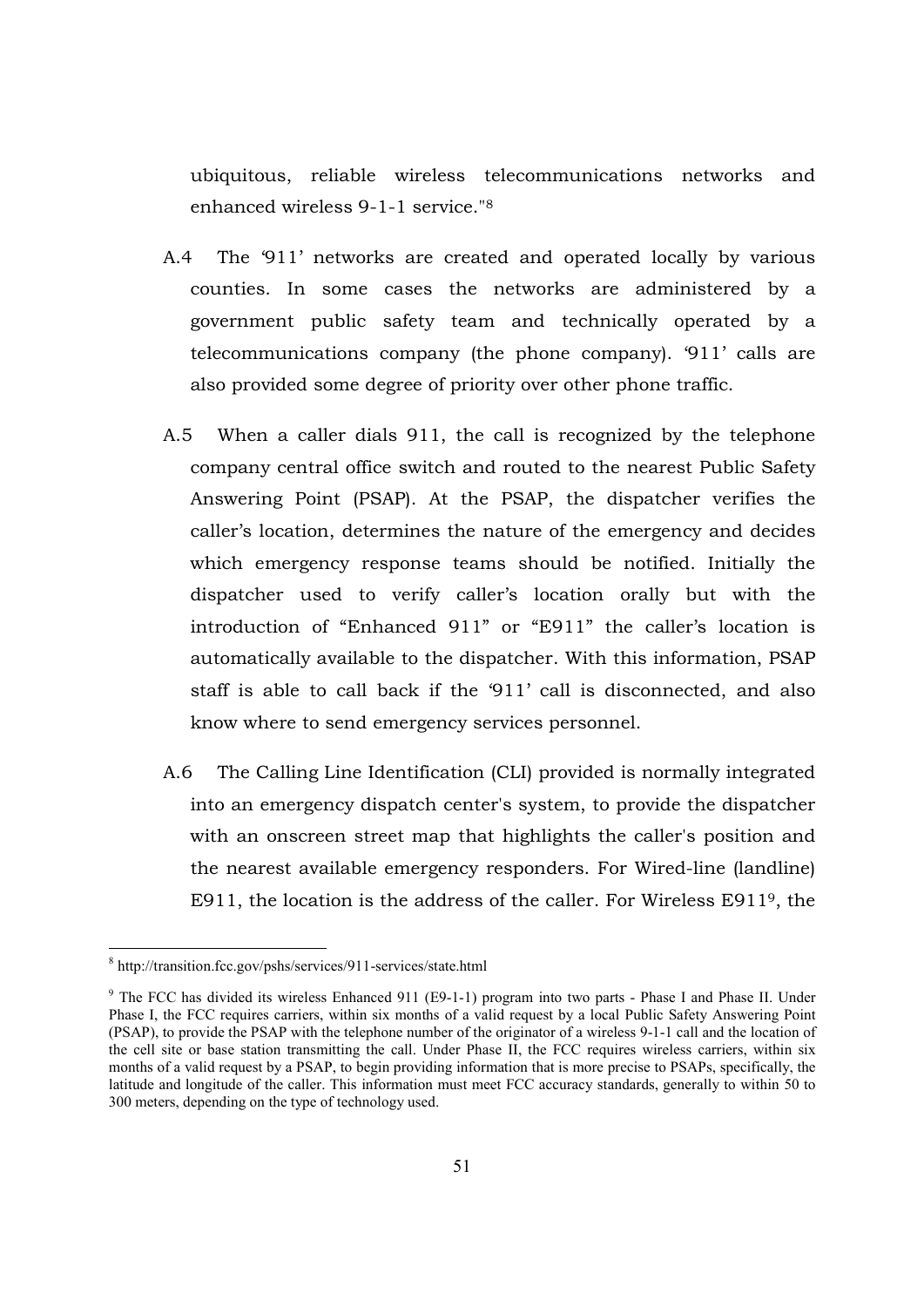location may be a set of coordinates or the physical address of the cellular tower from which the wireless call originated. The end office recognizes the digits 911 and switches the call to 911 selective router. Based on the calling number and location of the caller, the call is routed to the concern PSAP. The PSAP then hands over the call to the nearest available emergency dispatcher.

- A.7 The Federal Communication Commission's (FCC) basic '911' rules require wireless service providers to transmit all '911' calls to a PSAP, regardless of whether the caller subscribes to the provider's service or not. '911' calls are also allowed from the cell phones having no subscriber identification module (SIM). However, when calls are made from such devices, it is very difficult to determine the locations of these calls. If a caller does not speak English, an interpreter is added in the conversation for his help.10 '911' system is not designed to support emergency text messages, except in a few areas where limited text-to-911 trials are underway. Some wireless carriers have announced plans to support text-to-911 starting in 2013, and some '911' centers may begin to accept text messages in addition to voice calls.<sup>11</sup>
- A.8 In USA, funding of '911' services is not uniform. Local governments rely on a variety of revenue sources to fund the cost of maintaining PSAPs. A majority of funds comes from end-user surcharges which helps telecom service providers to recover their operating costs. The most common '911' funding approach is a monthly surcharge on landline and wireless phones, but some States use percentages of the monthly bill, percentages of a tax base, or have a universal service fund.

<sup>&</sup>lt;sup>10</sup> http://www.nena.org/?page=911GeneralInfo

<sup>11</sup> http://www.fcc.gov/text-to-911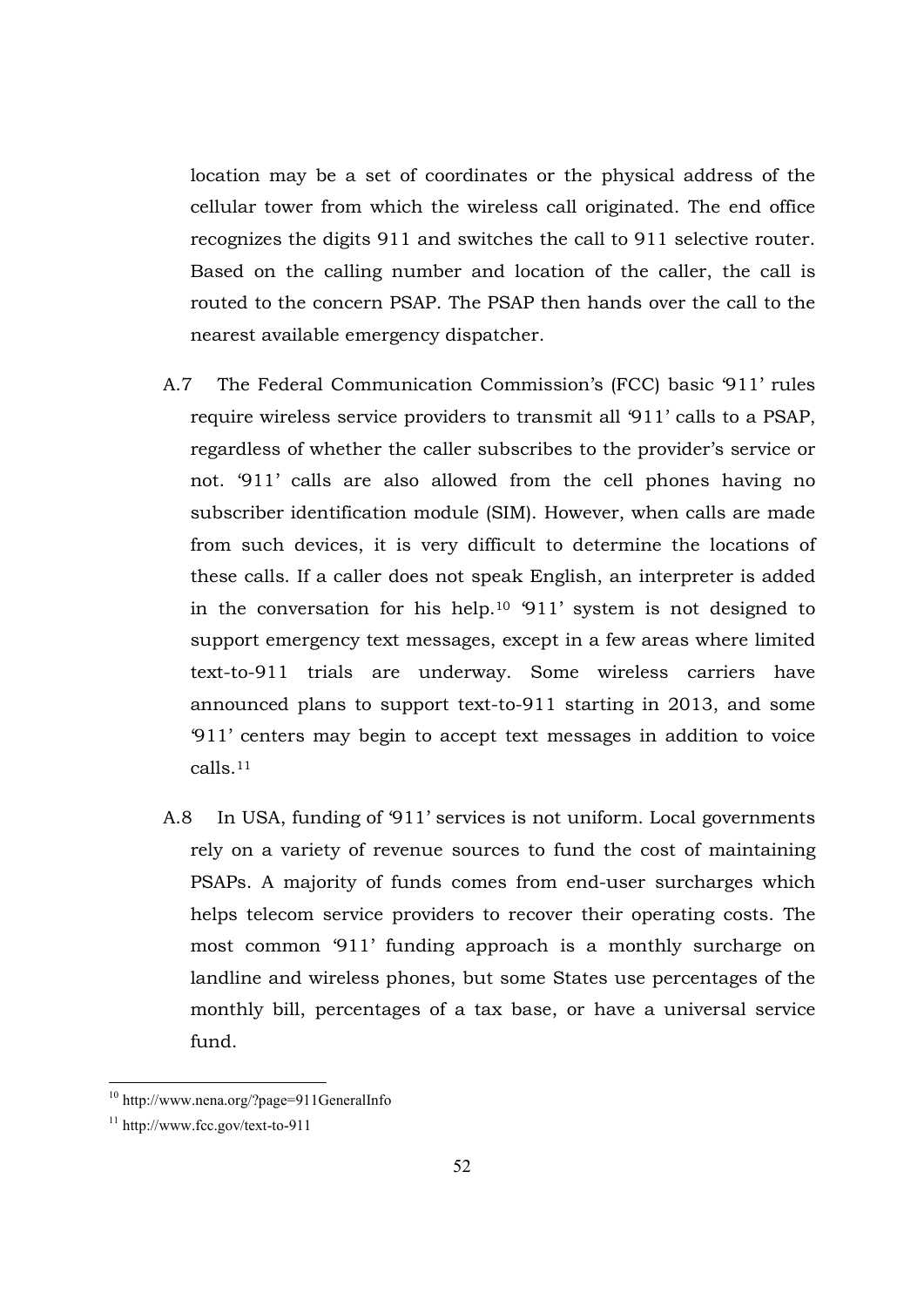#### **Canada**

#### **Single Number System used**: - 911.

- A.9 In the year 1970, '911' was adopted as the national emergency number for Canada. This number is used only in case of emergencies. The working of '911' services is similar to the working in USA, except that, in Canada database containing the location identification is maintained at a national level and CLI & other location related information is relayed to PSAPs along with the telephone numbers.<sup>12</sup> However there are some PSAPs in Canada which still use basic '911' services in which user has to convey his location to the dispatcher. The location related data is revealed to emergency service organizations only in the case of emergency or if consent for doing the same is given by the subscriber. However in case of wireless mobile users, problem of exact location identification still exists but Canadian Radio-television and Telecommunications Commission (CRTC) is encouraging the use of GPS & Cell Triangulation Technologies to find the accurate location details of the caller.<sup>13</sup>
- A.10 The CRTC requires wireless service providers to give their customers '911' services wherever these services are available. These services are run by local governments (such as municipalities) in conjunction with the telephone companies, which give wireless providers access to the '911' network. The CRTC has approved the rates that telephone companies charge from wireless service providers for providing '911' network access. End user surcharge is levied on all the subscribers in their monthly bill. In remote areas or rural areas,

<sup>&</sup>lt;sup>12</sup> http://www1.911enable.com/documents/pdf/emergency\_routing\_service\_datasheet\_canada.pdf

<sup>13</sup> http://www.crtc.gc.ca/eng/com100/2009/r090202.htm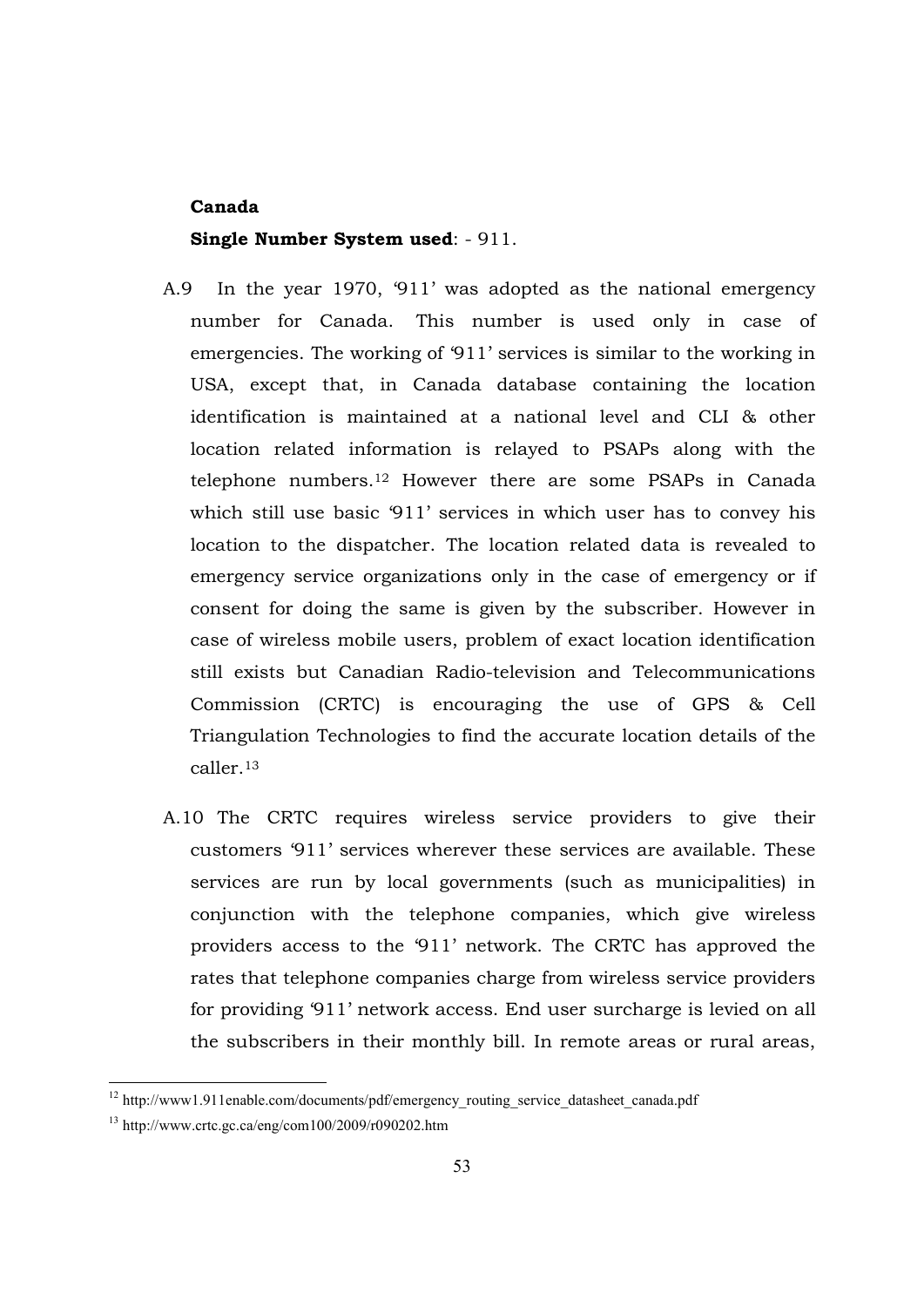'911' access is provided on a subsidized rate for which fund is created by telephone companies.14 Text messaging to '911' services have been started on a trial basis under the guidance of CRTC for the registered hearing and speech impaired persons.<sup>15</sup>

## **United Kingdom**

### **Single Number System used: -** 999; **Secondary Number used: -** 112.

- A.11 In UK, emergency call service from fixed phones was launched in 1937 and extended to all major towns and cities by 1948. The '999' service was introduced for mobile phone users in 1986.<sup>16</sup> In UK there is a two-stage PSAP model. In the first stage, emergency calls from all service providers are diverted to PSAPs maintained by two telcos, viz. British Telecommunications and Cable & Wireless. After hearing the problem of the caller, stage1 PSAP calls stage2 PSAPs which are maintained by Police, Fire, Ambulance & Coastguard services.<sup>17</sup>
- A.12 The telecom service providers in UK are mandated to provide emergency services to all end users by a free access to '999' or '112' services. It is also the responsibility of the telecommunication service provider to provide accurate and reliable Caller Location Information to these emergency call numbers at no charge to the Emergency Organizations handling those calls, at the time the call is answered by those organizations. The Caller Location Information must include, at

<sup>&</sup>lt;sup>14</sup> http://www.crtc.gc.ca/eng/INFO\_SHT/t1021.htm

 $15$  http://www.crtc.gc.ca/eng/com100/2012/r120216.htm

<sup>&</sup>lt;sup>16</sup> http://news.bbc.co.uk/local/london/hi/people and places/history/newsid 8675000/8675199.stm

<sup>&</sup>lt;sup>17</sup> http://www.eena.org/ressource/static/files/112 in uk.pdf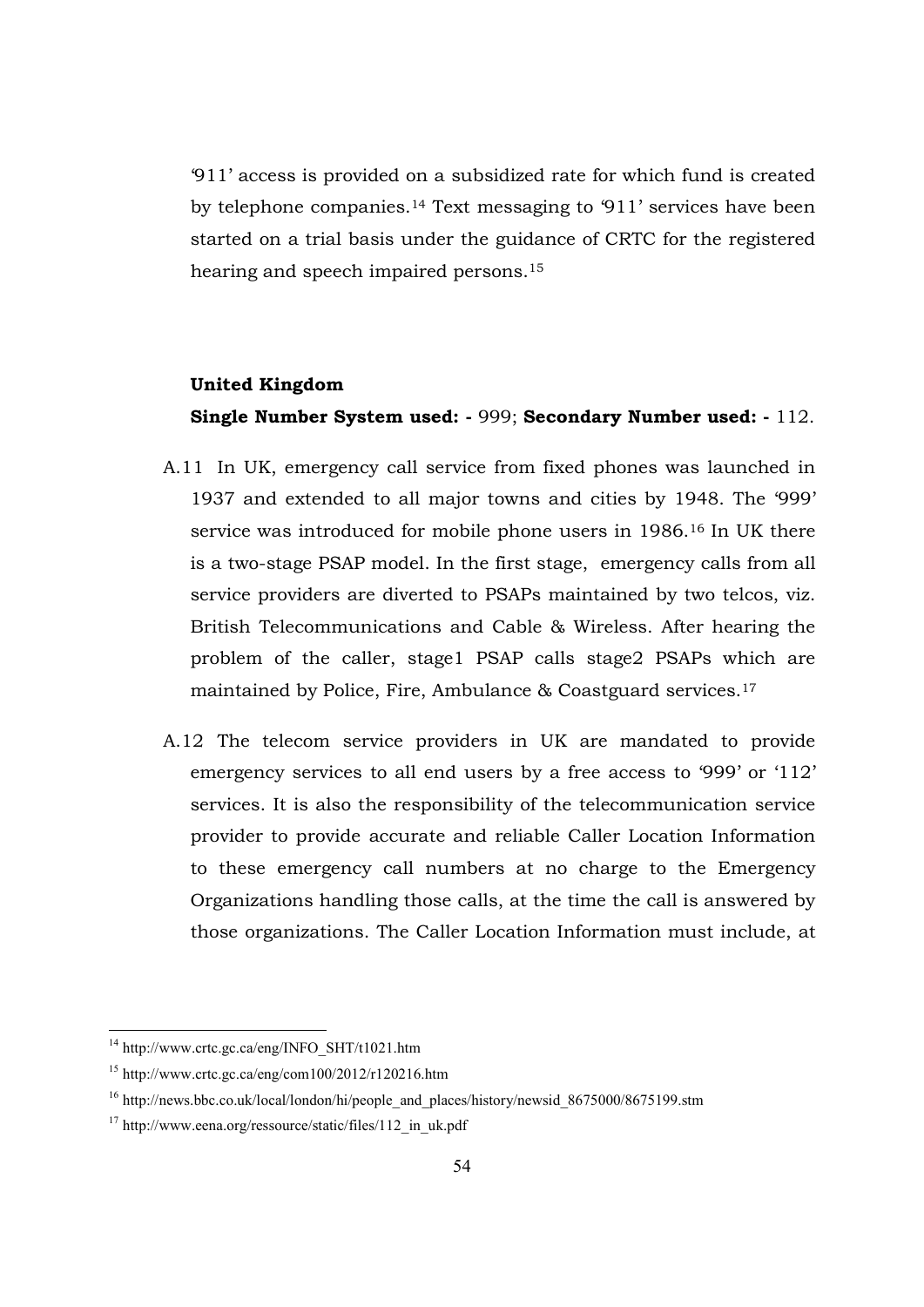least, the Identification of the cell from where the call is being made, or in exceptional circumstances the Zone Code.<sup>18</sup>

- A.13 Funding of '999' services is done partially by State and partially through commercial or interconnection agreements of different telecom service providers with British Telecom, Cable & Wireless and Kingston Communications. In UK, '999' services are absolutely free for end users<sup>19</sup> and have priority over other calls.<sup>20</sup>
- A.14 Making Hoax or fake calls to '999' services is a crime in UK and such callers can be subjected to levy of penalty or imprisonment.<sup>21</sup> Due to increasing number of fake or hoax calls, calls made from cell phones having no SIM card is not allowed in UK.22 However text messages to '999' services are currently provided in UK for the registered hearing and speech-impaired persons only. 23
- A.15 "999 Liaison Committee" which is chaired by different officials from Government Departments like Police, Health, Internal Security, and OFCOM) helps in co-coordinating activities related to '999' services.<sup>24</sup>

#### **New Zealand: -**

## **Single Number System used: -** 111.

A.16 The number that is used in case of emergencies in New Zealand is 111. This number is available in New Zealand since late 1950s.

<sup>&</sup>lt;sup>18</sup> http://stakeholders.ofcom.org.uk/binaries/telecoms/ga/general-conditions22nov12.pdf

<sup>19</sup> http://stakeholders.ofcom.org.uk/binaries/consultations/pecs/statement/999statement.pdf

<sup>&</sup>lt;sup>20</sup> http://www.btplc.com/news/Articles/ShowArticle.cfm?ArticleID=73487E0D-3881-4A16-8804-4E5B806F9AE1

<sup>21</sup> http://www.cornwall.gov.uk/default.aspx?page=7167

 $22$  http://ec.europa.eu/information\_society/activities/112/ms/gb/index\_en.htm

<sup>23</sup> http://www.emergencysms.org.uk/

<sup>&</sup>lt;sup>24</sup> http://www.ofcom.org.uk/static/archive/oftel/publications/ind\_guidelines/regu1101.htm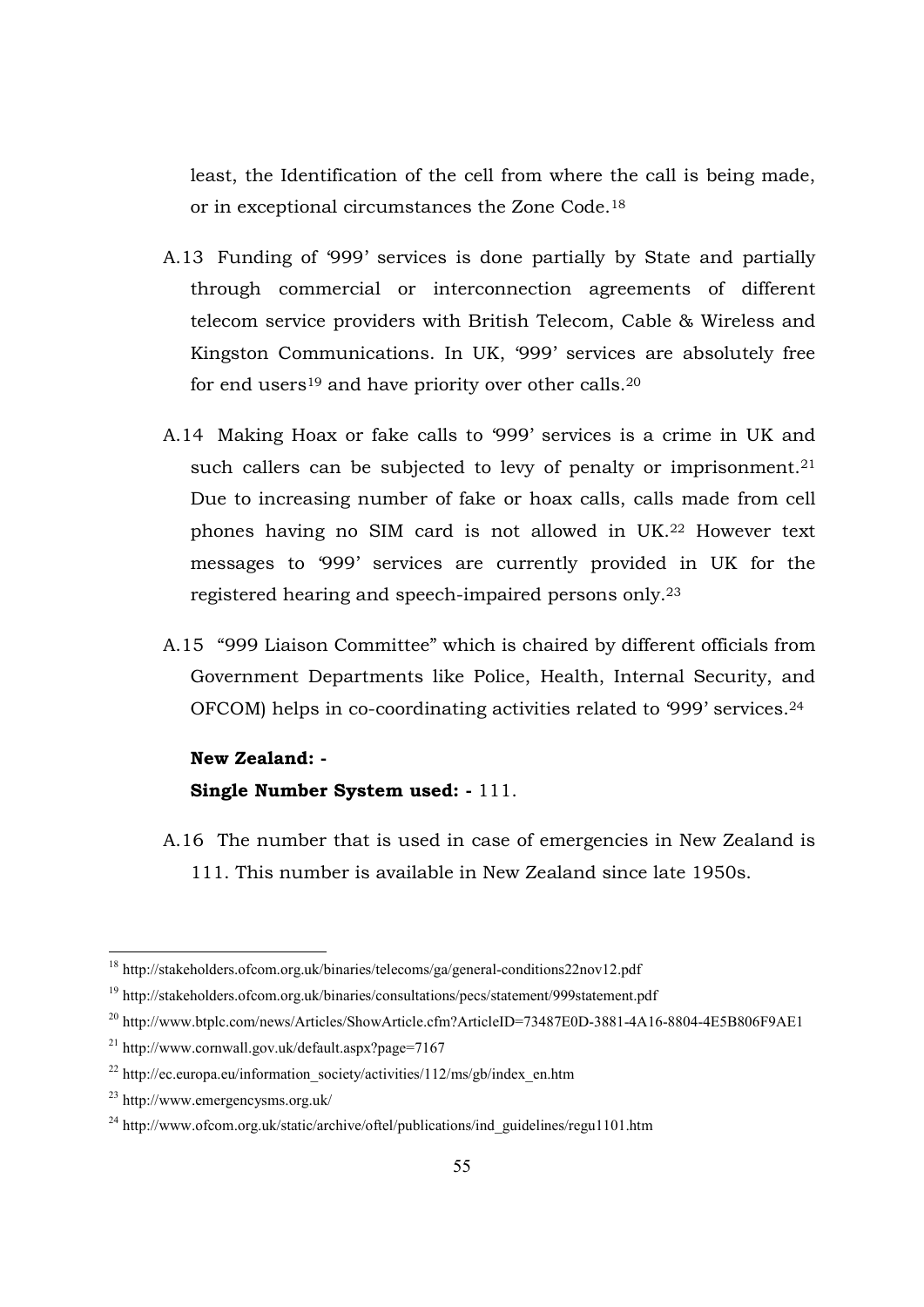- A.17 In New Zealand, ESCAB (Emergency Services Calling Advisory Board), comprising government, emergency services and industry representatives, facilitates overall coordination between government and industry for '111' emergency communication services whereas the Telecommunication Carriers Forum(TCF)25 takes the lead in developing the voluntary Emergency Calling Code setting out the responsibilities of voice service providers in New Zealand.
- A.18 There are nine emergency service communication centers nationwide: three for each of police, fire and ambulance, located in Auckland, Wellington and Christchurch. These call centers use CARD (Communications & Resource Deployment) system which brings together radio, mapping, telephone and dispatch capabilities and CAD (Computer Aided Dispatch) which helps in dispatching emergency services. The overlay telecom network for '111' services is provided and maintained by TELECOM and in case of congestion at one call centers the calls may be forwarded to another two call centers i.e. if congestion happens at Auckland call may be transferred to Christchurch or Wellington for dispatch of emergency services
- A.19 When a residential subscriber makes a call to '111' services from landline, the call is routed to Initial Call Answering Platform (ICAP) which is maintained by 'TELECOM NZ' -the incumbent telecom service provider of New Zealand. The service quality measures for TELECOM NZ is that each year an average of 85 per cent of emergency calls must be answered within 15 seconds. The name and address of the caller is automatically displayed on dispatcher's screen. Caller's Location Information is automatically available through the TESA (Telecommunications Emergency Services Addresses) database

<sup>&</sup>lt;sup>25</sup> TCF - Established in 2002 as the "Telecommunications Carriers' Forum" the TCF is a registered incorporated society. Its objective is to actively foster cooperation among the telecommunications industry's participants, to enable the efficient provision of regulated and non-regulated telecommunications services.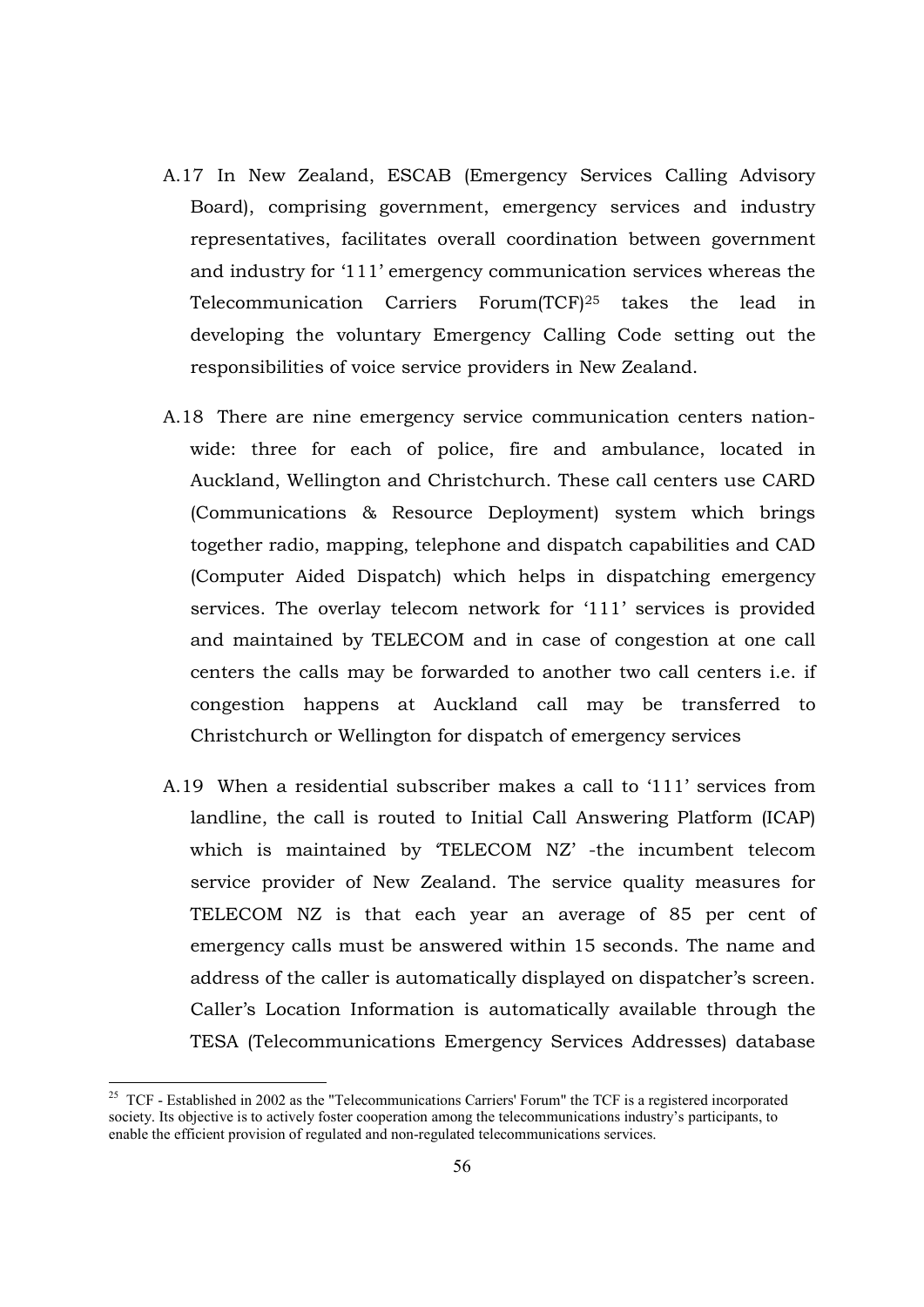for land-lines. This database is maintained by TELECOM NZ and TELSTRA CLEAR. However TESA does not provide location data for mobile phone users and they have to confirm their location orally. TESA is linked with mapping database which contains several types of maps including regular street maps, aerial photos, topographic maps, marine charts and local council property boundaries. The mapping information helps the dispatcher to accurately pin-point the location where emergency service help is to be sent.

- A.20 Calls to '111' services have priority over other calls.26 Other Service providers have a voluntary commercial arrangement with TELECOM NZ which is further coordinated by carrier interconnection agreements. TELECOM NZ's ICAP (Initial Call Answering Platform) or PSAPs costs are met in part through an interconnection charge on other voice service providers and partly by TELECOM NZ itself. Calls to '111' services for end-user are free i.e. no additional fee is obtained from them. Calls to '111' services are allowed from mobile phones having no airtime or prepaid balance.
- A.21 Text messages (SMSs) to '111' services are only allowed for registered hearing-impaired persons in New Zealand.27 Of the 2.7 million calls that TELECOM NZ receives approximately for '111' services every year, only 36% are passed through to emergency services. The rest, 64%, are non-genuine emergency calls including accidental misdials, hang-ups, children playing with the phone and cell phones being bumped in pockets and bags. Awareness programs are regularly carried out by government agencies on use of '111' services only in case of emergencies.<sup>28</sup>

 $^{26}$  http://www.tcf.org.nz/content/5a625ea9-817b-44a6-9e78-b82d930f0f66.cmr

<sup>27</sup> http://www.police.govt.nz/deaf-txt

 $^{28}$  http://www.111.govt.nz/calling 111/false calls.html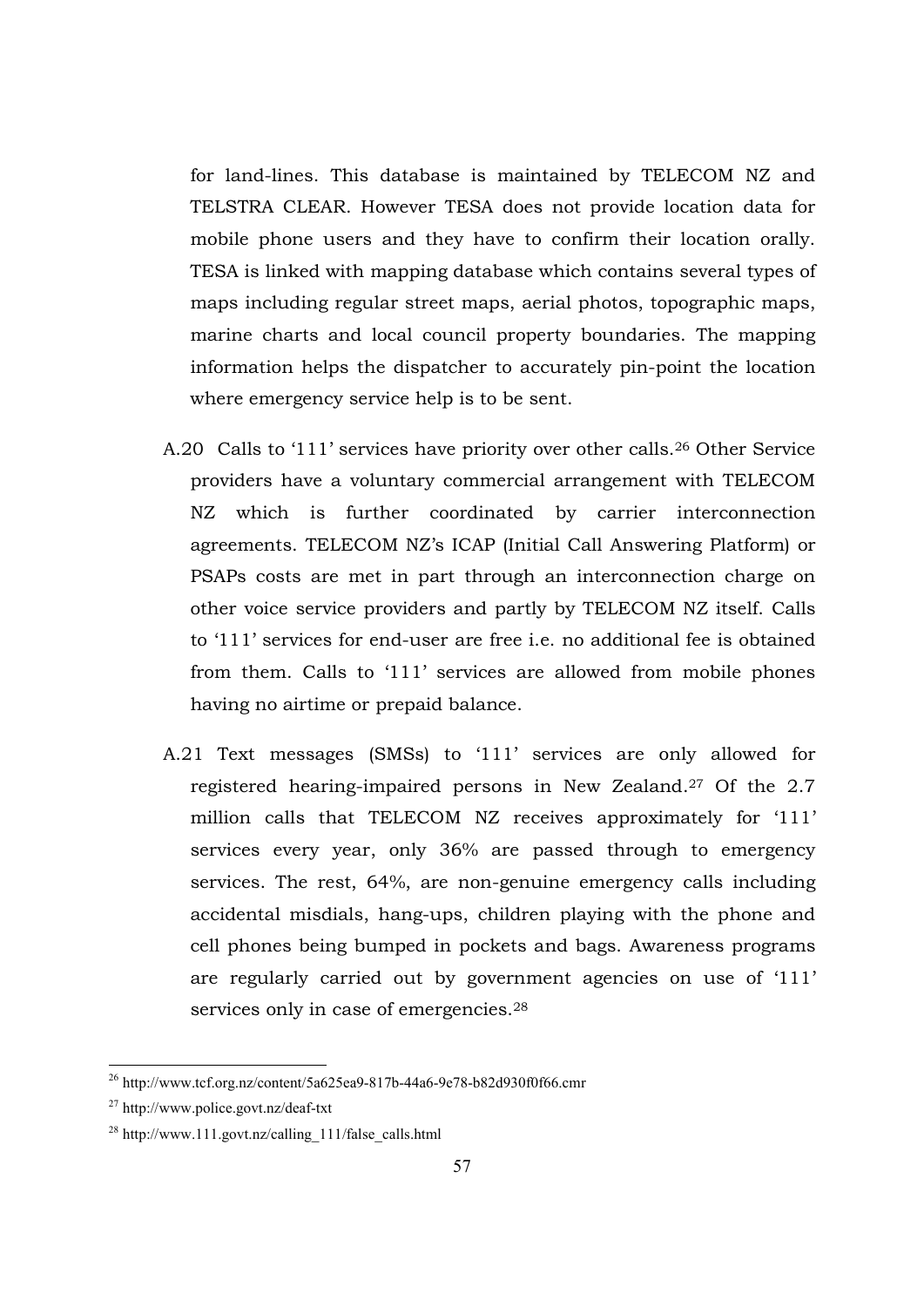**Australia: - Single Number system used: -** 000**; Secondary Numbers used: -**112, 106.

- A.22 In Australia, as per ACMA's National Numbering Plan 1997, access to emergency service organizations (ESOs) i.e. Fire, Police or Ambulance, is made by calling the national emergency call service (ECS) numbers 000, 112 & 106. 000 is the primary ECS number introduced in 1961 as national emergency number and 112 & 106 are secondary ECS number. '112' is used for mobile calls made on GSM phones which also provide '000' access. '106' is used for text calls made by hearing impaired persons using text phones. The emergency service provider for '000' and '112' service is TELSTRA. The emergency service provider for '106' service is Australian Communication Exchange Limited (ACE).
- A.23 Any caller has free of charge access to the ECS from a standard telephone service (fixed line, mobile, satellite, teletypewriter). Calls to ECS numbers are routed with priority in each carrier's network through a system of dedicated lines. Currently there is no SMS based ECS in Australia. Calls to emergency communications service are routed to one of the two national call centers and there is full redundancy or backup capability between call centers which operate as one virtual call center. If one call center becomes inoperative or overloaded due to an extreme event, calls will be answered at the other call center, regardless of the origin of calls. Call dispatchers in emergency call centers are aided by two databases: - IPND (Integrated Public Number Database) and ECLIPS (Enhanced Calling Line Identification Process System). Both the databases are maintained by TELSTRA. IPND is a national repository of customer data including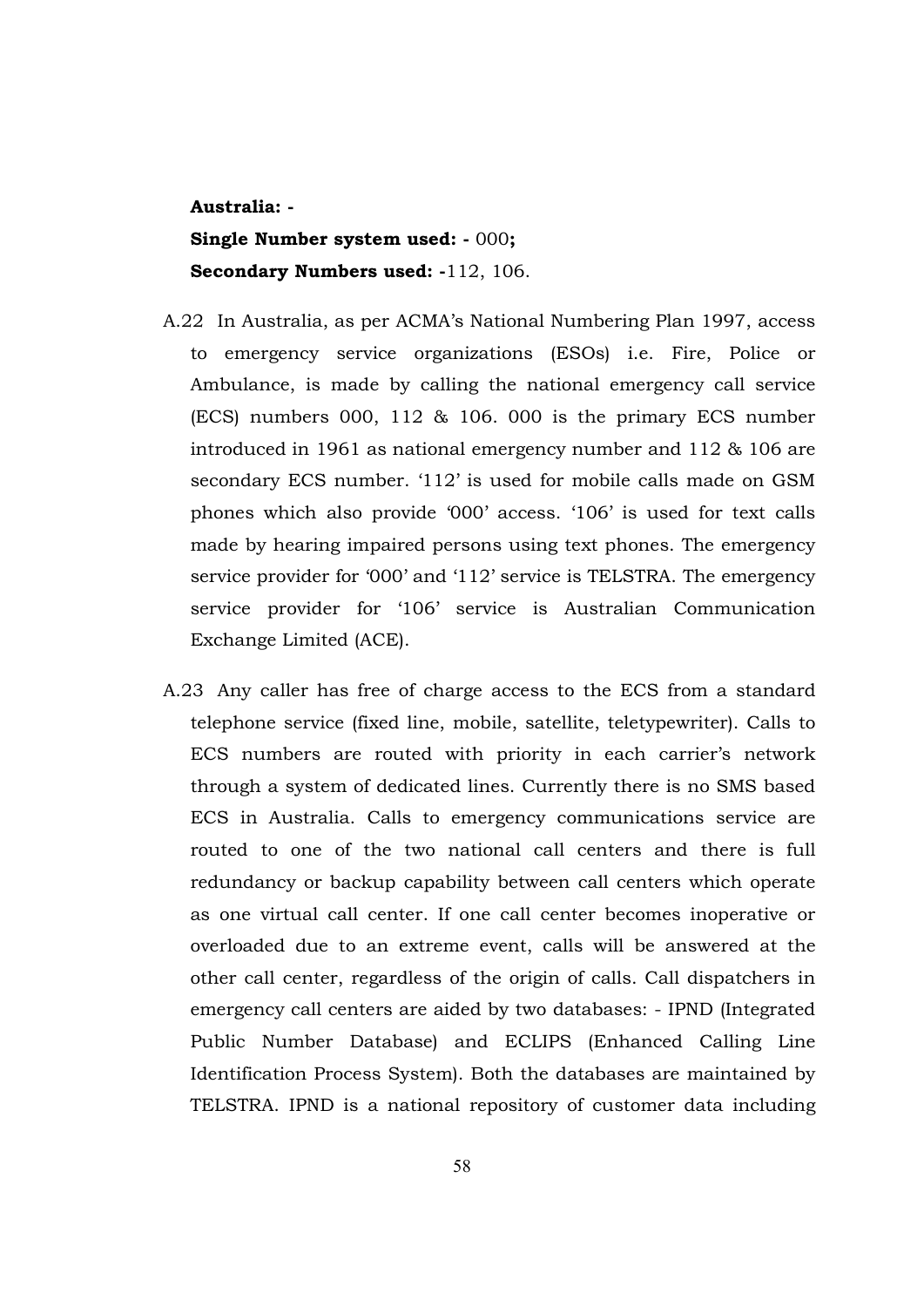customer contact information (Name, Address and Public Number) supplied by Cellular Service Providers (CSPs). It is the primary source of data for the emergency service organizations. TELSTRA role includes receiving of data from data providers and ensuring safety and security of data. TELSTRA also performs daily updates to IPND. ECLIPS is a national computer system to support the emergency communication service. The ECLIPS database uses information from the IPND. It provides customer service information, logs emergency calls and is the master source of all Emergency Service Organizations and locality information. Carriers or CSPs provides Caller Line Information using the telecommunications switching networks. The ECLIPS system extracts record with the help of this CLI to display the caller's identity and location on ECS operator's screen in real time.<sup>29</sup>

A.24 If call is made from a mobile phone, the caller's location is not known beyond the location of caller's current Standardized Mobile Service Area (SMSA) which is typically a group of mobile cells. Calls from mobiles are handled in the same way as the fixed lines. The caller's phone number, current SMSA and state of origin of mobile calls are displayed on ECS operator's screen. The ECP operator then queries the location details and connects the emergency service organization operator. If a call to 112 is made outside the coverage range of user's host network, then the call to ECS will be carried through alternative GSM network if one is in range. '112' calls can be made from a mobile handset even if the mobile is locked. Call to ECS is allowed from a GSM phone even if it does not have SIM but CLI for such calls cannot be obtained and these calls have given much rise to accidental or hoax calls.

<sup>&</sup>lt;sup>29</sup> http://www.acma.gov.au/webwr/\_assets/main/lib310648/ecs\_disc\_paper.pdf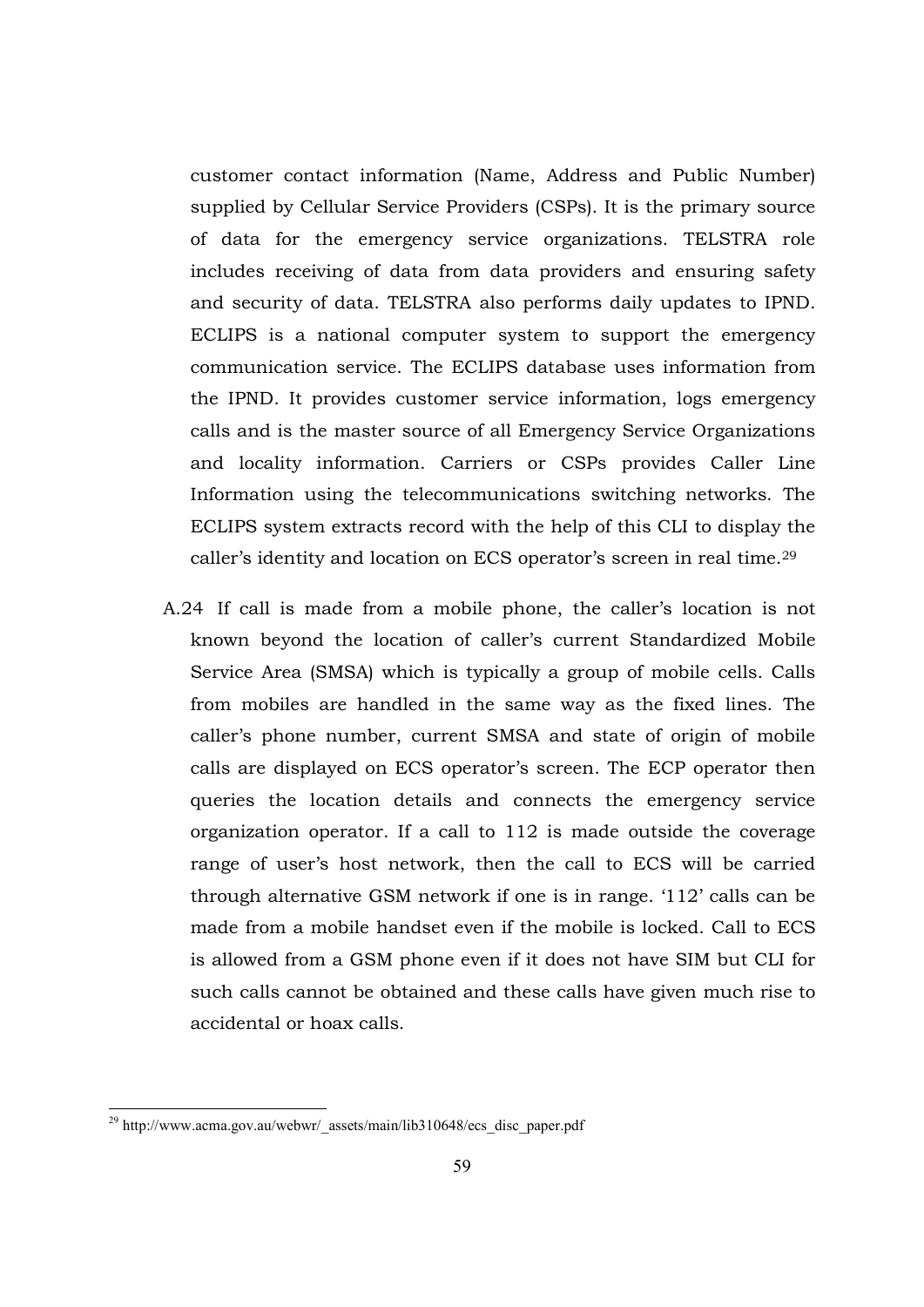- A.25 Due to increase in the number of Hoax or malicious calls on ECS because of accidental pressing of digits from mobile phones, ACMA has suggested using Recorded Voice Announcements where extra digits are dialed after triple zero.
- A.26 The funding of ECS is done through various commercial agreements between TELSTRA and other service providers. The ACMA regulates and monitors the provision of emergency call services under Part 8 of the Telecommunications (Consumer Protection and Service Standards) Act 1999. It requires the ACMA to make a determination placing requirements on carriers, carriage service providers and emergency call persons (ECPs) with respect to the emergency call service. The Telecommunications (Emergency Call Service) Determination 2009<sup>30</sup> sets out the responsibilities and obligations of the emergency call persons, carriers and carriage service providers in relation to the provision of the Emergency Call Services.<sup>31</sup>

#### **Malaysia: -**

**Single Number System used: -** 999.

**Secondary Number used:-**112(All mobile calls are routed to 999 system)

A.27 MERS (Malaysian Emergency Response Service) 999 is an integrated system to automate emergency call taking and dispatching via a single number 999. MERS 999 consolidates services from 5 of Malaysia's core Public Safety and Emergency Agencies viz. Police, Fire and Rescue, Hospitals, Civil Defense and Malaysia Maritime

<sup>-</sup><sup>30</sup> http://www.comlaw.gov.au/Details/F2009L04720

<sup>&</sup>lt;sup>31</sup> http://www.acma.gov.au/scripts/nc.dll?WEB/STANDARD/1001/pc=PC\_1695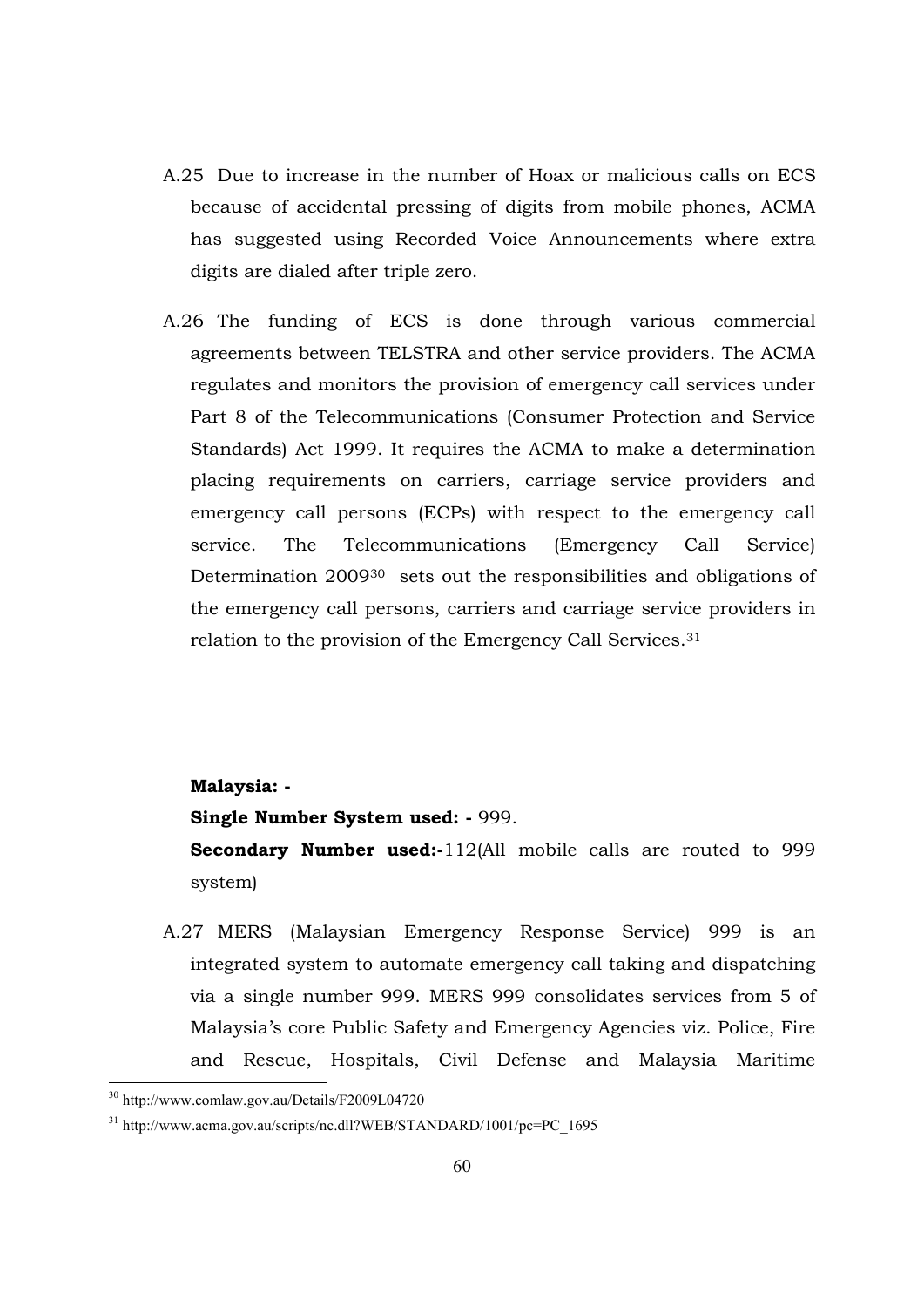Enforcement Agency on a single platform. MERS 999 system can be used only in case of emergencies.

- A.28 TELEKOM MALAYSIA (TM) is responsible for the creation and maintenance of MERS 999 and maintains three emergency response centers in Malaysia for MERS 999. Two Response Centers at Kuala Lumpur and Melaka are responsible for handling emergency calls for peninsular Malaysia whereas Response Center at Kuching handles 999 calls for regions Sabah and Sarawak. 999 Response Center (PSAP) accepts, verify, filter, analyze and transfer emergency calls to relevant agency. MERS (999) system is equipped with components such as Computer-Assisted Delivery (CAD ), Geographic Information System (GIS), Mediator Phone - Computer ( Computer Telephone Interface - CTI ), Voice Recorder as well as Medical Expert System.
- A.29 Similar to '911' system in USA, an Automatic Location Database (ALI) is maintained by TELECOM MALAYSIA for the assistance of dispatchers at Response Centers. ALI database works in tandem with GIS. Data to this database is provided by application service providers on call by call basis in the formats prescribed by Malaysian Communications and Multimedia Commission (MCMC). ALI Database displays the name and address of the caller. For mobile callers it displays on the digital map the location of the caller to the nearest base stations.
- A.30 MERS 999 runs on government allocated funds as emergencies are treated as the matter of national interest in Malaysia. However other service providers have arrangements with TELEKOM MALAYSIA so that emergency calls are effectively forwarded to emergency response centers. Every service provider of Malaysia is mandated by the direction of Malaysian Communications and Multimedia Commission (MCMC) to provide emergency calls to their subscribers free of cost.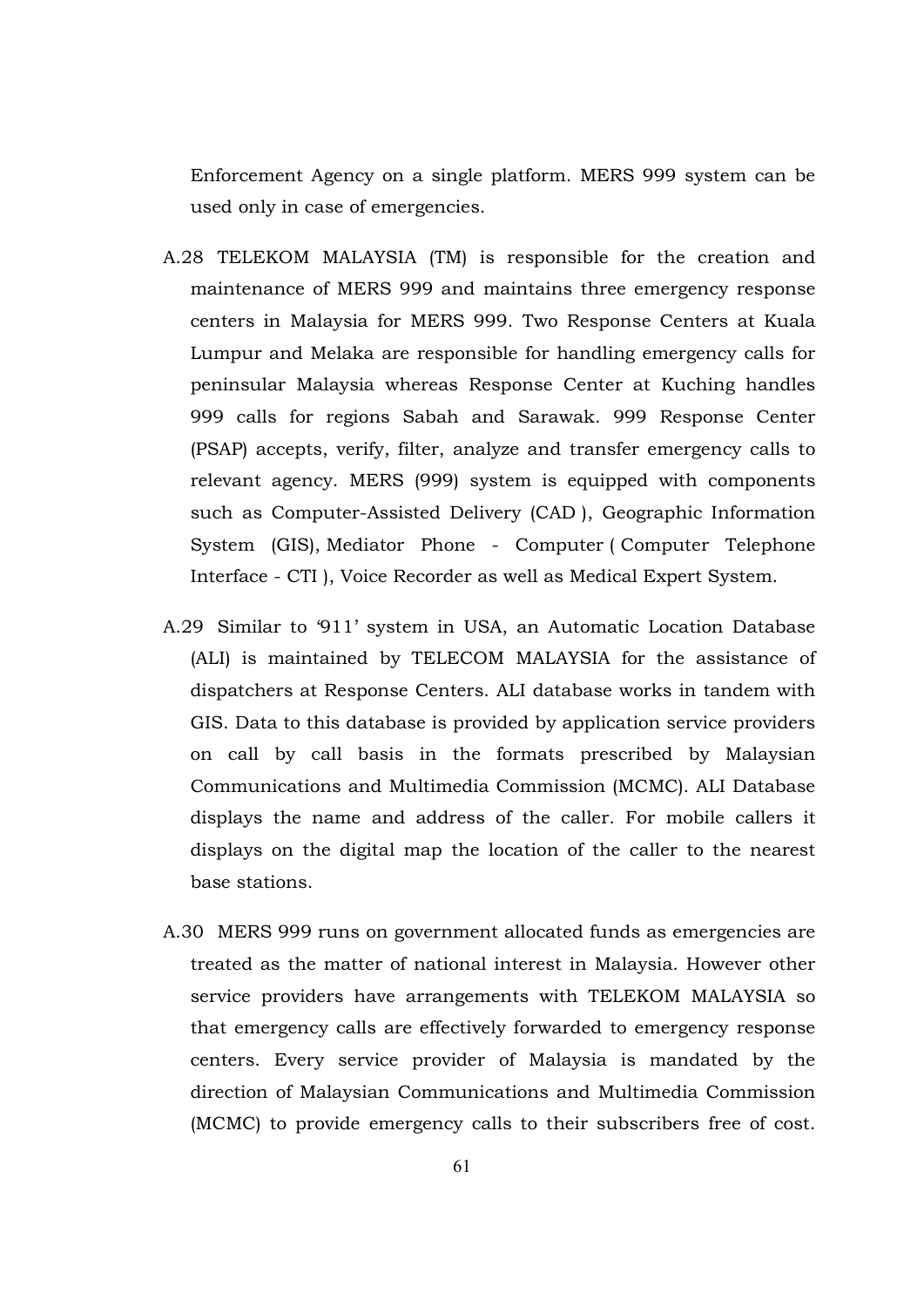Service Providers also have to make arrangements with other service providers in case its network cannot deliver the emergency calls to the emergency response centers. Emergency calls have priority over other calls. Network service providers and application service providers bear their own cost of terminating calls to the emergency response centers. Key Performance Indicators for Emergency Response Center as prescribed by MCMC are – (i) 90% of all emergency calls shall be answered by emergency call dispatcher within 10 seconds, (ii) 100% of all emergency calls shall be answered by emergency call dispatcher in not more than 20 seconds and (iii) in any one hour, not more than 1% of emergency calls should encounter busy signal. The designated emergency response centers should not disclose the caller's information other than to emergency service organizations.

A.31 In Malaysia, calls to emergency response centers can be made from a suspended phone account or from mobile phones having no SIM. As per section 233 of Communications and Multimedia Act, 1998, any person found guilty in making Hoax calls or fake calls to MERS 999 system can be fined with a penalty of 50,000RM (approximate Rs. 8,72,900) or can be sentenced to 1 year imprisonment or both.<sup>32</sup>

#### **Germany:-**

-

**Single Number System Used: -** 112; **Secondary numbers Used: -** 110 (Police).

A.32 '112' is the common emergency telephone number that can be dialed free of charge from any telephone or any mobile phone in order to reach emergency services (Ambulances, Fire & Rescue Service and the Police) in Germany.

<sup>&</sup>lt;sup>32</sup> http://www.msc.com.my/cyberlaws/ACT%20588%20%20Communications%20and%20Multimedia%20Act%-201998/a0588s0233.htm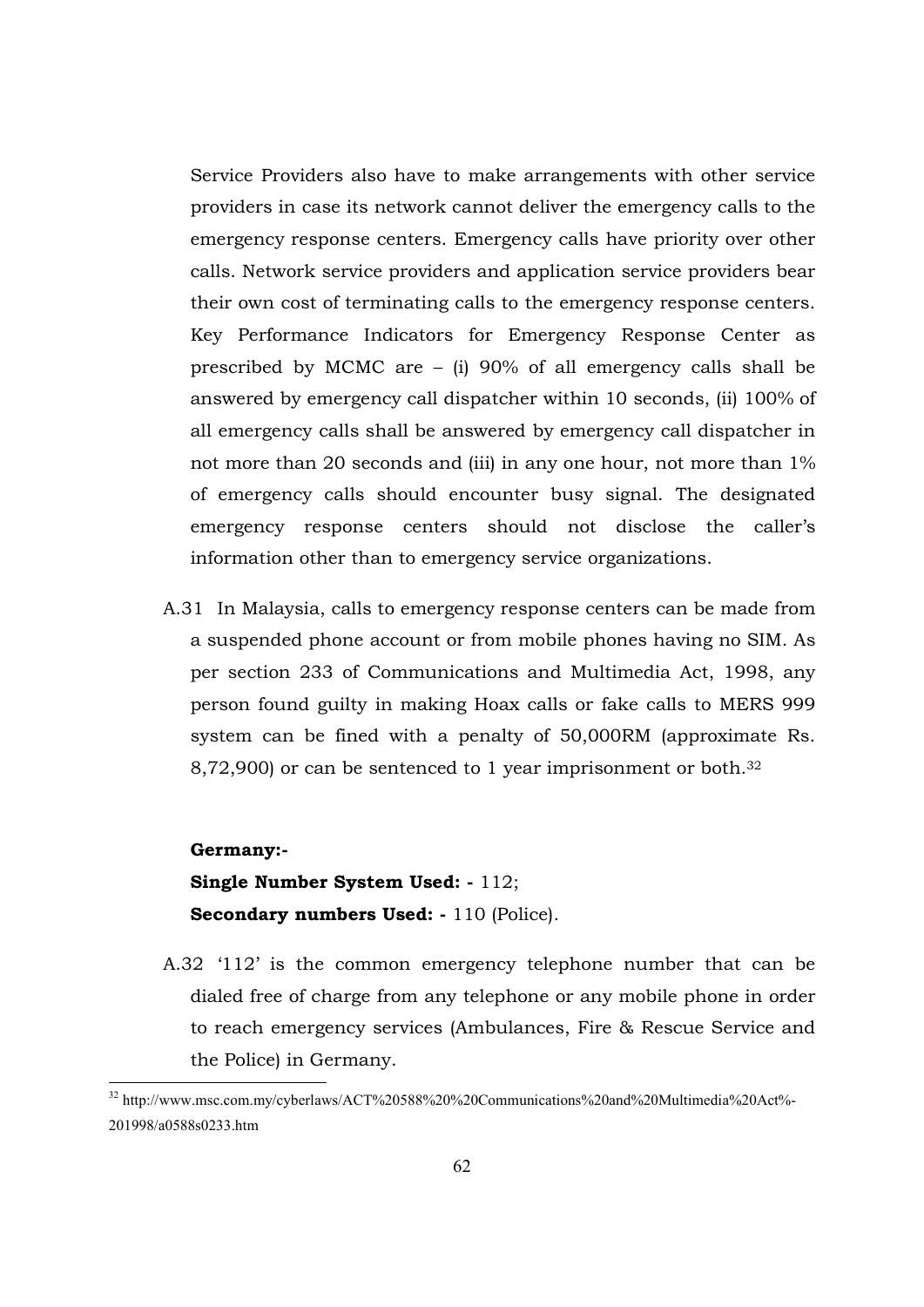- A.33 When a call to '112' emergency service is made, the call is routed to PSAP which is managed by Competent State Authorities or Local authorities in Germany. Caller Location Information for fixed calls or mobile calls is provided by telecom service provider using their networking or signaling capabilities. The EU Directive E112 (2003) requires mobile phone networks to provide emergency services with whatever information they have about the location from where a mobile call was made. Then these PSAPs inform the emergency service organizations (police, fire and ambulance) which dispatch their units to the rescue areas. PSAPs also provide multilingual support to callers who do not speak English. Calls to '112' emergency service is allowed on a disconnected fixed connections but not allowed from a mobile phone having no SIM. However calls from mobile phones to '112' emergency service are allowed from other service provider network if host's mobile network is not available.<sup>33</sup>
- A.34 Next Generation 112 implementation is in the pipeline to enable citizens to reach an authority (e.g., PSAP) by calls using VoIP, text messaging, instant messaging, real-time text, pictures and videos. NG112 enables the delivery of calls, messages and data to the appropriate Public Safety Answering Point (PSAP) and other appropriate emergency entities and makes call handling easier. There is provision of penal actions for giving fake calls or Hoax calls to '112' service in Germany.<sup>34</sup>

#### **Philippines**

-

**Single Number system used: -** 117. **Secondary Number used: -** 911 & 112 (for mobile calls).

<sup>&</sup>lt;sup>33</sup> http://ec.europa.eu/information\_society/activities/112/ms/de/index\_en.htm

<sup>&</sup>lt;sup>34</sup> http://ec.europa.eu/information\_society/activities/112/docs/cocom2012.pdf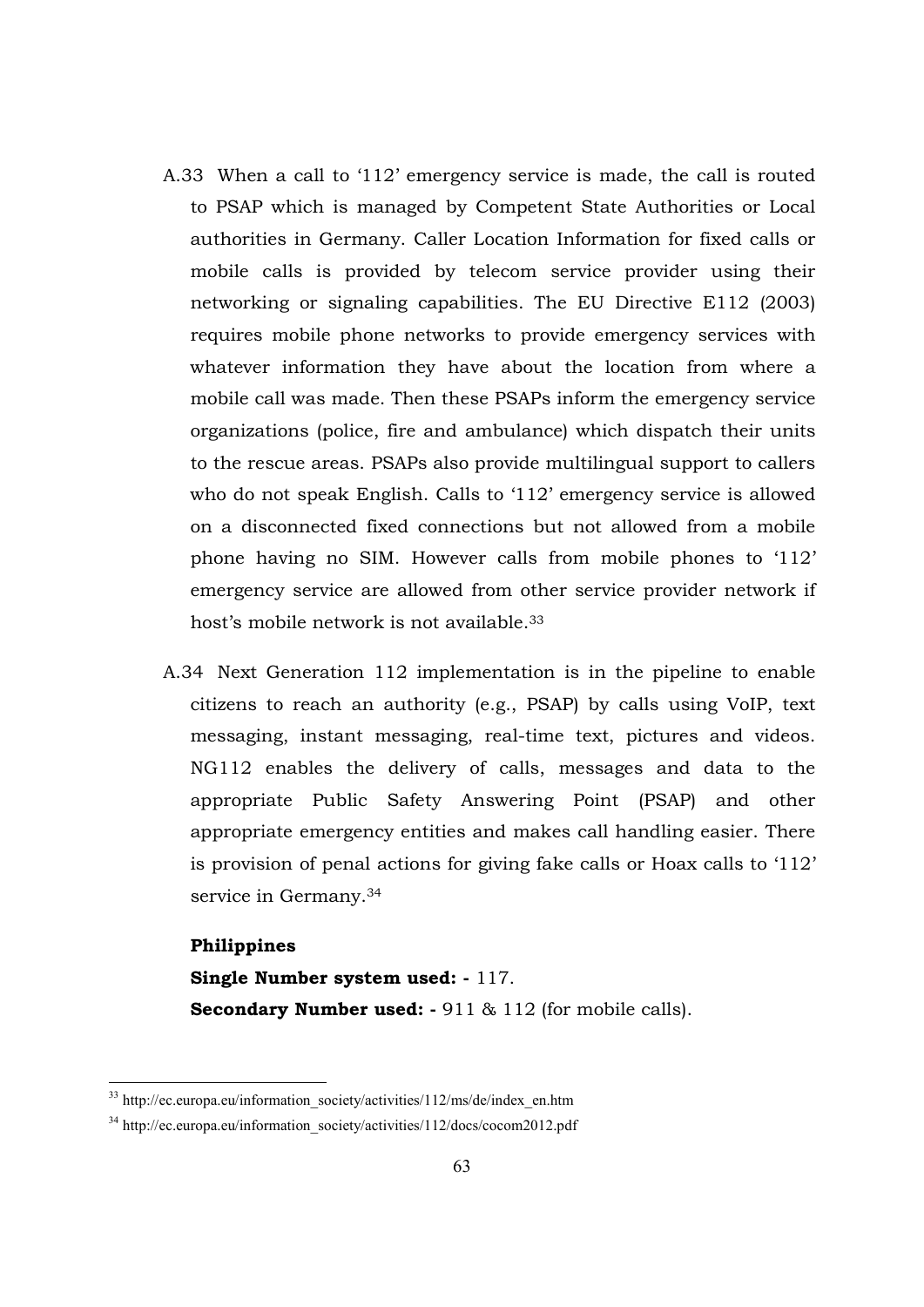A.35 '117' is the national emergency telephone number for the Philippines. It is managed by the Department of the Interior and Local Government (DILG) and is also referred to by its official name, Emergency Network Philippines (ENP). Depending on the location of the caller, a 117 call will route to any of the sixteen 117 call centers located in various cities in the country. When a 117 call is made from a mobile phone, the call is automatically routed to the nearest 117 call center. '117' emergency service is entirely funded by Government of Philippines and private telecom service providers are invited on voluntary basis. There is a provision of penalty and imprisonment of 15 days to 6 months for illegitimate use of '117' emergency service in Philippines.<sup>35</sup>

<sup>35</sup> http://www.senate.gov.ph/lisdata/106589120!.pdf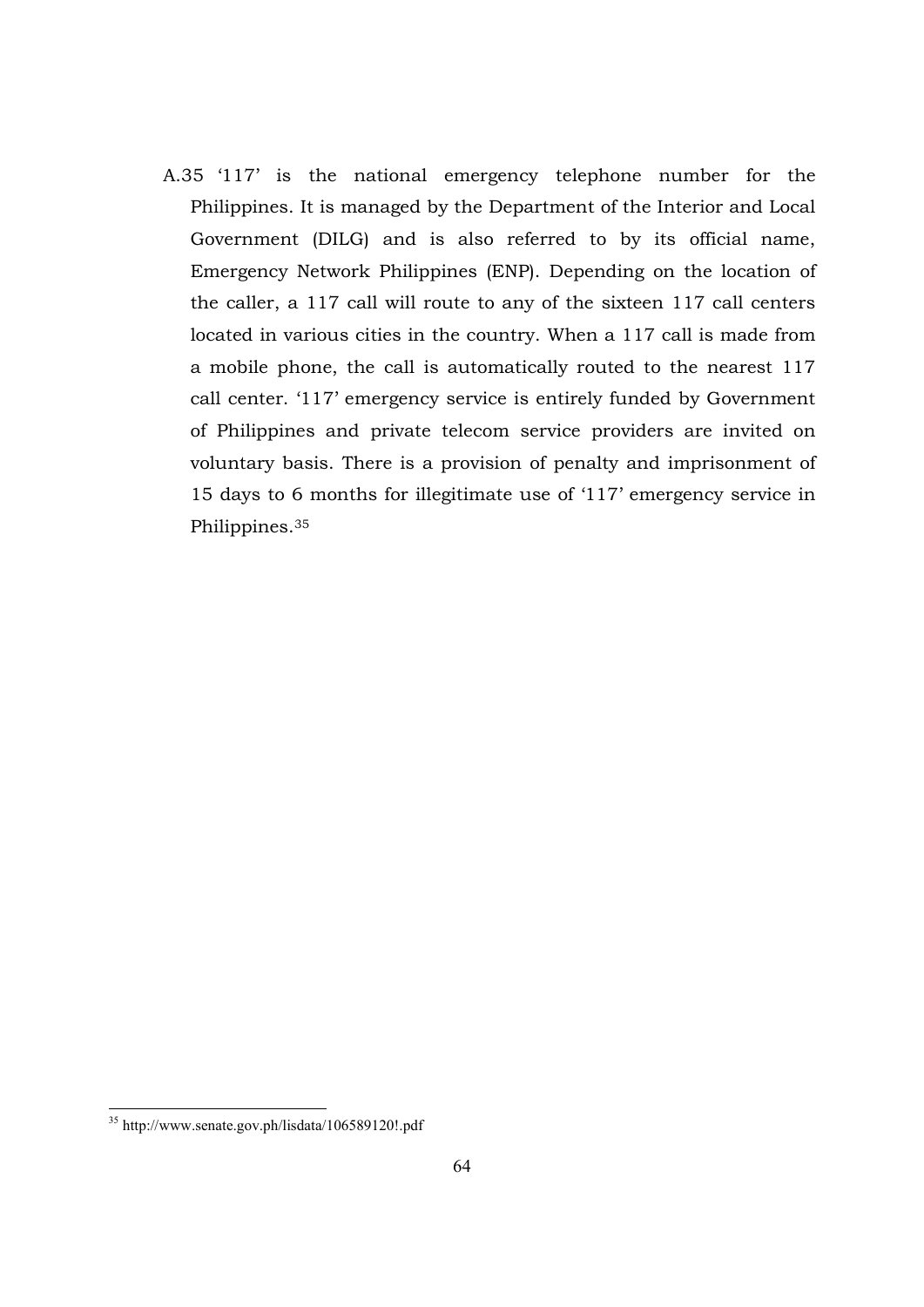## **List of Abbreviations used**

| S.No.             | <b>Abbreviation</b> | <b>Expansion</b>                                               |
|-------------------|---------------------|----------------------------------------------------------------|
| 1.                | <b>ACD</b>          | Automatic Call Distribution                                    |
| 2.                | ACE                 | Australian Communication Exchange Limited                      |
| 3.                | <b>ACMA</b>         | Australian Communications and Media Authority                  |
| 4.                | ALI                 | Address-Location Identifier                                    |
| 5.                | <b>BSNL</b>         | Bharat Sanchar Nigam Limited                                   |
| 6.                | CAD                 | Computer Aided Dispatch                                        |
| 7.                | <b>CARD</b>         | Communications & Resource Development                          |
| 8.                | <b>CCTV</b>         | Closed Circuit Television                                      |
| 9.                | <b>CDR</b>          | Call Data Record                                               |
| 10.               | <b>CLI</b>          | Calling Line Identification                                    |
| 11.               | <b>CMTS</b>         | Cellular Mobile Telephone Service                              |
| 12.               | CP                  | <b>Consultation Paper</b>                                      |
| 13.               | <b>CRTC</b>         | Canadian Radio-Television and Telecommunications<br>Commission |
| 14.               | <b>CSP</b>          | Cellular Service Providers                                     |
| $\overline{15}$ . | <b>CTI</b>          | Computer Telephony Integration                                 |
| 16.               | <b>DEITY</b>        | Department of Information Technology                           |
| $\overline{17}$ . | <b>DoT</b>          | Department of Telecommunications                               |
| 18.               | <b>ECLIPS</b>       | Enhanced Calling Line Identification Process System            |
| 19.               | <b>ECP</b>          | <b>Emergency Call Persons</b>                                  |
| 20.               | <b>ECRS</b>         | Emergency Communication Response System                        |
| 21.               | <b>ECS</b>          | <b>Emergency Communication System</b>                          |
| 22.               | eMLPP               | Enhanced Multi-Level Precedence & Pre-emption                  |
| 23.               | ER                  | <b>Emergency Response</b>                                      |
| 24.               | <b>ERS</b>          | <b>Emergency Response System</b>                               |
| $\overline{25}$ . | <b>ESO</b>          | <b>Emergency Service Organisations</b>                         |
| 26.               | <b>FCC</b>          | <b>Federal Communications Commission</b>                       |
| 27.               | <b>GIS</b>          | Geographic Information Systems                                 |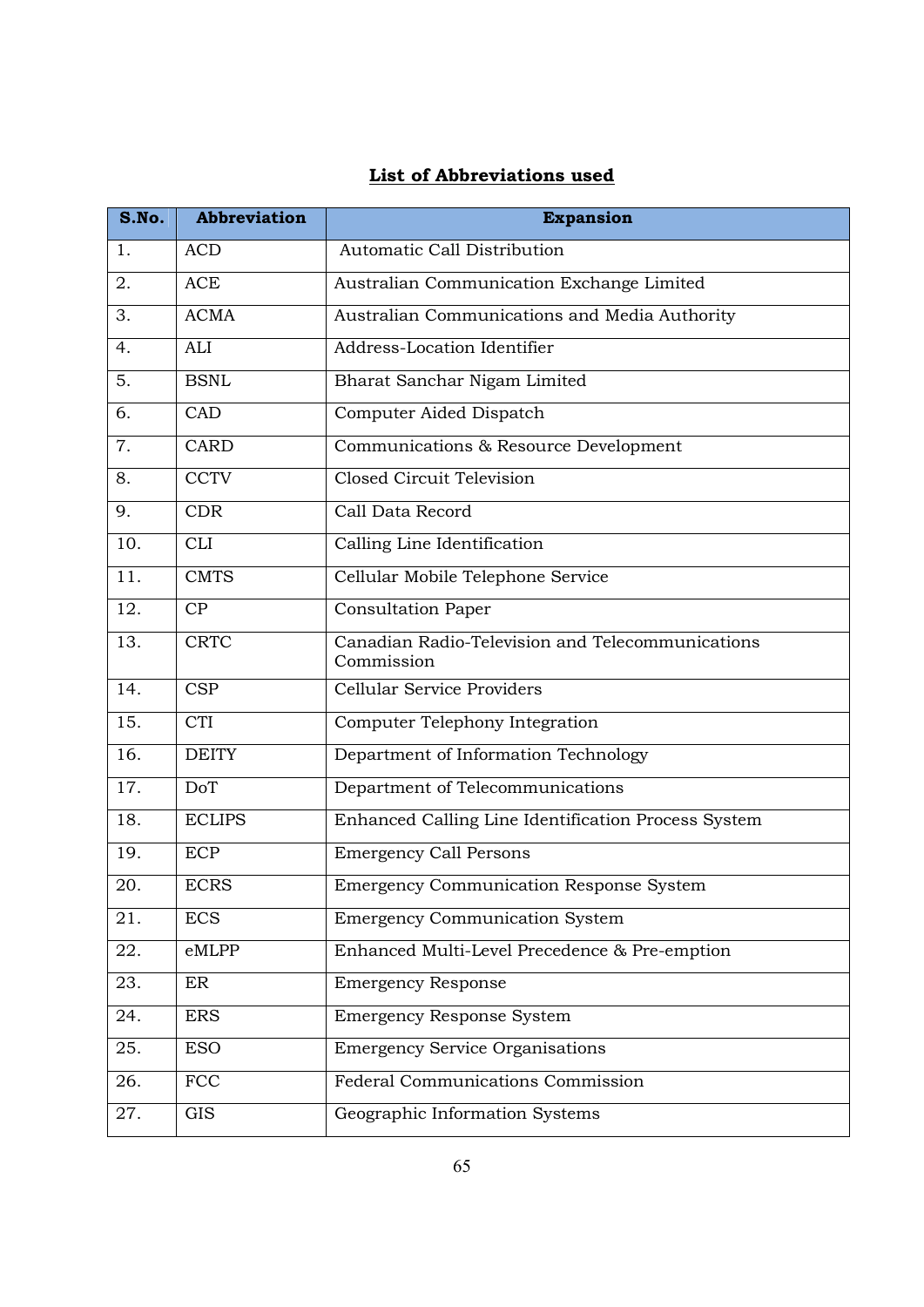| S.No. | <b>Abbreviation</b> | <b>Expansion</b>                                   |
|-------|---------------------|----------------------------------------------------|
| 28.   | <b>GMLC</b>         | Global Mobile Location Centre                      |
| 29.   | <b>GPS</b>          | Global Positioning System                          |
| 30.   | <b>GSM</b>          | Global System for Mobile Communications            |
| 31.   | GUI                 | Graphic User Interface                             |
| 32.   | <b>HLR</b>          | Home Location Register                             |
| 33.   | <b>ICAP</b>         | Initial Call Answering Platform                    |
| 34.   | <b>IDC</b>          | International Data Corporation                     |
| 35.   | <b>IECRS</b>        | Integrated Emergency Communication Response System |
| 36.   | <b>IPND</b>         | Integrated Public Number Database                  |
| 37.   | <b>ISIM</b>         | IP Multimedia Services Identity Module             |
| 38.   | <b>ITU</b>          | International Telecommunication Union              |
| 39.   | KPI                 | Key Performance Indicators                         |
| 40.   | <b>LBS</b>          | <b>Location Based Services</b>                     |
| 41.   | <b>MCMC</b>         | Malaysian Communications and Multimedia Commission |
| 42.   | <b>MERS</b>         | Malaysian Emergency Response Service               |
| 43.   | <b>MHA</b>          | Ministry of Home Affairs                           |
| 44.   | <b>MHFW</b>         | Ministry of Health & Family Welfare                |
| 45.   | <b>MPLS</b>         | Multiprotocol Label Switching                      |
| 46.   | <b>MTNL</b>         | Mahanagar Telephone Nigam Limited                  |
| 47.   | <b>MWCD</b>         | Ministry of Women and Child Development            |
| 48.   | <b>NDMA</b>         | National Disaster Management Authority             |
| 49.   | <b>NIC</b>          | National Informatics Centre                        |
| 50.   | <b>NNP</b>          | National Numbering Plan                            |
| 51.   | NTP 2012            | National Telecom Policy 2012                       |
| 52.   | OHD                 | Open House Discussion                              |
| 53.   | PCR                 | Priority Call Routing                              |
| 54.   | <b>PPP</b>          | Public Private Partnership                         |
| 55.   | <b>PSAP</b>         | Public Safety Answering Point                      |